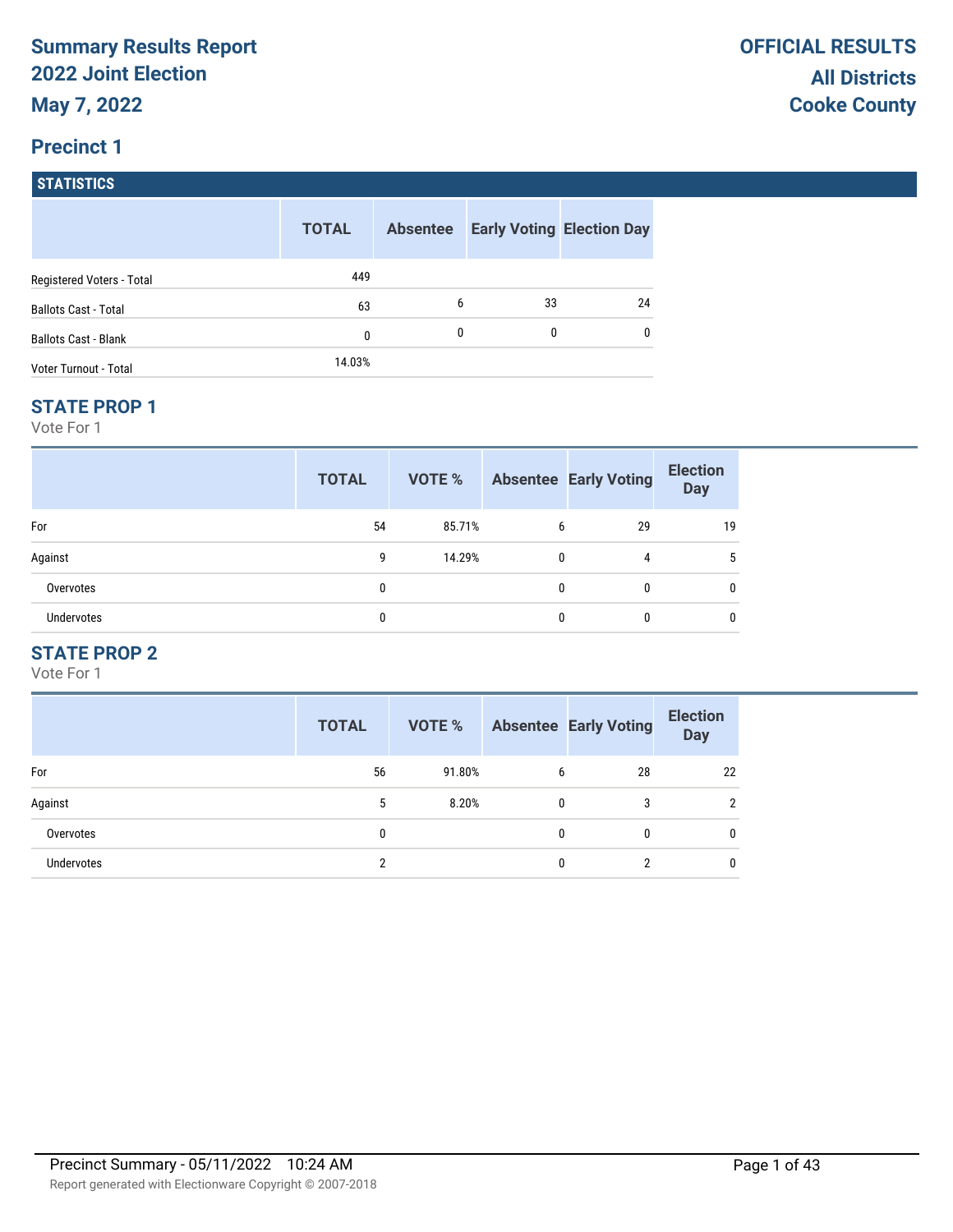### **TRUSTEE, PL 5 Unexpired Gainesville ISD**

Vote For 1

|                        | <b>TOTAL</b>   | VOTE % |   | <b>Absentee Early Voting</b> | <b>Election</b><br><b>Day</b> |
|------------------------|----------------|--------|---|------------------------------|-------------------------------|
| Laura Otts             | 54             | 85.71% | 3 | 30                           | 21                            |
| Jesse Victorio         | 0              | 0.00%  | 0 | 0                            | 0                             |
| Pablo De Santiago, Jr. | 7              | 11.11% | 3 |                              | 3                             |
| Elsa Young             | $\overline{2}$ | 3.17%  | 0 | $\overline{2}$               | $\mathbf{0}$                  |
| Overvotes              | 0              |        | 0 | 0                            | $\mathbf{0}$                  |
| <b>Undervotes</b>      | 0              |        | 0 | 0                            | 0                             |

## **TRUSTEE, PL 6 Gainesville ISD**

Vote For 1

|                     | <b>TOTAL</b> | VOTE %    |          | <b>Absentee Early Voting</b> | <b>Election</b><br><b>Day</b> |
|---------------------|--------------|-----------|----------|------------------------------|-------------------------------|
| Karen Denise Manuel | 12           | 20.00%    |          | 6                            | 5                             |
| <b>Phil Neelley</b> | 48           | $80.00\%$ | 5        | 24                           | 19                            |
| Overvotes           | 0            |           | $\Omega$ | 0                            | $\mathbf{0}$                  |
| <b>Undervotes</b>   | 3            |           |          | 3                            | $\mathbf{0}$                  |

## **TRUSTEE, PL 7 Gainesville ISD**

|              | <b>TOTAL</b> | VOTE %  |   | <b>Absentee Early Voting</b> | <b>Election</b><br><b>Day</b> |
|--------------|--------------|---------|---|------------------------------|-------------------------------|
| Corey Hardin | 58           | 100.00% | b | 30                           | 22                            |
| Overvotes    |              |         |   |                              | 0                             |
| Undervotes   |              |         | O |                              | C.                            |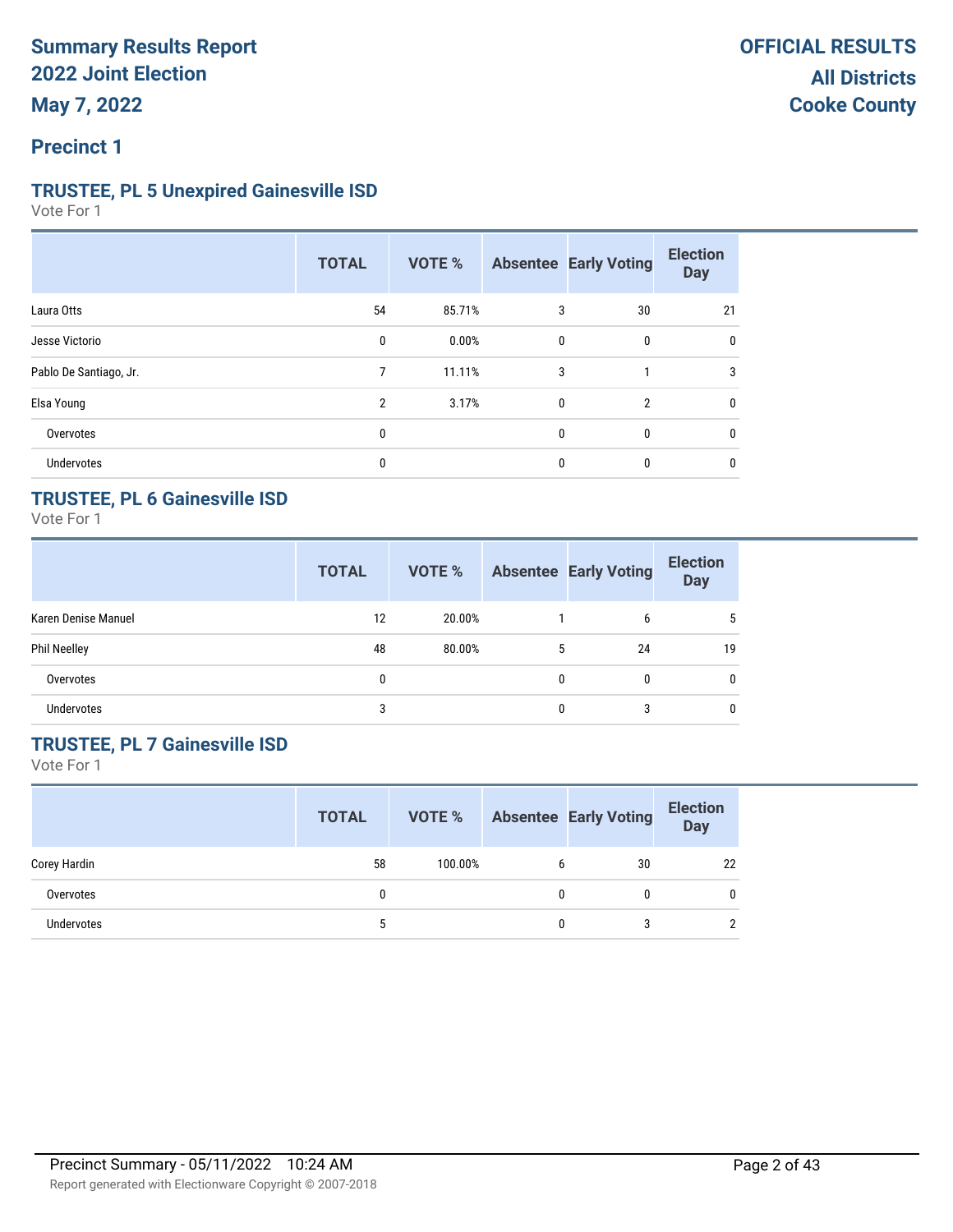### **Precinct 1C**

**STATISTICS**

|                              | <b>TOTAL</b> | <b>Absentee</b> |     | <b>Early Voting Election Day</b> |
|------------------------------|--------------|-----------------|-----|----------------------------------|
| Registered Voters - Total    | 3,922        |                 |     |                                  |
| <b>Ballots Cast - Total</b>  | 312          | 44              | 169 | 99                               |
| <b>Ballots Cast - Blank</b>  | 0            | 0               | 0   | 0                                |
| <b>Voter Turnout - Total</b> | 7.96%        |                 |     |                                  |

#### **STATE PROP 1**

Vote For 1

|                   | <b>TOTAL</b> | VOTE % |              | <b>Absentee Early Voting</b> | <b>Election</b><br><b>Day</b> |
|-------------------|--------------|--------|--------------|------------------------------|-------------------------------|
| For               | 253          | 82.41% | 39           | 138                          | 76                            |
| Against           | 54           | 17.59% | 3            | 28                           | 23                            |
| Overvotes         | 0            |        | $\mathbf{0}$ | 0                            | 0                             |
| <b>Undervotes</b> | 5            |        | ∩            | 3                            |                               |

## **STATE PROP 2**

|                   | <b>TOTAL</b> | <b>VOTE %</b> |    | <b>Absentee Early Voting</b> | <b>Election</b><br><b>Day</b> |
|-------------------|--------------|---------------|----|------------------------------|-------------------------------|
| For               | 268          | 87.58%        | 40 | 145                          | 83                            |
| Against           | 38           | 12.42%        | 3  | 19                           | 16                            |
| Overvotes         | 0            |               | 0  | 0                            | 0                             |
| <b>Undervotes</b> | 6            |               |    | 5                            | 0                             |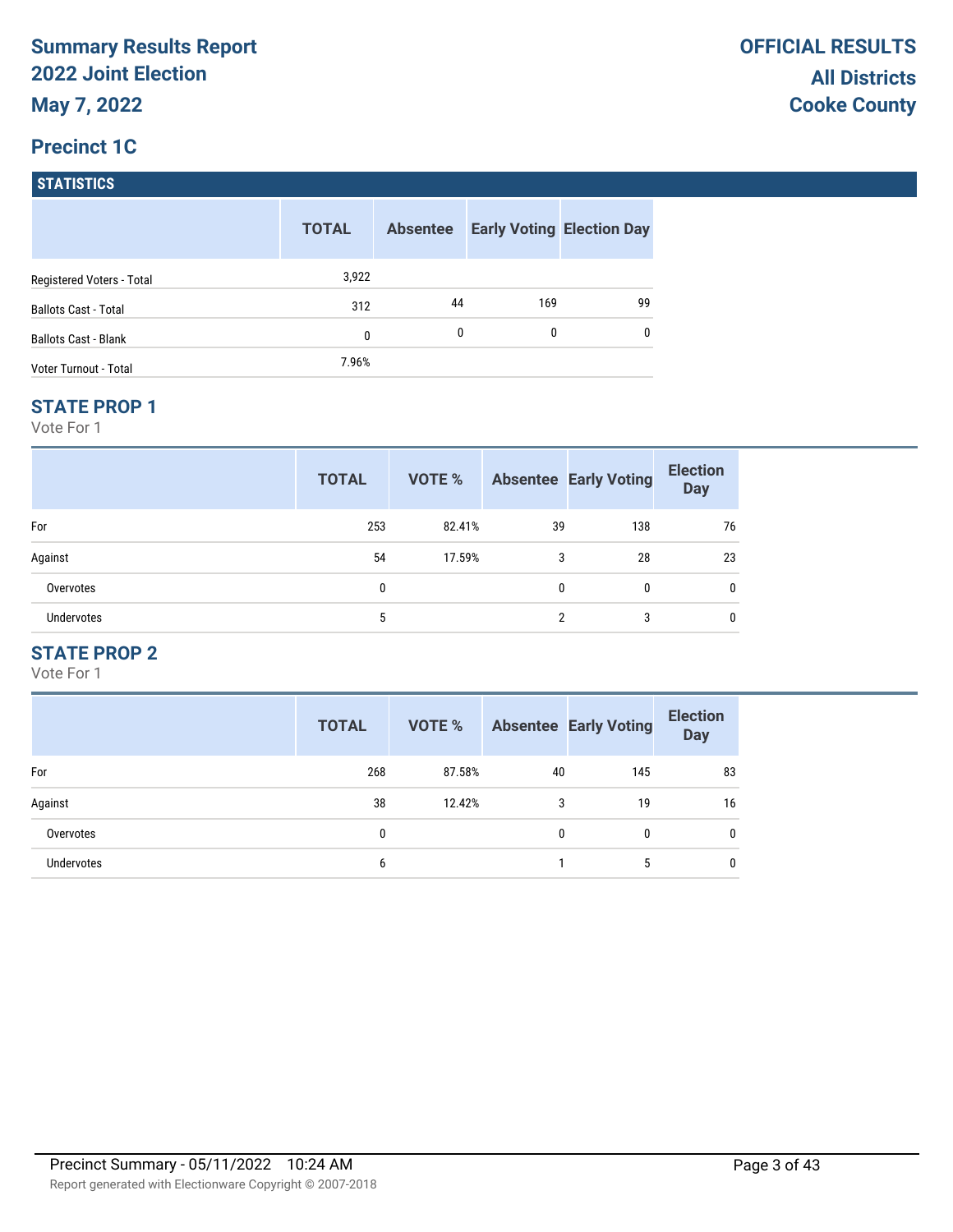### **Precinct 1C**

### **Trustee Lindsay ISD**

Vote For 2

|                    | <b>TOTAL</b> | VOTE % |   | <b>Absentee Early Voting</b> | <b>Election</b><br><b>Day</b> |
|--------------------|--------------|--------|---|------------------------------|-------------------------------|
| <b>Brian Neu</b>   | 0            |        | 0 | 0                            | 0                             |
| Chad Fleitman      | 0            |        | 0 | 0                            | 0                             |
| <b>Bradley Ice</b> | 0            |        | 0 | 0                            | 0                             |
| Overvotes          | 0            |        | 0 | 0                            | 0                             |
| Undervotes         |              |        |   | 0                            | 0                             |

### **TRUSTEE, PL 5 Unexpired Gainesville ISD**

Vote For 1

|                        | <b>TOTAL</b> | VOTE % |                | <b>Absentee Early Voting</b> | <b>Election</b><br><b>Day</b> |
|------------------------|--------------|--------|----------------|------------------------------|-------------------------------|
| Laura Otts             | 217          | 73.81% | 35             | 127                          | 55                            |
| Jesse Victorio         | 10           | 3.40%  | $\mathbf 0$    | 8                            | $\overline{2}$                |
| Pablo De Santiago, Jr. | 45           | 15.31% | 5              | 18                           | 22                            |
| Elsa Young             | 22           | 7.48%  | $\overline{2}$ | 9                            | 11                            |
| Overvotes              | 0            |        | $\mathbf{0}$   | 0                            | 0                             |
| <b>Undervotes</b>      | 18           |        | $\overline{2}$ | 7                            | 9                             |

## **TRUSTEE, PL 6 Gainesville ISD**

|                     | <b>TOTAL</b> | <b>VOTE %</b> |    | <b>Absentee Early Voting</b> | <b>Election</b><br><b>Day</b> |
|---------------------|--------------|---------------|----|------------------------------|-------------------------------|
| Karen Denise Manuel | 87           | 30.00%        | 13 | 48                           | 26                            |
| <b>Phil Neelley</b> | 203          | 70.00%        | 26 | 114                          | 63                            |
| Overvotes           | 0            |               | 0  | 0                            | $\mathbf{0}$                  |
| <b>Undervotes</b>   | 22           |               | 5  |                              | 10                            |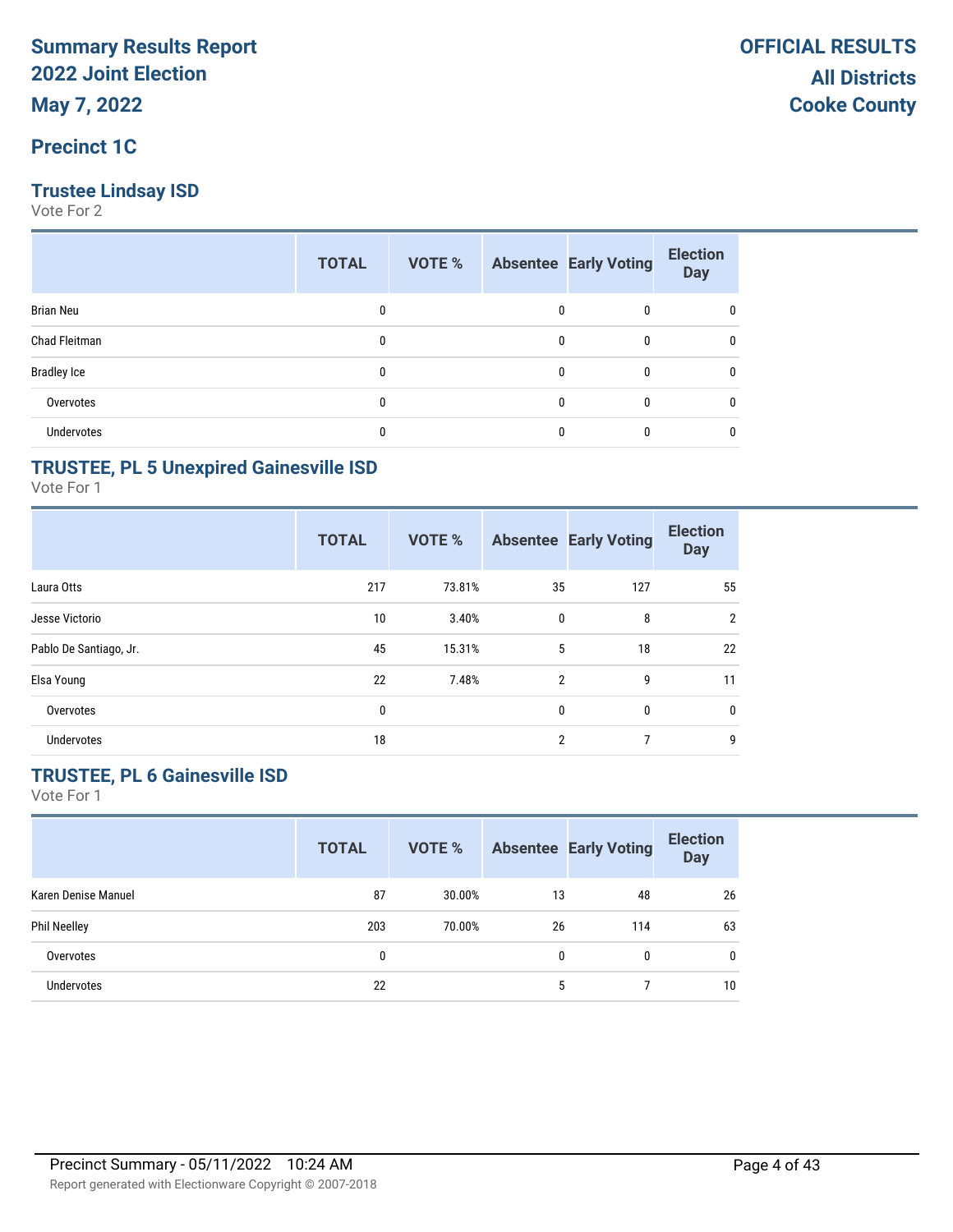### **TRUSTEE, PL 7 Gainesville ISD**

|                   | <b>TOTAL</b> |         |    | <b>VOTE %</b> Absentee Early Voting | <b>Election</b><br>Day |
|-------------------|--------------|---------|----|-------------------------------------|------------------------|
| Corey Hardin      | 280          | 100.00% | 39 | 157                                 | 84                     |
| Overvotes         |              |         | 0  | 0                                   |                        |
| <b>Undervotes</b> | 32           |         | 5  | 12                                  | 15                     |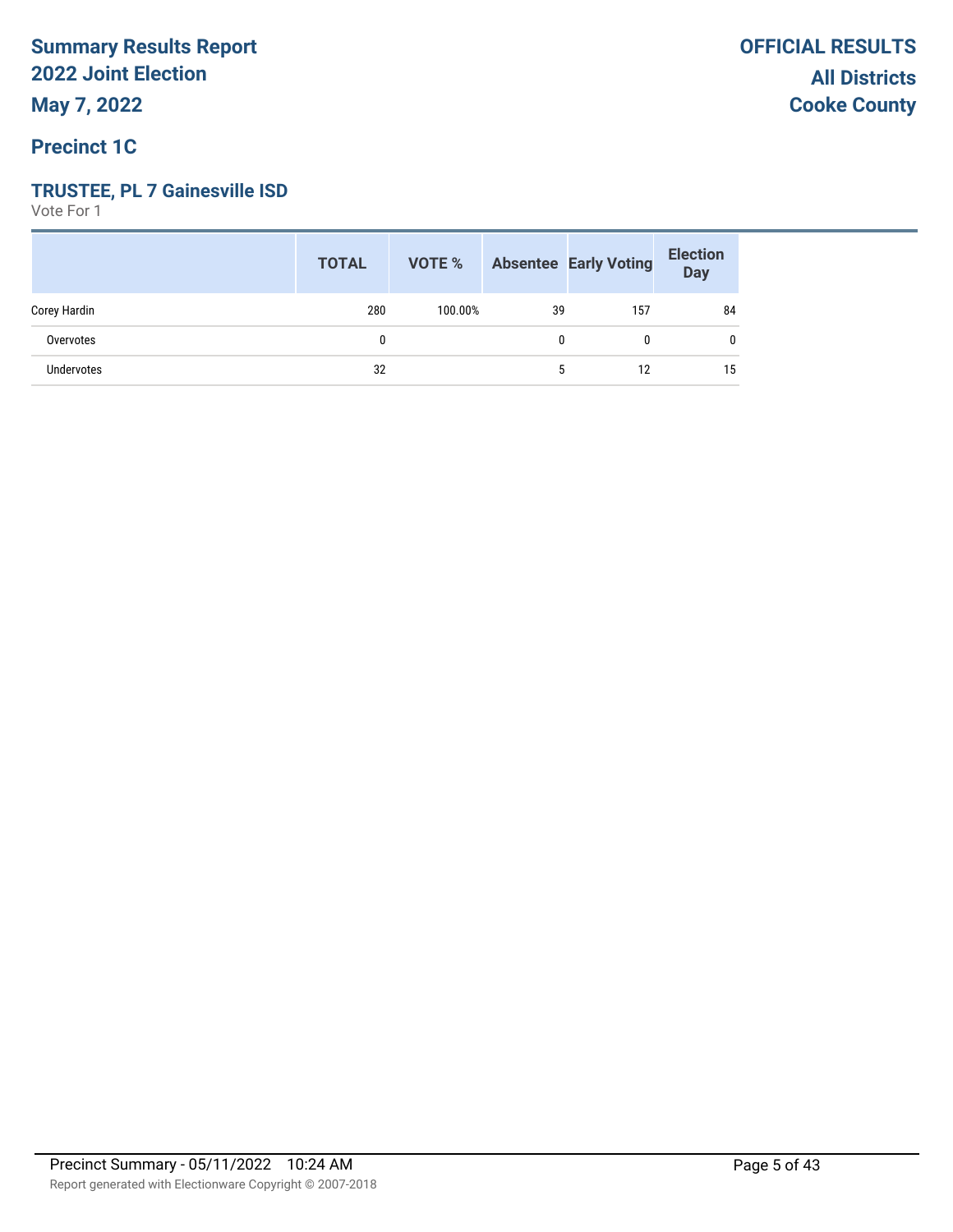# **Precinct 2 STATISTICS**

|                             | <b>TOTAL</b> | <b>Absentee</b> |    | <b>Early Voting Election Day</b> |
|-----------------------------|--------------|-----------------|----|----------------------------------|
| Registered Voters - Total   | 2,501        |                 |    |                                  |
| <b>Ballots Cast - Total</b> | 67           | 15              | 22 | 30                               |
| <b>Ballots Cast - Blank</b> | 0            | 0               | 0  | 0                                |
| Voter Turnout - Total       | 2.68%        |                 |    |                                  |

#### **STATE PROP 1**

Vote For 1

|            | <b>TOTAL</b> | VOTE % |    | <b>Absentee Early Voting</b> | <b>Election</b><br><b>Day</b> |
|------------|--------------|--------|----|------------------------------|-------------------------------|
| For        | 52           | 82.54% | 11 | 16                           | 25                            |
| Against    | 11           | 17.46% | 3  | 4                            |                               |
| Overvotes  | 0            |        | 0  | 0                            |                               |
| Undervotes | 4            |        |    | າ                            |                               |

## **STATE PROP 2**

|                   | <b>TOTAL</b> | VOTE % |    | <b>Absentee Early Voting</b> | <b>Election</b><br><b>Day</b> |
|-------------------|--------------|--------|----|------------------------------|-------------------------------|
| For               | 49           | 75.38% | 11 | 14                           | 24                            |
| Against           | 16           | 24.62% | 3  | 8                            |                               |
| Overvotes         | 0            |        | 0  | 0                            | 0                             |
| <b>Undervotes</b> | 2            |        |    | 0                            |                               |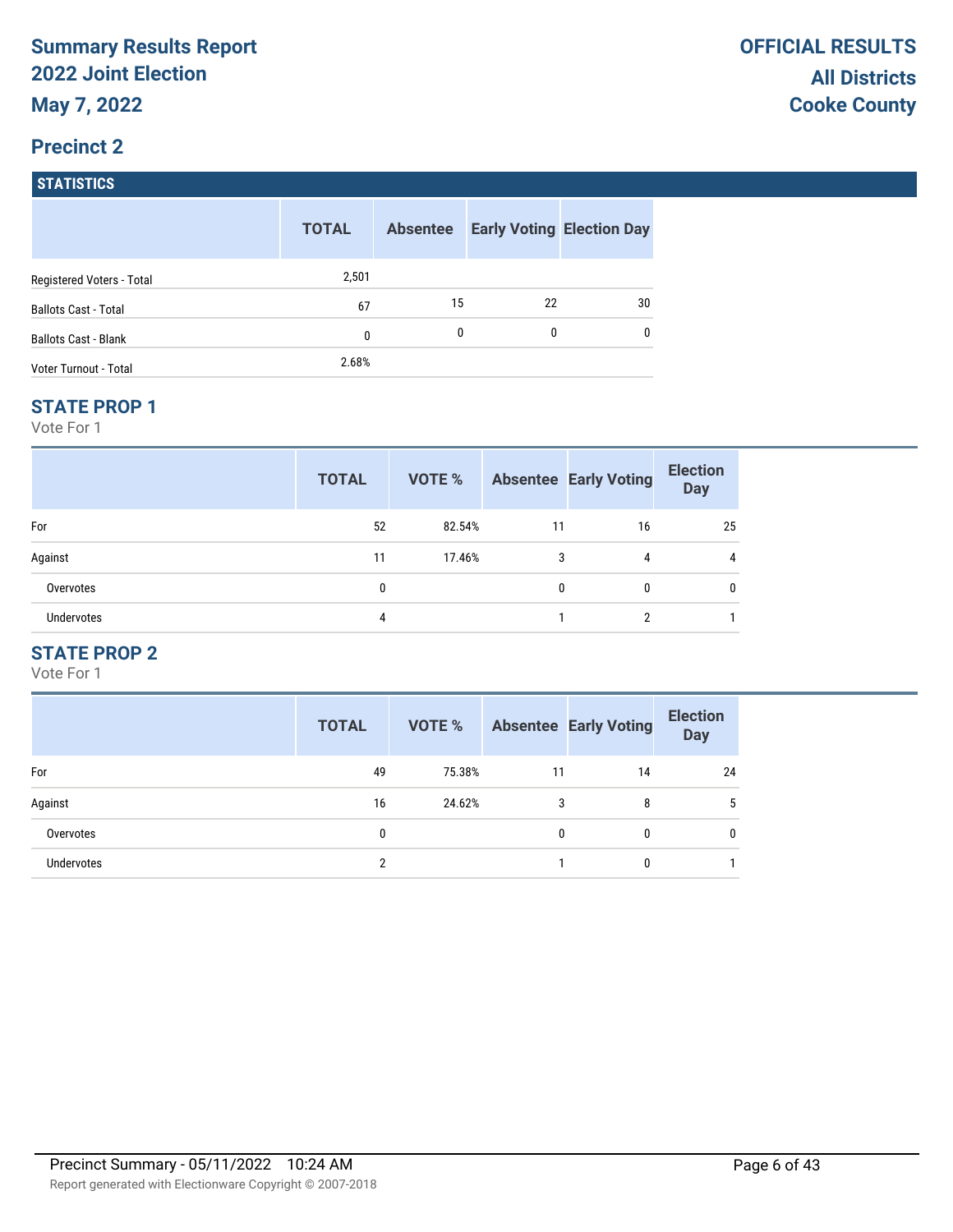### **Trustee Lindsay ISD**

Vote For 2

|                    | <b>TOTAL</b> | VOTE % |              | <b>Absentee Early Voting</b> | <b>Election</b><br><b>Day</b> |
|--------------------|--------------|--------|--------------|------------------------------|-------------------------------|
| <b>Brian Neu</b>   | 2            | 50.00% | 0            | 0                            | າ                             |
| Chad Fleitman      | 2            | 50.00% | 0            | 0                            | 2                             |
| <b>Bradley Ice</b> | 0            | 0.00%  | 0            | 0                            | 0                             |
| Overvotes          | 0            |        | $\mathbf{0}$ | $\mathbf{0}$                 | 0                             |
| Undervotes         | 0            |        | 0            | $\mathbf{0}$                 | 0                             |

### **TRUSTEE, PL 5 Unexpired Gainesville ISD**

Vote For 1

|                        | <b>TOTAL</b> | VOTE % |              | <b>Absentee Early Voting</b> | <b>Election</b><br><b>Day</b> |
|------------------------|--------------|--------|--------------|------------------------------|-------------------------------|
| Laura Otts             | 35           | 60.34% | 10           | 9                            | 16                            |
| Jesse Victorio         | 4            | 6.90%  | $\mathbf{0}$ | 3                            |                               |
| Pablo De Santiago, Jr. | 11           | 18.97% | $\mathbf{0}$ | 4                            |                               |
| Elsa Young             | 8            | 13.79% | 3            | 3                            | 2                             |
| Overvotes              |              |        |              | $\mathbf{0}$                 | $\mathbf{0}$                  |
| <b>Undervotes</b>      | 6            |        |              | 3                            | 2                             |

## **TRUSTEE, PL 6 Gainesville ISD**

|                     | <b>TOTAL</b> | VOTE % |   | <b>Absentee Early Voting</b> | <b>Election</b><br><b>Day</b> |
|---------------------|--------------|--------|---|------------------------------|-------------------------------|
| Karen Denise Manuel | 32           | 55.17% | g | g                            | 14                            |
| <b>Phil Neelley</b> | 26           | 44.83% | 6 |                              | 13                            |
| Overvotes           | 0            |        |   | 0                            | $\mathbf{0}$                  |
| <b>Undervotes</b>   |              |        |   | b                            |                               |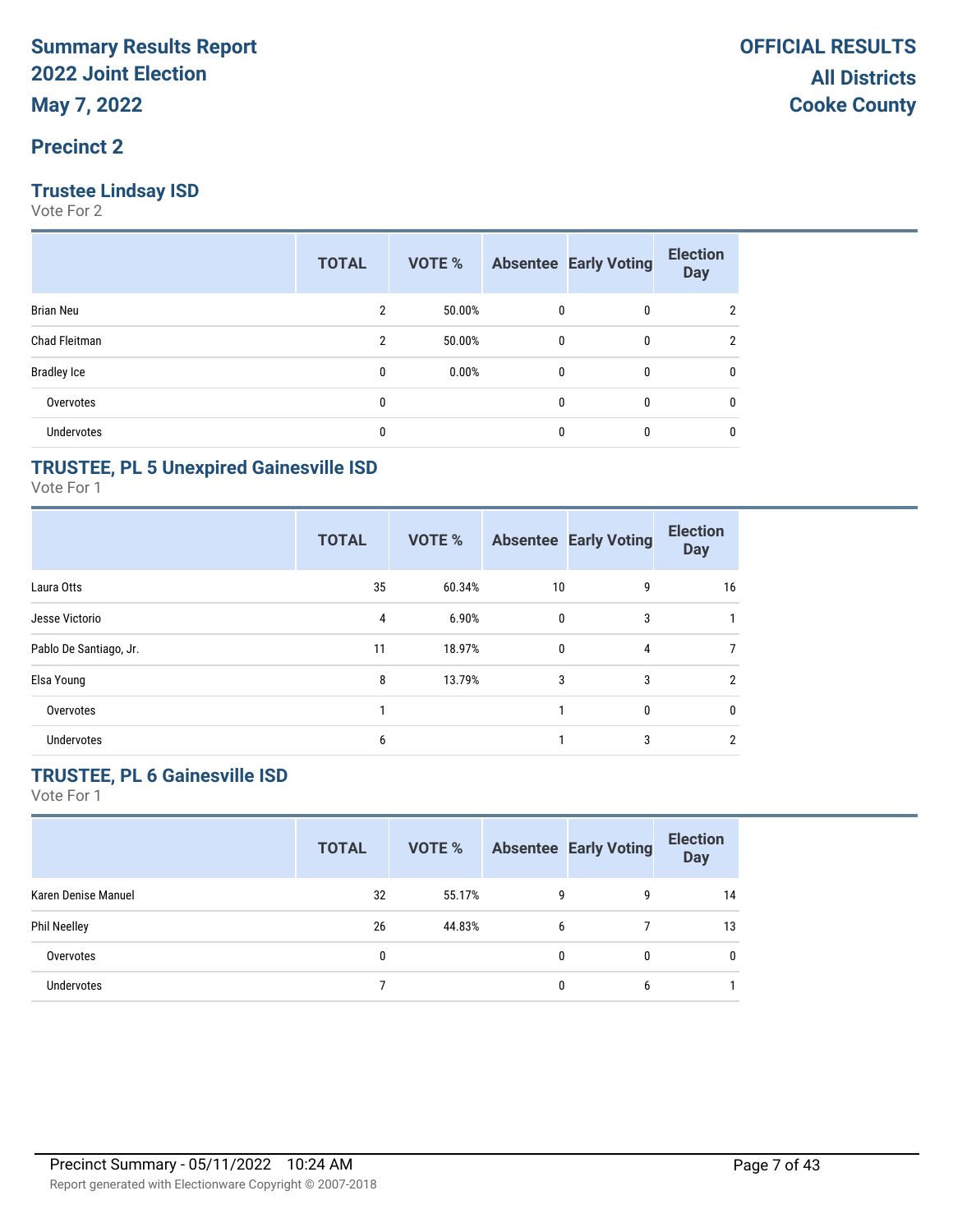### **TRUSTEE, PL 7 Gainesville ISD**

|              | <b>TOTAL</b> |         |    | <b>VOTE %</b> Absentee Early Voting | <b>Election</b><br>Day |
|--------------|--------------|---------|----|-------------------------------------|------------------------|
| Corey Hardin | 55           | 100.00% | 13 | 16                                  | 26                     |
| Overvotes    | U            |         |    | 0                                   | 0                      |
| Undervotes   | 10           |         |    | 6                                   | 2                      |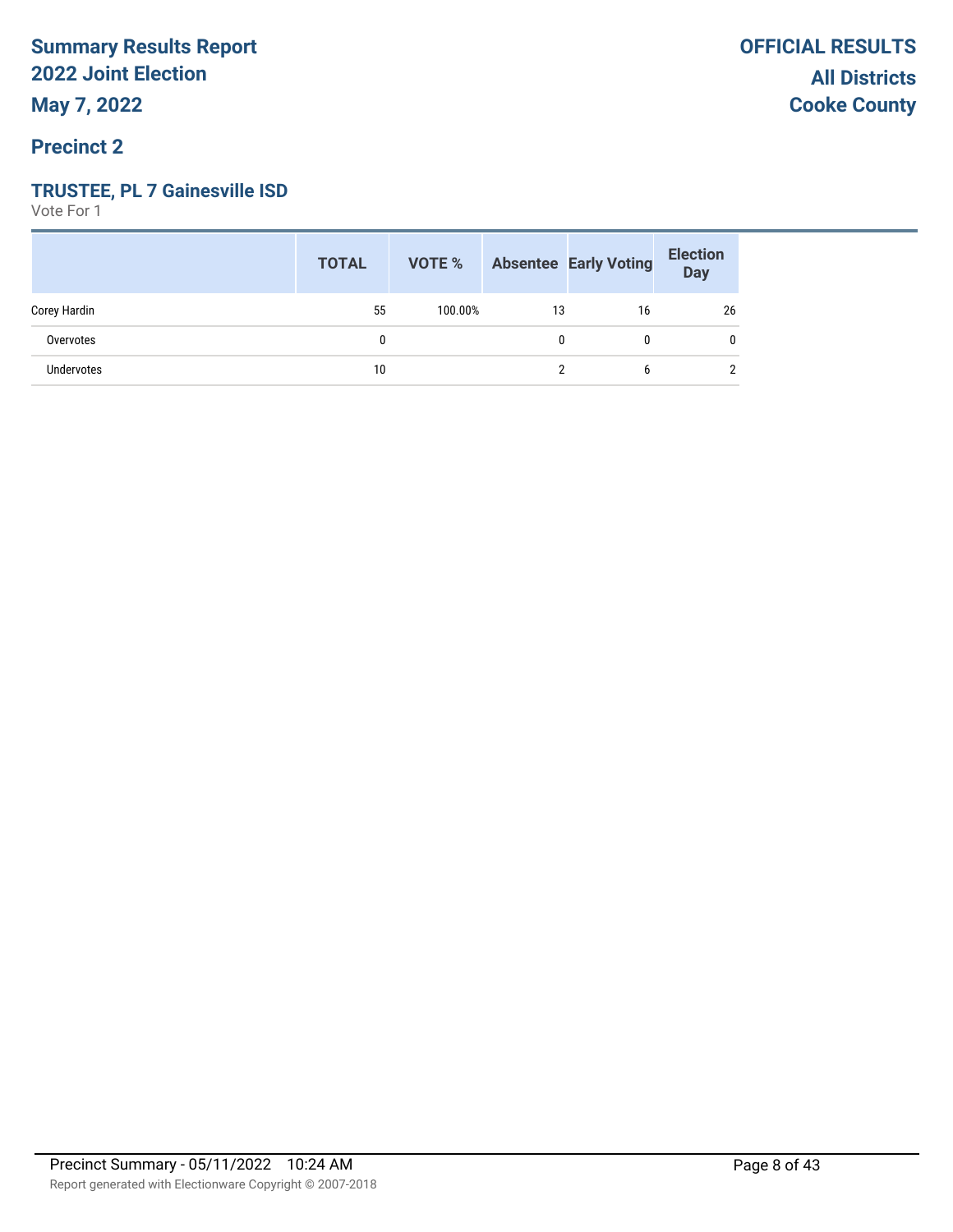## **Precinct 3 STATISTICS**

|                             | <b>TOTAL</b> | <b>Absentee</b> |    | <b>Early Voting Election Day</b> |
|-----------------------------|--------------|-----------------|----|----------------------------------|
| Registered Voters - Total   | 608          |                 |    |                                  |
| <b>Ballots Cast - Total</b> | 101          | 2               | 38 | 61                               |
| <b>Ballots Cast - Blank</b> | 0            | $\mathbf{0}$    | 0  | 0                                |
| Voter Turnout - Total       | 16.61%       |                 |    |                                  |

#### **STATE PROP 1**

Vote For 1

|            | <b>TOTAL</b> | VOTE % |   | <b>Absentee Early Voting</b> | <b>Election</b><br><b>Day</b> |
|------------|--------------|--------|---|------------------------------|-------------------------------|
| For        | 80           | 81.63% | 0 | 30                           | 50                            |
| Against    | 18           | 18.37% | 2 |                              | g                             |
| Overvotes  | 0            |        | 0 | 0                            | 0                             |
| Undervotes | 3            |        | U |                              | ∩                             |

## **STATE PROP 2**

|                   | <b>TOTAL</b> | <b>VOTE %</b> |   | <b>Absentee Early Voting</b> | <b>Election</b><br><b>Day</b> |
|-------------------|--------------|---------------|---|------------------------------|-------------------------------|
| For               | 84           | 84.85%        | 2 | 34                           | 48                            |
| Against           | 15           | 15.15%        | 0 | 4                            | 11                            |
| Overvotes         | 0            |               | 0 | 0                            | 0                             |
| <b>Undervotes</b> | 2            |               | 0 | 0                            | $\overline{2}$                |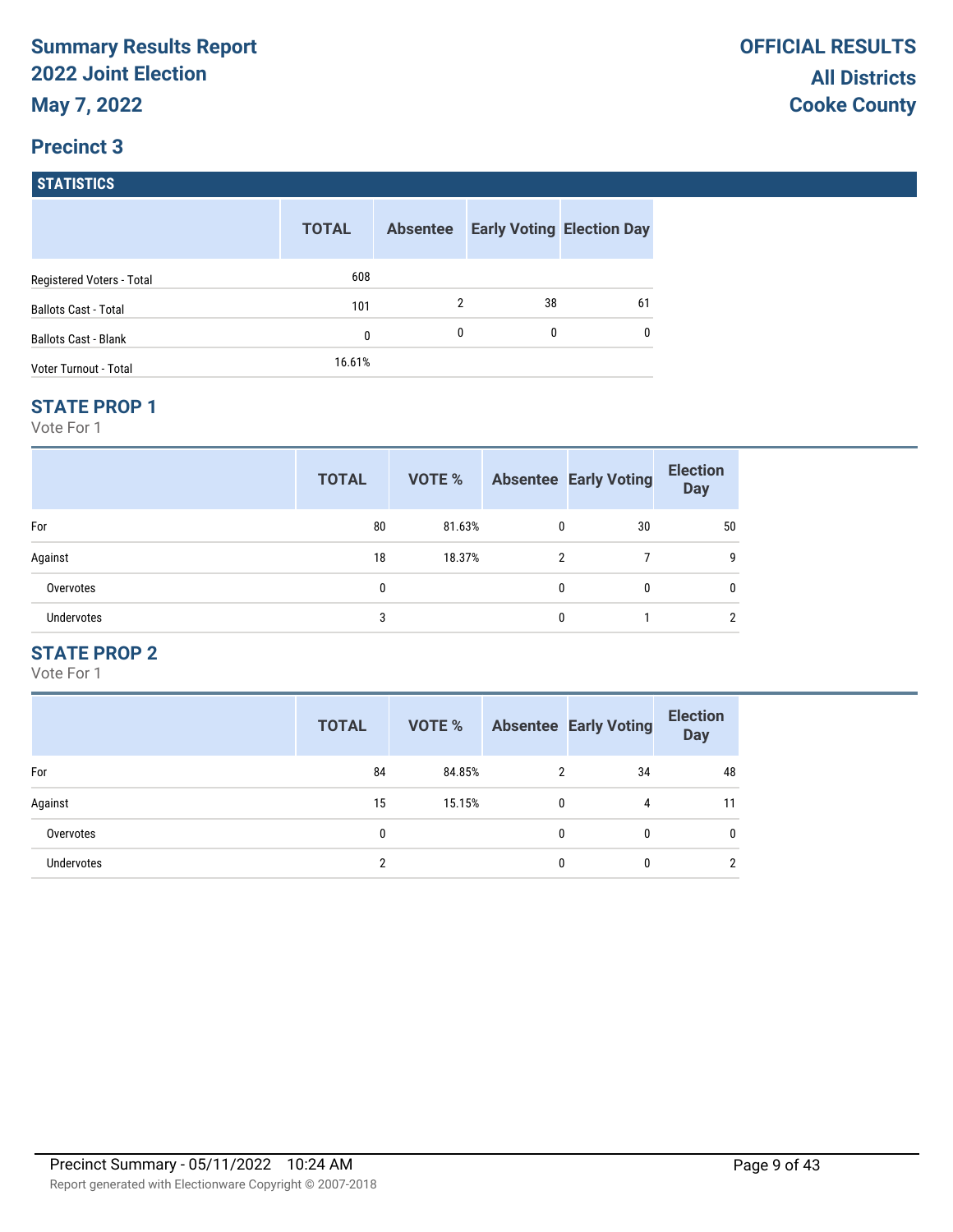### **Trustee Lindsay ISD**

Vote For 2

|                    | <b>TOTAL</b> | VOTE % |              | <b>Absentee Early Voting</b> | <b>Election</b><br><b>Day</b> |
|--------------------|--------------|--------|--------------|------------------------------|-------------------------------|
| <b>Brian Neu</b>   | 28           | 37.84% | 0            | 10                           | 18                            |
| Chad Fleitman      | 37           | 50.00% | 0            | 11                           | 26                            |
| <b>Bradley Ice</b> | 9            | 12.16% | $\mathbf 0$  |                              | 8                             |
| Overvotes          | $\mathbf{0}$ |        | $\mathbf{0}$ | 0                            | $\mathbf{0}$                  |
| <b>Undervotes</b>  | 4            |        | 0            | 2                            | $\overline{2}$                |

### **TRUSTEE, PL 5 Unexpired Gainesville ISD**

Vote For 1

|                        | <b>TOTAL</b>   | VOTE % |              | <b>Absentee Early Voting</b> | <b>Election</b><br><b>Day</b> |
|------------------------|----------------|--------|--------------|------------------------------|-------------------------------|
| Laura Otts             |                | 77.78% | $\mathbf{0}$ | 3                            | $\overline{4}$                |
| Jesse Victorio         | 0              | 0.00%  | $\mathbf{0}$ | 0                            | 0                             |
| Pablo De Santiago, Jr. | $\overline{2}$ | 22.22% | $\mathbf{0}$ | $\mathbf{0}$                 | 2                             |
| Elsa Young             | 0              | 0.00%  | $\mathbf{0}$ | $\mathbf{0}$                 | $\mathbf{0}$                  |
| Overvotes              | 0              |        | $\mathbf{0}$ | $\mathbf{0}$                 | $\mathbf{0}$                  |
| <b>Undervotes</b>      |                |        | $\Omega$     |                              | $\mathbf{0}$                  |

## **TRUSTEE, PL 6 Gainesville ISD**

|                     | <b>TOTAL</b> | VOTE %   |              | <b>Absentee Early Voting</b> | <b>Election</b><br><b>Day</b> |
|---------------------|--------------|----------|--------------|------------------------------|-------------------------------|
| Karen Denise Manuel | 0            | $0.00\%$ | $\mathbf{0}$ | 0                            |                               |
| Phil Neelley        | 8            | 100.00%  | $\mathbf{0}$ | 3                            | 5                             |
| Overvotes           |              |          | 0            | 0                            | 0                             |
| <b>Undervotes</b>   |              |          |              |                              |                               |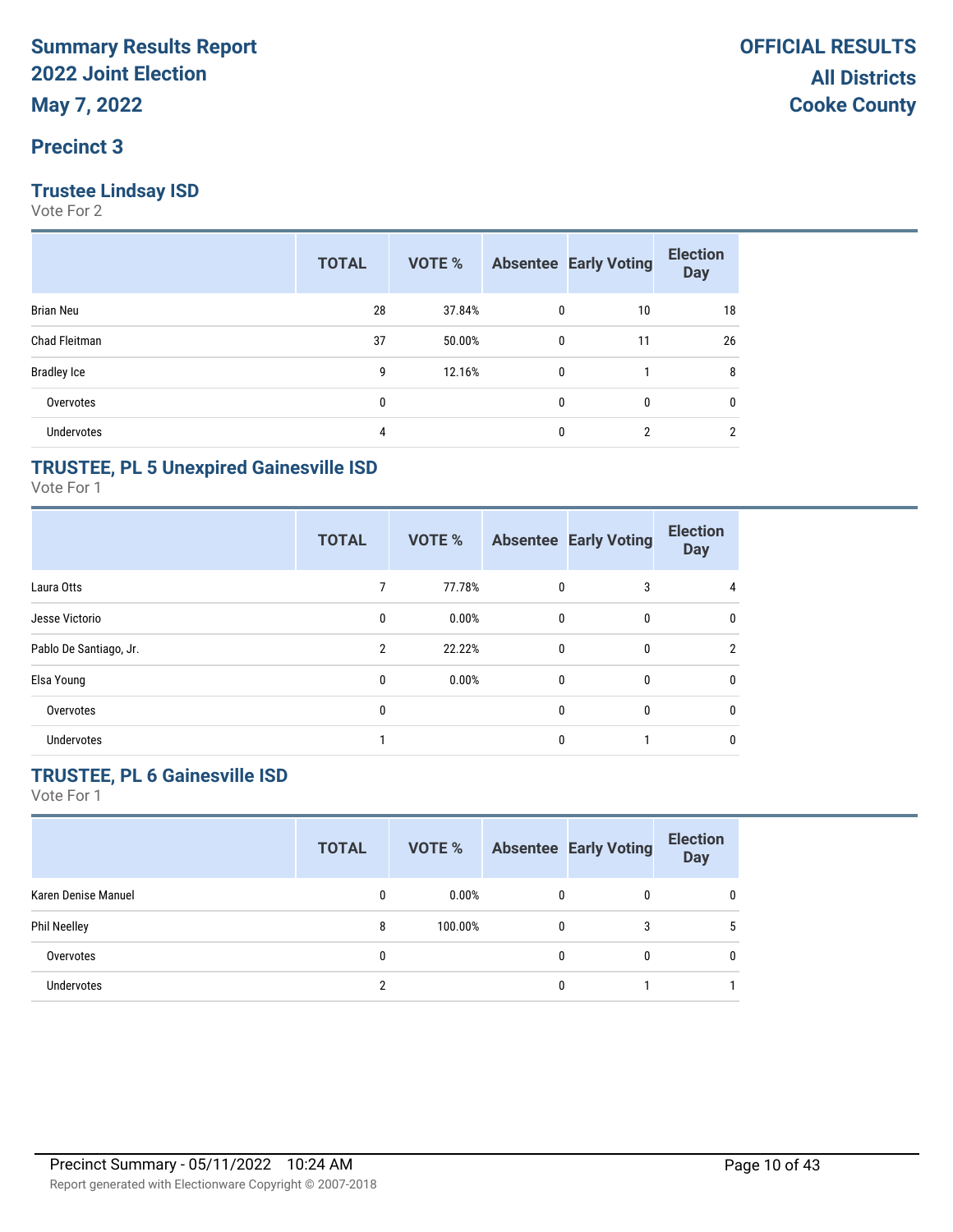#### **Precinct 3**

#### **TRUSTEE, PL 7 Gainesville ISD**

Vote For 1

|                   | <b>TOTAL</b> |         |   | <b>VOTE %</b> Absentee Early Voting | Election |
|-------------------|--------------|---------|---|-------------------------------------|----------|
| Corey Hardin      | q            | 100.00% | 0 |                                     | b        |
| Overvotes         | 0            |         | 0 |                                     | 0        |
| <b>Undervotes</b> |              |         | 0 |                                     | 0        |

#### **Proposition A Era ISD**

|            | <b>TOTAL</b> | VOTE % |                | <b>Absentee Early Voting</b> | <b>Election</b><br><b>Day</b> |
|------------|--------------|--------|----------------|------------------------------|-------------------------------|
| <b>FOR</b> | 11           | 23.40% | 0              | 5                            | b                             |
| AGAINST    | 36           | 76.60% | $\mathfrak{p}$ | 17                           | 17                            |
| Overvotes  | 0            |        | $\mathbf{0}$   | 0                            | 0                             |
| Undervotes | 0            |        | 0              | 0                            | 0                             |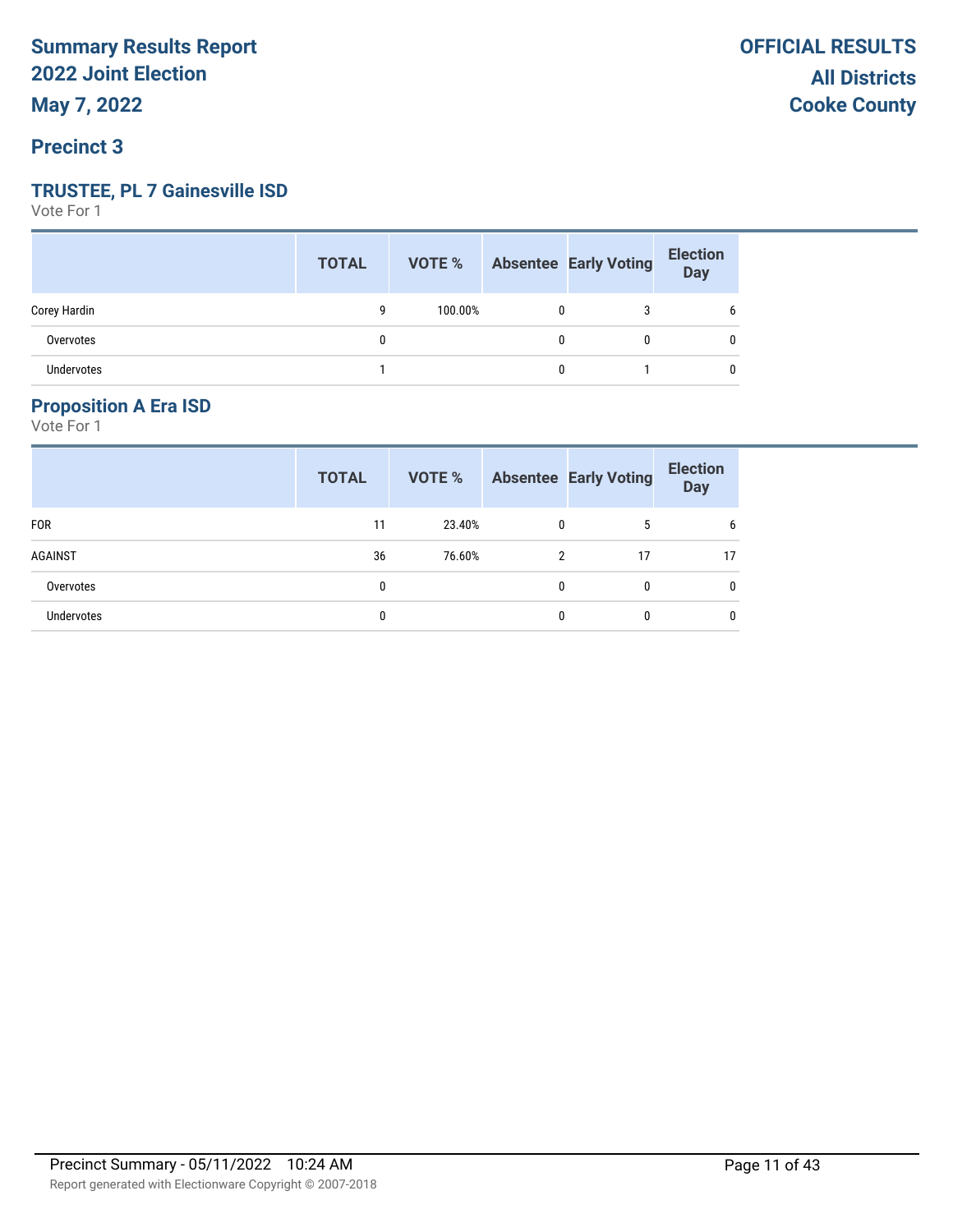## **Precinct 4 STATISTICS**

|                             | <b>TOTAL</b> | <b>Absentee</b> |    | <b>Early Voting Election Day</b> |
|-----------------------------|--------------|-----------------|----|----------------------------------|
| Registered Voters - Total   | 385          |                 |    |                                  |
| <b>Ballots Cast - Total</b> | 42           | 5               | 14 | 23                               |
| <b>Ballots Cast - Blank</b> | 0            | 0               | 0  | 0                                |
| Voter Turnout - Total       | 10.91%       |                 |    |                                  |

#### **STATE PROP 1**

Vote For 1

|                   | <b>TOTAL</b> | VOTE % |   | <b>Absentee Early Voting</b> | <b>Election</b><br><b>Day</b> |
|-------------------|--------------|--------|---|------------------------------|-------------------------------|
| For               | 35           | 85.37% | 3 | 11                           | 21                            |
| Against           | 6            | 14.63% |   | 3                            | ົ                             |
| Overvotes         | 0            |        | 0 | 0                            |                               |
| <b>Undervotes</b> |              |        |   | 0                            |                               |

## **STATE PROP 2**

|                   | <b>TOTAL</b> | VOTE % |   | <b>Absentee Early Voting</b> | <b>Election</b><br><b>Day</b> |
|-------------------|--------------|--------|---|------------------------------|-------------------------------|
| For               | 37           | 90.24% | 4 | 12                           | 21                            |
| Against           | 4            | 9.76%  | 0 | 2                            | $\overline{2}$                |
| Overvotes         | 0            |        | 0 | 0                            | 0                             |
| <b>Undervotes</b> |              |        |   | 0                            |                               |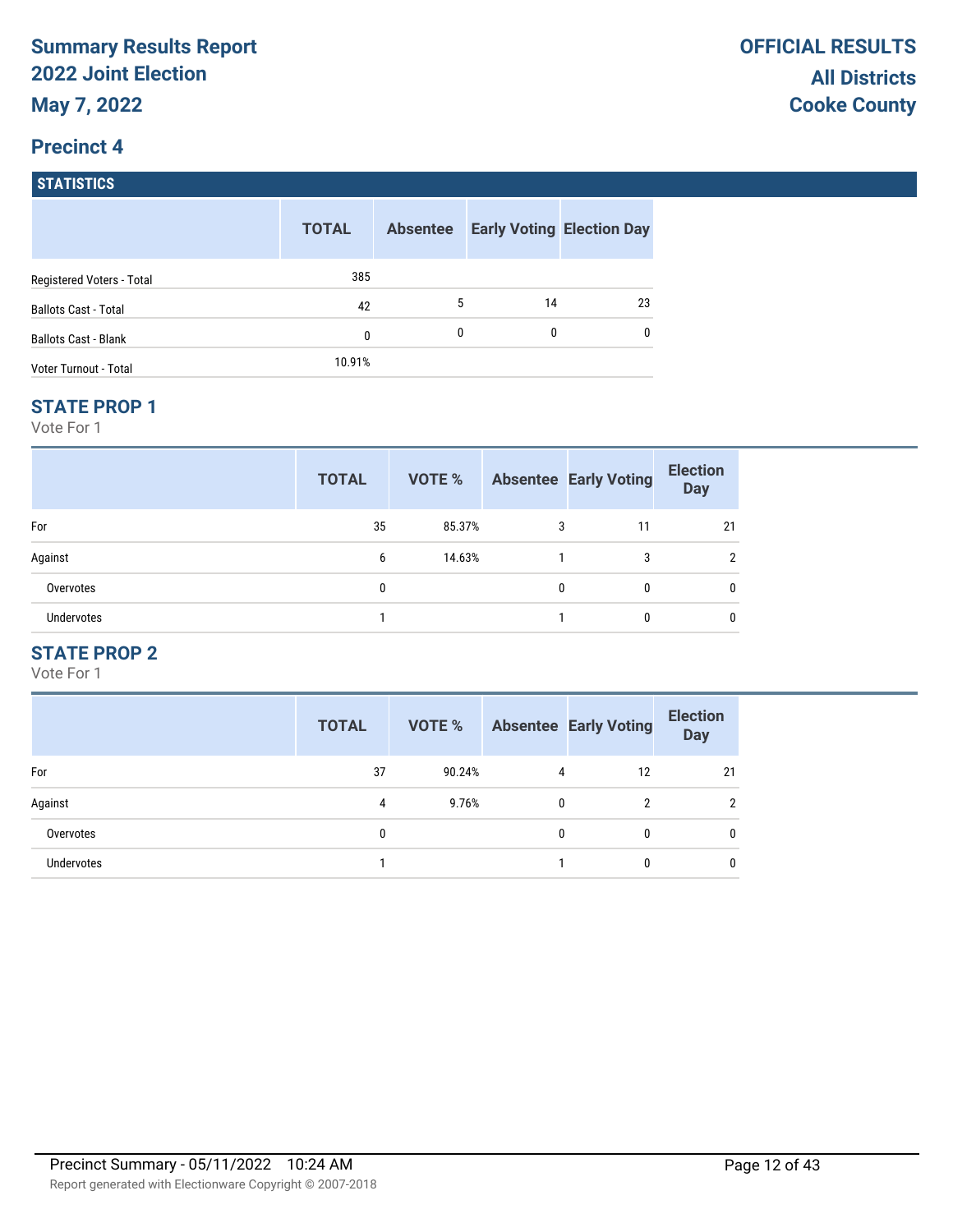### **Precinct 4**

#### **TRUSTEE, PL 5 Unexpired Gainesville ISD**

Vote For 1

|                        | <b>TOTAL</b> | VOTE % |              | <b>Absentee Early Voting</b> | <b>Election</b><br><b>Day</b> |
|------------------------|--------------|--------|--------------|------------------------------|-------------------------------|
| Laura Otts             | 6            | 85.71% | $\mathbf 0$  |                              | 5                             |
| Jesse Victorio         | 0            | 0.00%  | 0            | 0                            | 0                             |
| Pablo De Santiago, Jr. | 0            | 0.00%  | 0            | 0                            | $\mathbf{0}$                  |
| Elsa Young             |              | 14.29% | $\mathbf{0}$ |                              | $\mathbf{0}$                  |
| Overvotes              | 0            |        | 0            | 0                            | 0                             |
| Undervotes             | 0            |        | $\mathbf{0}$ | $\mathbf{0}$                 | 0                             |

## **TRUSTEE, PL 6 Gainesville ISD**

Vote For 1

|                     | <b>TOTAL</b> | VOTE % |              | <b>Absentee Early Voting</b> | <b>Election</b><br><b>Day</b> |
|---------------------|--------------|--------|--------------|------------------------------|-------------------------------|
| Karen Denise Manuel | 3            | 42.86% | $\mathbf{0}$ |                              |                               |
| <b>Phil Neelley</b> | 4            | 57.14% | $\mathbf{0}$ |                              | 3                             |
| Overvotes           | 0            |        |              | $\mathbf{0}$                 | $\mathbf{0}$                  |
| <b>Undervotes</b>   | 0            |        |              | 0                            | $\mathbf{0}$                  |

## **TRUSTEE, PL 7 Gainesville ISD**

|                   | <b>TOTAL</b> | VOTE %  |   | <b>Absentee Early Voting</b> | <b>Election</b><br><b>Day</b> |
|-------------------|--------------|---------|---|------------------------------|-------------------------------|
| Corey Hardin      |              | 100.00% |   |                              | 5                             |
| Overvotes         |              |         | 0 |                              | 0                             |
| <b>Undervotes</b> |              |         | 0 |                              | $\Omega$                      |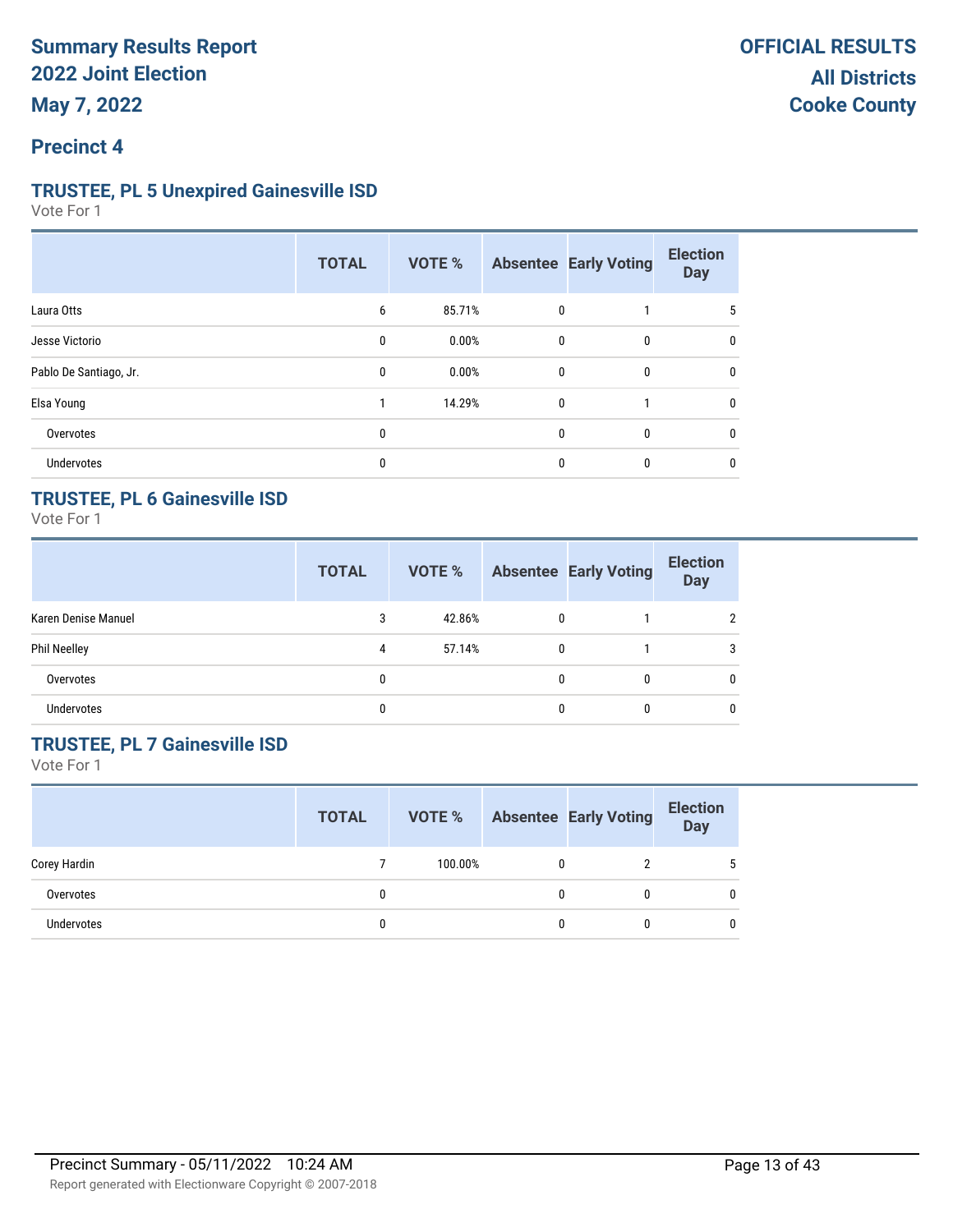### **Precinct 4**

#### **PROPOSITION A Callisburg ISD**

Vote For 1

|            | <b>TOTAL</b> |        |              | <b>VOTE %</b> Absentee Early Voting | <b>Election</b><br><b>Day</b> |
|------------|--------------|--------|--------------|-------------------------------------|-------------------------------|
| For        | 23           | 65.71% | 4            | 9                                   | 10                            |
| Against    | 12           | 34.29% |              | 3                                   | 8                             |
| Overvotes  | 0            |        | $\mathbf{0}$ | $\mathbf{0}$                        | 0                             |
| Undervotes | 0            |        | $\Omega$     | $\mathbf{0}$                        | 0                             |

#### **PROPOSITION B Callisburg ISD**

Vote For 1

|                   | <b>TOTAL</b> | VOTE % |   | <b>Absentee Early Voting</b> | <b>Election</b><br><b>Day</b> |
|-------------------|--------------|--------|---|------------------------------|-------------------------------|
| For               | 16           | 45.71% |   | 8                            |                               |
| Against           | 19           | 54.29% | 4 | 4                            | 11                            |
| Overvotes         | 0            |        | 0 | 0                            | 0                             |
| <b>Undervotes</b> | 0            |        | 0 |                              | 0                             |

### **PROPOSITION C Callisburg ISD**

|                   | <b>TOTAL</b> | VOTE % |   | <b>Absentee Early Voting</b> | <b>Election</b><br><b>Day</b> |
|-------------------|--------------|--------|---|------------------------------|-------------------------------|
| For               | 16           | 45.71% | 2 |                              |                               |
| Against           | 19           | 54.29% | 3 | 5                            | 11                            |
| Overvotes         | 0            |        | 0 | 0                            | $\mathbf{0}$                  |
| <b>Undervotes</b> | 0            |        | 0 | 0                            | 0                             |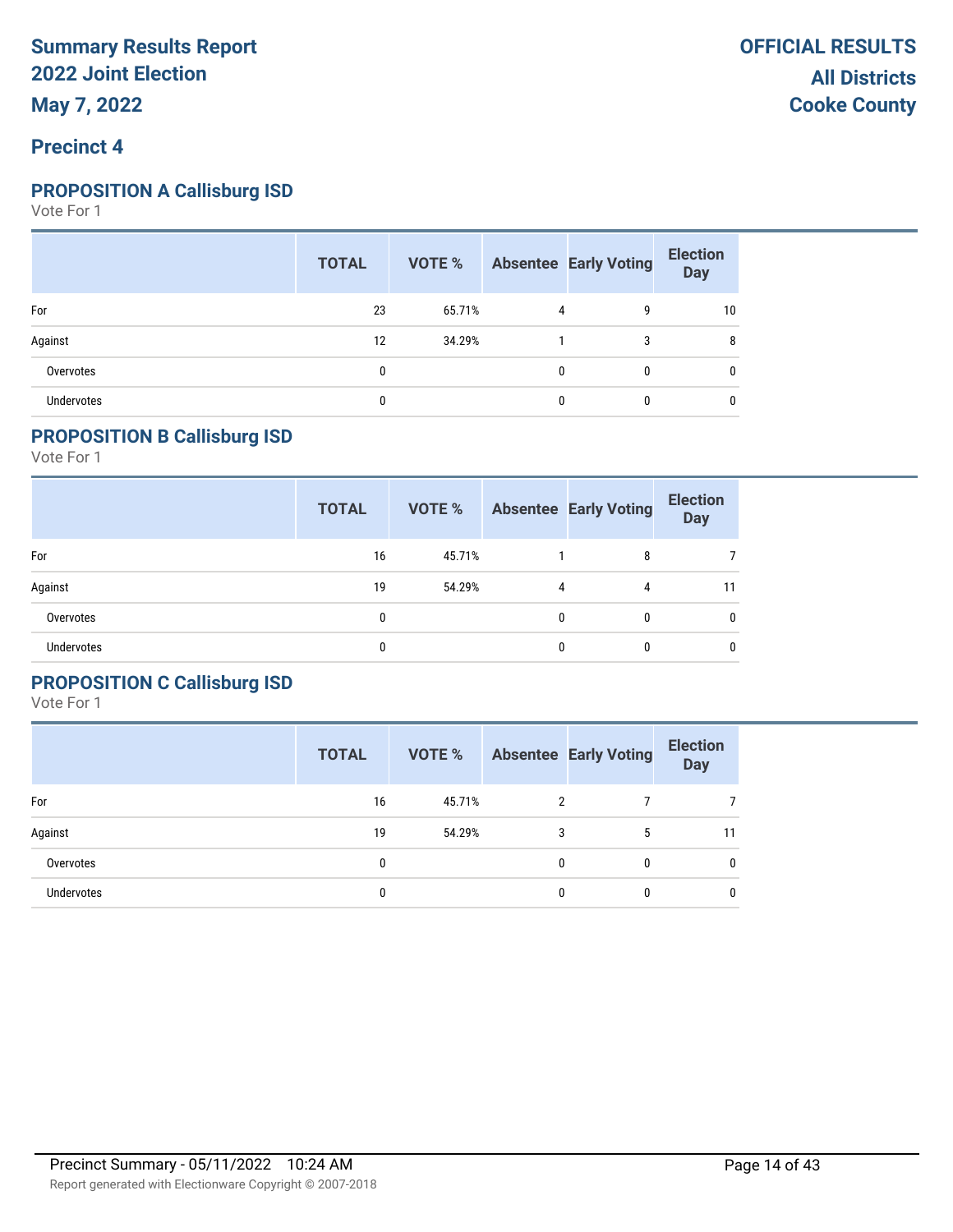#### **Precinct 4C**

| <b>STATISTICS</b>           |              |                 |    |                                  |
|-----------------------------|--------------|-----------------|----|----------------------------------|
|                             | <b>TOTAL</b> | <b>Absentee</b> |    | <b>Early Voting Election Day</b> |
| Registered Voters - Total   | 2,545        |                 |    |                                  |
| <b>Ballots Cast - Total</b> | 163          | 19              | 72 | 72                               |
| <b>Ballots Cast - Blank</b> | 0            | 0               | 0  | 0                                |
| Voter Turnout - Total       | 6.40%        |                 |    |                                  |

#### **STATE PROP 1**

Vote For 1

|                   | <b>TOTAL</b> | VOTE % |              | <b>Absentee Early Voting</b> | <b>Election</b><br><b>Day</b> |
|-------------------|--------------|--------|--------------|------------------------------|-------------------------------|
| For               | 140          | 89.17% | 11           | 66                           | 63                            |
| Against           | 17           | 10.83% | 6            | 3                            | 8                             |
| Overvotes         | 0            |        | $\mathbf{0}$ | 0                            |                               |
| <b>Undervotes</b> | 6            |        | ∩            | 3                            |                               |

## **STATE PROP 2**

|                   | <b>TOTAL</b> | VOTE % |    | <b>Absentee Early Voting</b> | <b>Election</b><br><b>Day</b> |
|-------------------|--------------|--------|----|------------------------------|-------------------------------|
| For               | 135          | 85.44% | 13 | 61                           | 61                            |
| Against           | 23           | 14.56% | 6  | 8                            | 9                             |
| Overvotes         | 0            |        | 0  | 0                            | 0                             |
| <b>Undervotes</b> | 5            |        | 0  | 3                            | 2                             |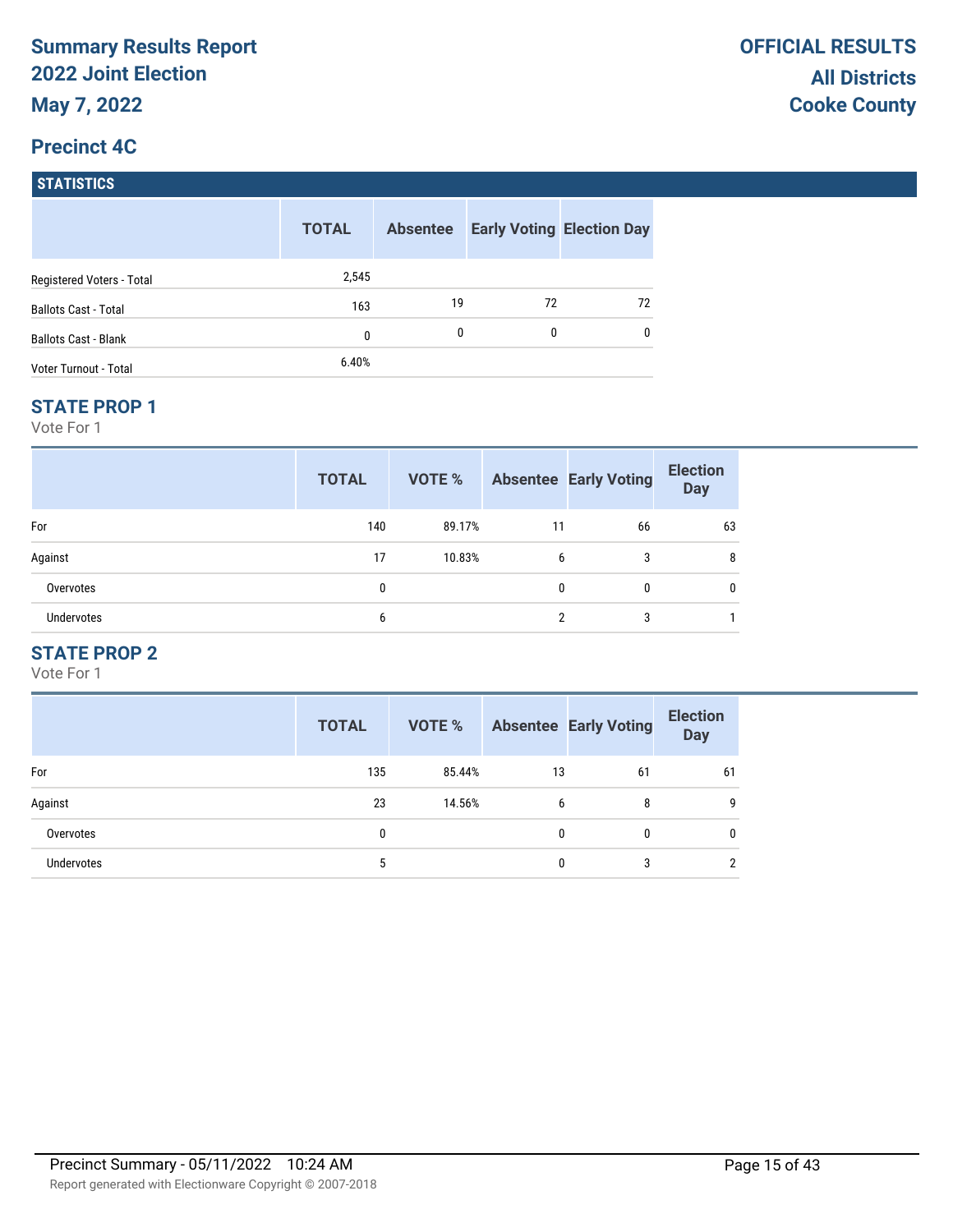#### **Precinct 4C**

#### **TRUSTEE, PL 5 Unexpired Gainesville ISD**

Vote For 1

|                        | <b>TOTAL</b> | VOTE % |              | <b>Absentee Early Voting</b> | <b>Election</b><br><b>Day</b> |
|------------------------|--------------|--------|--------------|------------------------------|-------------------------------|
| Laura Otts             | 126          | 80.25% | 14           | 61                           | 51                            |
| Jesse Victorio         | 4            | 2.55%  | $\mathbf 0$  |                              | 3                             |
| Pablo De Santiago, Jr. | 22           | 14.01% | 5            | 8                            | 9                             |
| Elsa Young             | 5            | 3.18%  | $\mathbf 0$  | $\overline{2}$               | 3                             |
| Overvotes              | 0            |        | $\mathbf{0}$ | 0                            | 0                             |
| Undervotes             | 6            |        | $\mathbf{0}$ | $\mathbf{0}$                 | 6                             |

### **TRUSTEE, PL 6 Gainesville ISD**

Vote For 1

|                     | <b>TOTAL</b> | VOTE % |              | <b>Absentee Early Voting</b> | <b>Election</b><br><b>Day</b> |
|---------------------|--------------|--------|--------------|------------------------------|-------------------------------|
| Karen Denise Manuel | 40           | 25.48% | 6            | 16                           | 18                            |
| <b>Phil Neelley</b> | 117          | 74.52% | 13           | 53                           | 51                            |
| Overvotes           | 0            |        | $\mathbf{0}$ | $\mathbf{0}$                 | $\mathbf{0}$                  |
| <b>Undervotes</b>   | 6            |        | 0            | 3                            | 3                             |

## **TRUSTEE, PL 7 Gainesville ISD**

|                   | <b>TOTAL</b> | VOTE %  |    | <b>Absentee Early Voting</b> | <b>Election</b><br><b>Day</b> |
|-------------------|--------------|---------|----|------------------------------|-------------------------------|
| Corey Hardin      | 149          | 100.00% | 19 | 65                           | 65                            |
| Overvotes         | 0            |         | 0  |                              | $\Omega$                      |
| <b>Undervotes</b> | 14           |         | 0  |                              |                               |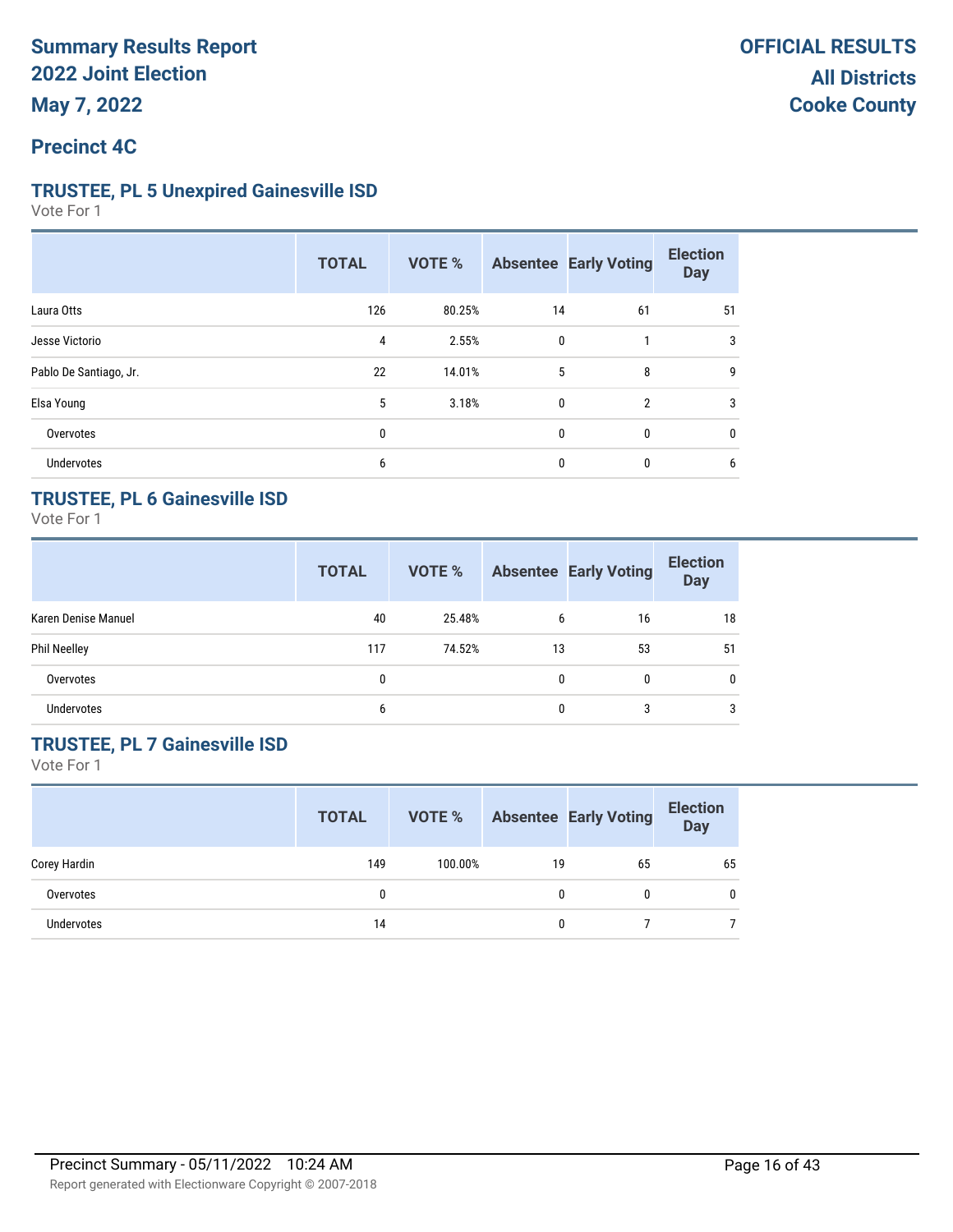## **Precinct 6 STATISTICS**

|                              | <b>TOTAL</b> | <b>Absentee</b> |          | <b>Early Voting Election Day</b> |
|------------------------------|--------------|-----------------|----------|----------------------------------|
| Registered Voters - Total    | 2,248        |                 |          |                                  |
| <b>Ballots Cast - Total</b>  | 468          | 15              | 80       | 373                              |
| <b>Ballots Cast - Blank</b>  | 0            | 0               | $\Omega$ | 0                                |
| <b>Voter Turnout - Total</b> | 20.82%       |                 |          |                                  |

#### **STATE PROP 1**

Vote For 1

|            | <b>TOTAL</b> | VOTE % |              | <b>Absentee Early Voting</b> | <b>Election</b><br><b>Day</b> |
|------------|--------------|--------|--------------|------------------------------|-------------------------------|
| For        | 384          | 83.84% | 12           | 67                           | 305                           |
| Against    | 74           | 16.16% | 3            | 10                           | 61                            |
| Overvotes  | 0            |        | $\mathbf{0}$ | 0                            | 0                             |
| Undervotes | 10           |        | $\mathbf{0}$ | 3                            |                               |

## **STATE PROP 2**

|                   | <b>TOTAL</b> | <b>VOTE %</b> |    | <b>Absentee Early Voting</b> | <b>Election</b><br><b>Day</b> |
|-------------------|--------------|---------------|----|------------------------------|-------------------------------|
| For               | 370          | 79.91%        | 12 | 70                           | 288                           |
| Against           | 93           | 20.09%        | 3  | 9                            | 81                            |
| Overvotes         | 0            |               | 0  | 0                            | 0                             |
| <b>Undervotes</b> | 5            |               | 0  |                              | 4                             |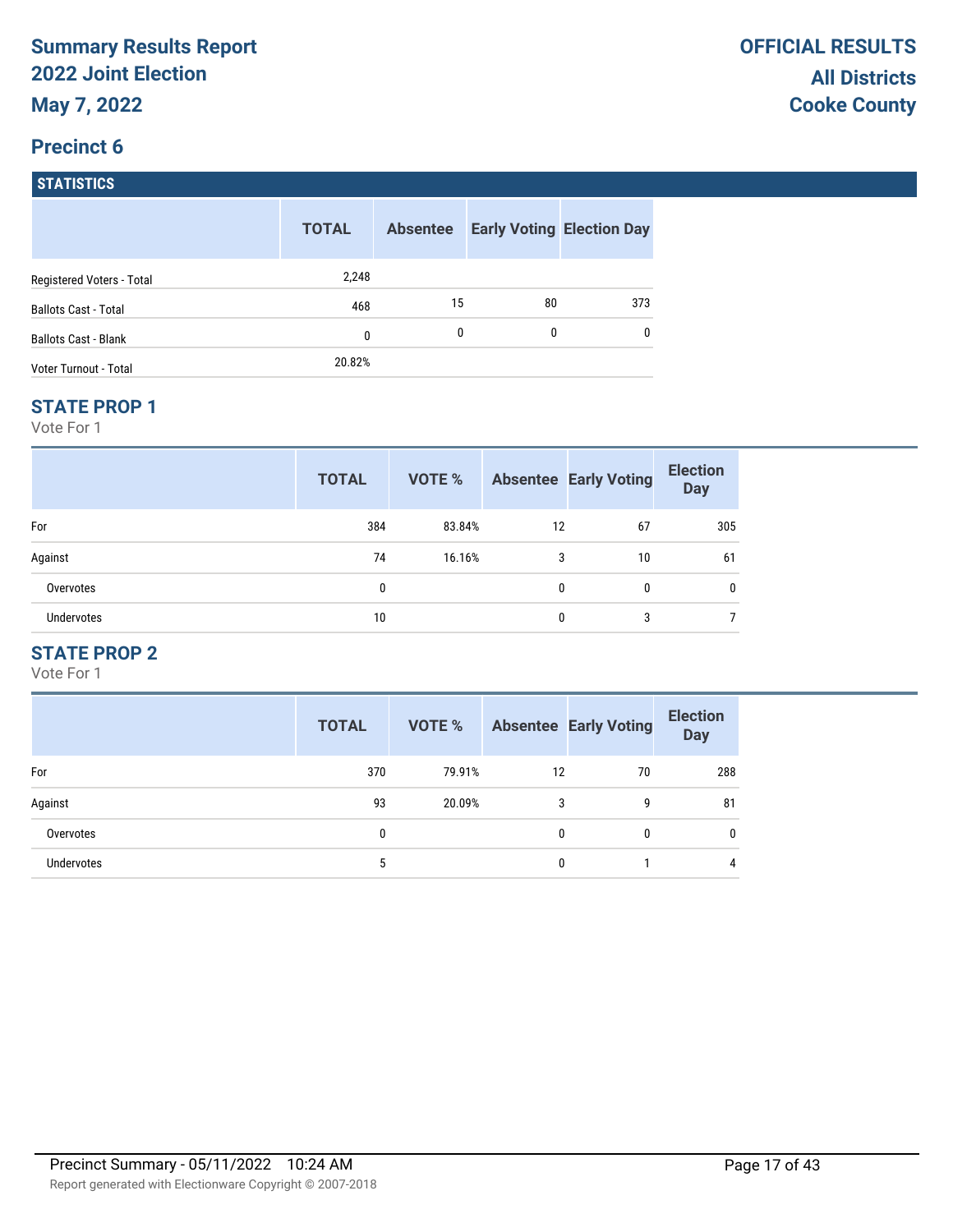### **Precinct 6**

#### **TRUSTEE, PL 5 Unexpired Gainesville ISD**

Vote For 1

|                        | <b>TOTAL</b> | VOTE % |              | <b>Absentee Early Voting</b> | <b>Election</b><br><b>Day</b> |
|------------------------|--------------|--------|--------------|------------------------------|-------------------------------|
| Laura Otts             |              | 50.00% | 0            | 0                            |                               |
| Jesse Victorio         | 0            | 0.00%  | $\mathbf{0}$ | 0                            | 0                             |
| Pablo De Santiago, Jr. | 0            | 0.00%  | $\mathbf{0}$ | 0                            | 0                             |
| Elsa Young             |              | 50.00% | $\mathbf{0}$ | 0                            |                               |
| Overvotes              | 0            |        | $\mathbf{0}$ | 0                            | 0                             |
| <b>Undervotes</b>      | 0            |        | 0            | 0                            | 0                             |

## **TRUSTEE, PL 6 Gainesville ISD**

Vote For 1

|                     | <b>TOTAL</b> | VOTE %   |              | <b>Absentee Early Voting</b> | <b>Election</b><br><b>Day</b> |
|---------------------|--------------|----------|--------------|------------------------------|-------------------------------|
| Karen Denise Manuel | 0            | $0.00\%$ |              | 0                            | $\mathbf{0}$                  |
| <b>Phil Neelley</b> | 2            | 100.00%  | $\mathbf{0}$ | $\mathbf{0}$                 |                               |
| Overvotes           | 0            |          |              | $\mathbf{0}$                 | $\mathbf{0}$                  |
| <b>Undervotes</b>   | 0            |          |              | 0                            | $\mathbf{0}$                  |

## **TRUSTEE, PL 7 Gainesville ISD**

|                   | <b>TOTAL</b> | VOTE %  |   | <b>Absentee Early Voting</b> | <b>Election</b><br><b>Day</b> |
|-------------------|--------------|---------|---|------------------------------|-------------------------------|
| Corey Hardin      | ົ            | 100.00% | 0 |                              | $\mathcal{D}$                 |
| Overvotes         |              |         | 0 |                              | 0                             |
| <b>Undervotes</b> |              |         | 0 |                              | 0                             |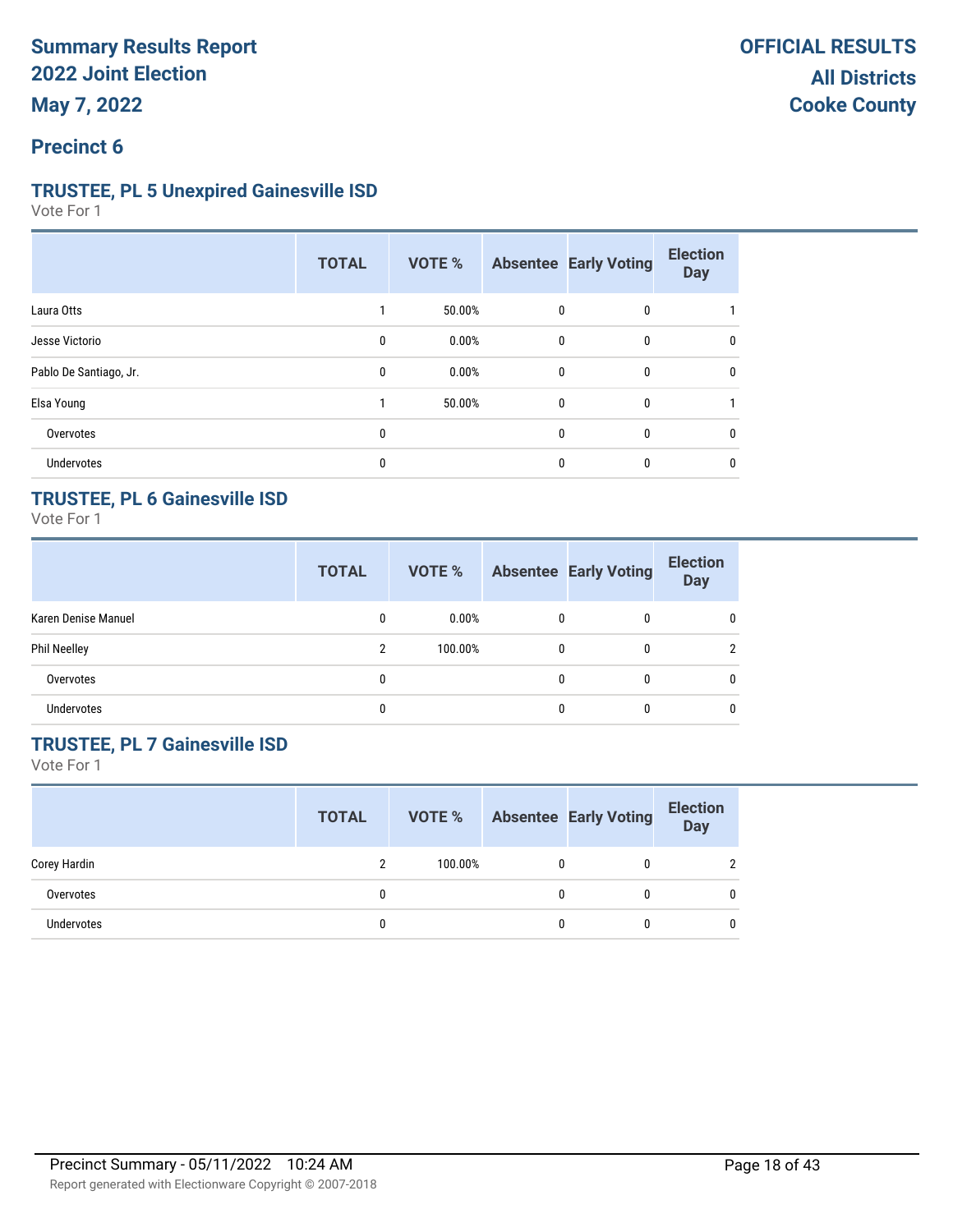### **Precinct 6**

#### **PROPOSITION A Callisburg ISD**

Vote For 1

|                   | <b>TOTAL</b> |        |              | <b>VOTE %</b> Absentee Early Voting | <b>Election</b><br>Day |
|-------------------|--------------|--------|--------------|-------------------------------------|------------------------|
| For               | 173          | 39.14% |              | 40                                  | 126                    |
| Against           | 269          | 60.86% | 8            | 34                                  | 227                    |
| Overvotes         | 0            |        | $\mathbf{0}$ | 0                                   | $\mathbf{0}$           |
| <b>Undervotes</b> | <sup>n</sup> |        | $\mathbf{0}$ | 0                                   | ∩                      |

### **PROPOSITION B Callisburg ISD**

Vote For 1

|                   | <b>TOTAL</b> | <b>VOTE %</b> |   | <b>Absentee Early Voting</b> | <b>Election</b><br><b>Day</b> |
|-------------------|--------------|---------------|---|------------------------------|-------------------------------|
| For               | 123          | 27.70%        | 6 | 28                           | 89                            |
| Against           | 321          | 72.30%        | 9 | 46                           | 266                           |
| Overvotes         | 0            |               | 0 | 0                            | 0                             |
| <b>Undervotes</b> |              |               | 0 | 0                            | 0                             |

### **PROPOSITION C Callisburg ISD**

|                   | <b>TOTAL</b> | VOTE % |   | <b>Absentee Early Voting</b> | <b>Election</b><br><b>Day</b> |
|-------------------|--------------|--------|---|------------------------------|-------------------------------|
| For               | 130          | 29.41% | 6 | 31                           | 93                            |
| Against           | 312          | 70.59% | 9 | 43                           | 260                           |
| Overvotes         | 0            |        | 0 | 0                            | 0                             |
| <b>Undervotes</b> | ົ            |        | 0 | 0                            | C.                            |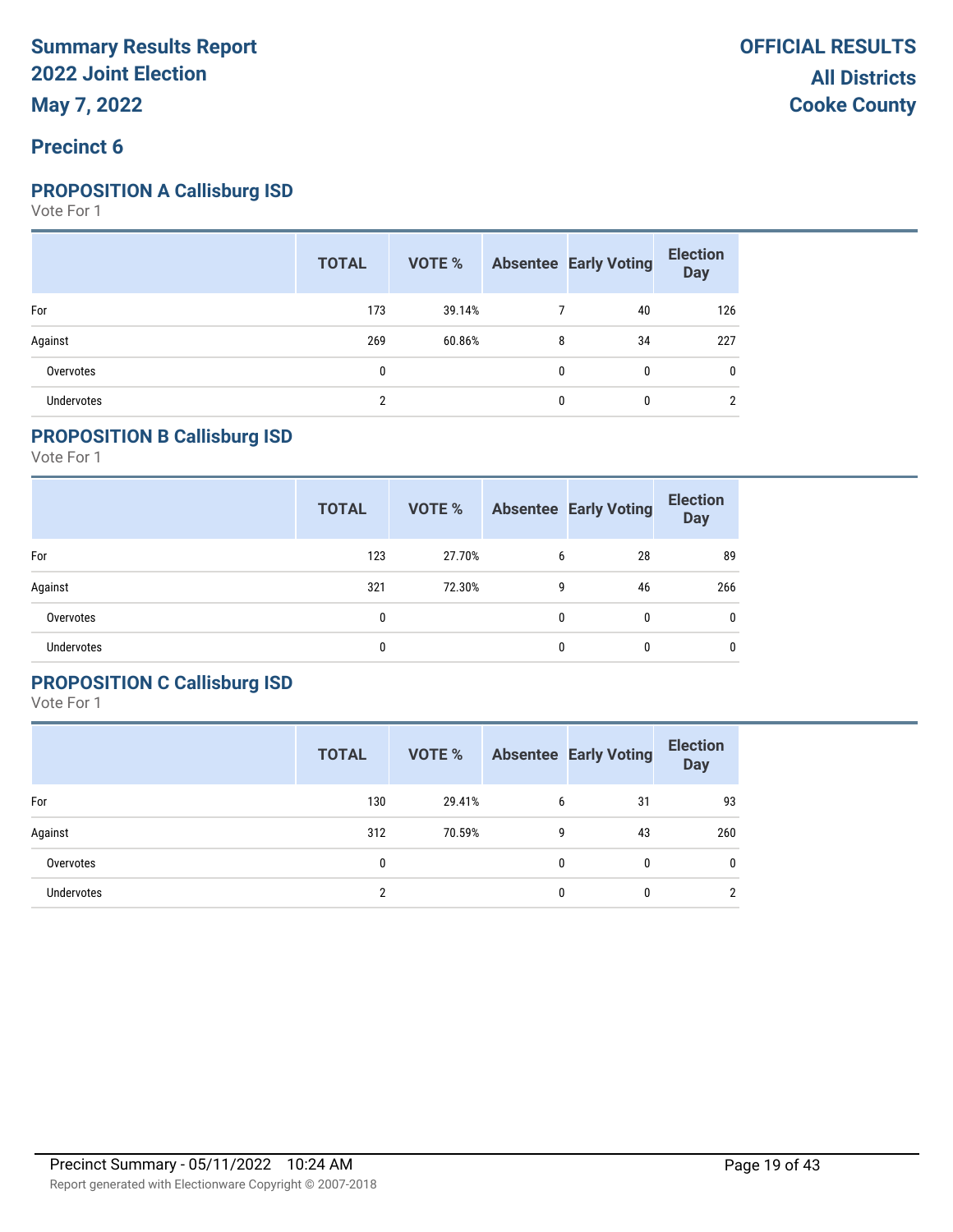# **Precinct 7 STATISTICS**

|                             | <b>TOTAL</b> | <b>Absentee</b> |    | <b>Early Voting Election Day</b> |
|-----------------------------|--------------|-----------------|----|----------------------------------|
| Registered Voters - Total   | 1,751        |                 |    |                                  |
| <b>Ballots Cast - Total</b> | 195          |                 | 55 | 133                              |
| <b>Ballots Cast - Blank</b> | 0            | 0               | 0  | 0                                |
| Voter Turnout - Total       | 11.14%       |                 |    |                                  |

#### **STATE PROP 1**

Vote For 1

|                   | <b>TOTAL</b> | VOTE % |          | <b>Absentee Early Voting</b> | <b>Election</b><br><b>Day</b> |
|-------------------|--------------|--------|----------|------------------------------|-------------------------------|
| For               | 172          | 88.21% |          | 52                           | 113                           |
| Against           | 23           | 11.79% | 0        | 3                            | 20                            |
| Overvotes         | 0            |        | $\Omega$ | $\mathbf{0}$                 | 0                             |
| <b>Undervotes</b> | 0            |        | 0        | 0                            | 0                             |

## **STATE PROP 2**

|                   | <b>TOTAL</b> | VOTE % |   | <b>Absentee Early Voting</b> | <b>Election</b><br><b>Day</b> |
|-------------------|--------------|--------|---|------------------------------|-------------------------------|
| For               | 179          | 91.79% |   | 50                           | 122                           |
| Against           | 16           | 8.21%  | 0 | 5                            | 11                            |
| Overvotes         | 0            |        | 0 | 0                            | 0                             |
| <b>Undervotes</b> | 0            |        | 0 | 0                            | 0                             |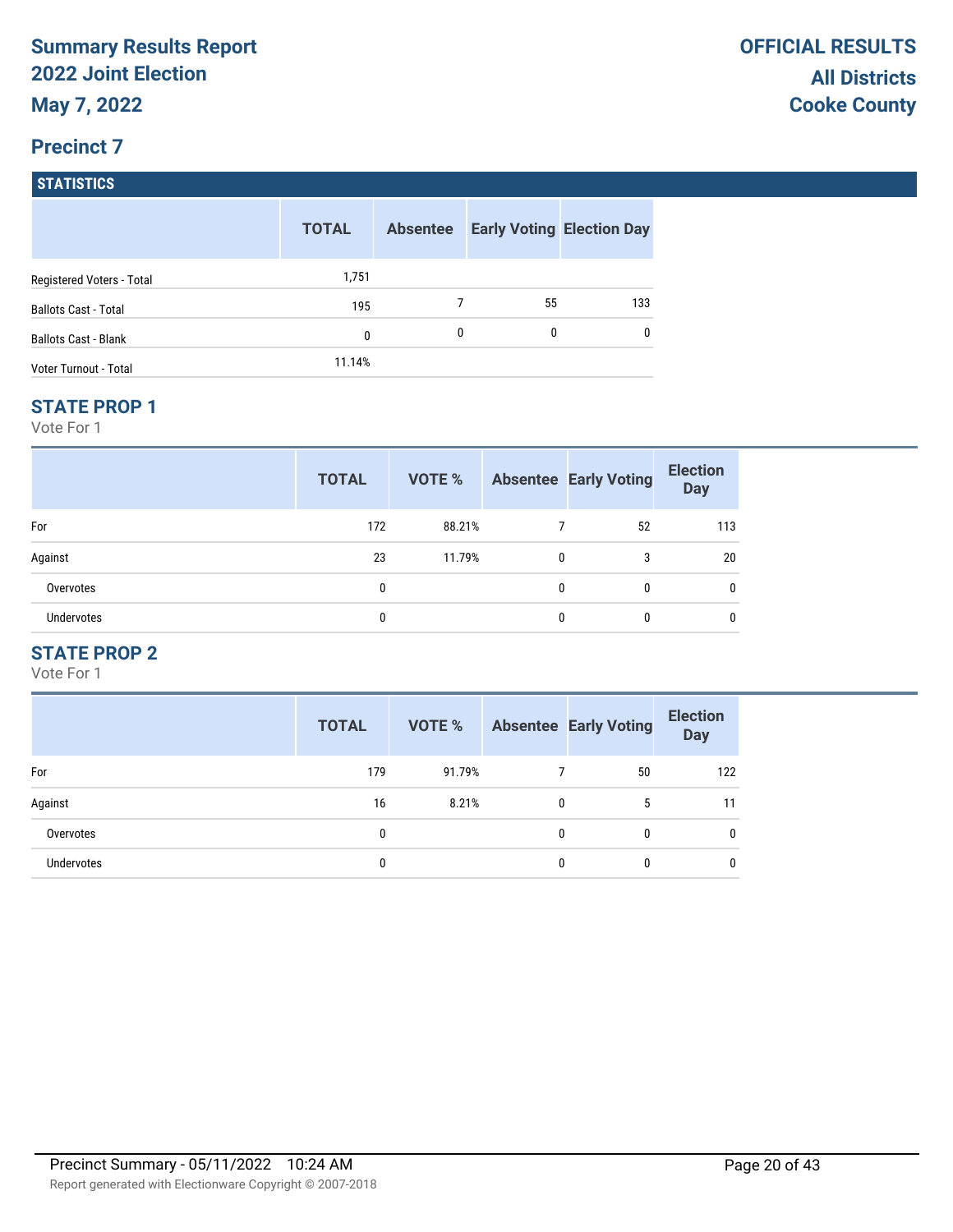## **TRUSTEE, PL 5 Unexpired Gainesville ISD**

Vote For 1

|                        | <b>TOTAL</b>   | <b>VOTE %</b> |              | <b>Absentee Early Voting</b> | <b>Election</b><br><b>Day</b> |
|------------------------|----------------|---------------|--------------|------------------------------|-------------------------------|
| Laura Otts             | 43             | 89.58%        | 3            | 18                           | 22                            |
| Jesse Victorio         |                | 2.08%         | 0            |                              | 0                             |
| Pablo De Santiago, Jr. | 0              | 0.00%         | $\mathbf 0$  | $\mathbf{0}$                 | 0                             |
| Elsa Young             | 4              | 8.33%         | 0            | $\mathbf{0}$                 | 4                             |
| Overvotes              | 0              |               | $\mathbf{0}$ | 0                            | 0                             |
| <b>Undervotes</b>      | $\overline{2}$ |               | 0            | 0                            | 2                             |

## **TRUSTEE, PL 6 Gainesville ISD**

Vote For 1

|                     | <b>TOTAL</b> | VOTE % |          | <b>Absentee Early Voting</b> | <b>Election</b><br><b>Day</b> |
|---------------------|--------------|--------|----------|------------------------------|-------------------------------|
| Karen Denise Manuel | 12           | 25.53% |          | 4                            |                               |
| <b>Phil Neelley</b> | 35           | 74.47% | 2        | 15                           | 18                            |
| Overvotes           | 0            |        | $\Omega$ | 0                            | $\mathbf{0}$                  |
| <b>Undervotes</b>   | 3            |        |          |                              | 3                             |

## **TRUSTEE, PL 7 Gainesville ISD**

|              | <b>TOTAL</b> | <b>VOTE %</b> |   | <b>Absentee Early Voting</b> | <b>Election</b><br><b>Day</b> |
|--------------|--------------|---------------|---|------------------------------|-------------------------------|
| Corey Hardin | 40           | 100.00%       |   | 16                           | 22                            |
| Overvotes    |              |               | 0 |                              | 0                             |
| Undervotes   | 10           |               |   | 3                            | 6                             |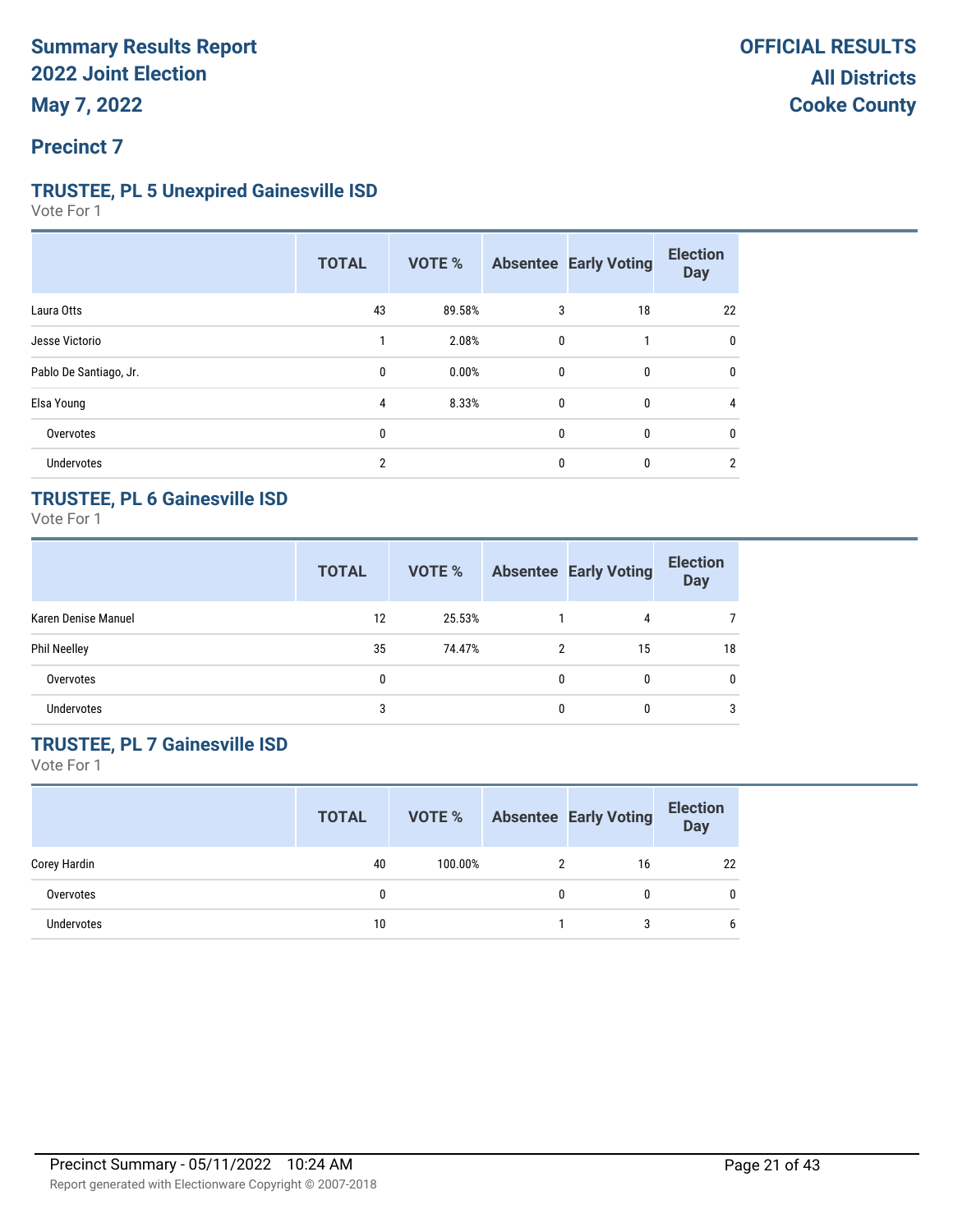### **Precinct 7**

### **PROPOSITION A Callisburg ISD**

Vote For 1

|            | <b>TOTAL</b> |        |              | <b>VOTE %</b> Absentee Early Voting | <b>Election</b><br><b>Day</b> |
|------------|--------------|--------|--------------|-------------------------------------|-------------------------------|
| For        | 47           | 37.90% | $\mathbf{0}$ | 8                                   | 39                            |
| Against    | 77           | 62.10% | 2            | 20                                  | 55                            |
| Overvotes  |              |        |              | $\mathbf{0}$                        | $\mathbf{0}$                  |
| Undervotes |              |        |              |                                     | 0                             |

### **PROPOSITION B Callisburg ISD**

Vote For 1

|                   | <b>TOTAL</b> | <b>VOTE %</b> |   | <b>Absentee Early Voting</b> | <b>Election</b><br><b>Day</b> |
|-------------------|--------------|---------------|---|------------------------------|-------------------------------|
| For               | 36           | 29.03%        | 0 |                              | 29                            |
| Against           | 88           | 70.97%        | 2 | 21                           | 65                            |
| Overvotes         | 0            |               | 0 | 0                            | 0                             |
| <b>Undervotes</b> |              |               | 0 |                              | 0                             |

### **PROPOSITION C Callisburg ISD**

|                   | <b>TOTAL</b> | VOTE % |              | <b>Absentee Early Voting</b> | <b>Election</b><br><b>Day</b> |
|-------------------|--------------|--------|--------------|------------------------------|-------------------------------|
| For               | 40           | 32.26% | $\mathbf{0}$ |                              | 33                            |
| Against           | 84           | 67.74% | 2            | 21                           | 61                            |
| Overvotes         | 0            |        | 0            | 0                            | 0                             |
| <b>Undervotes</b> |              |        | 0            |                              | 0                             |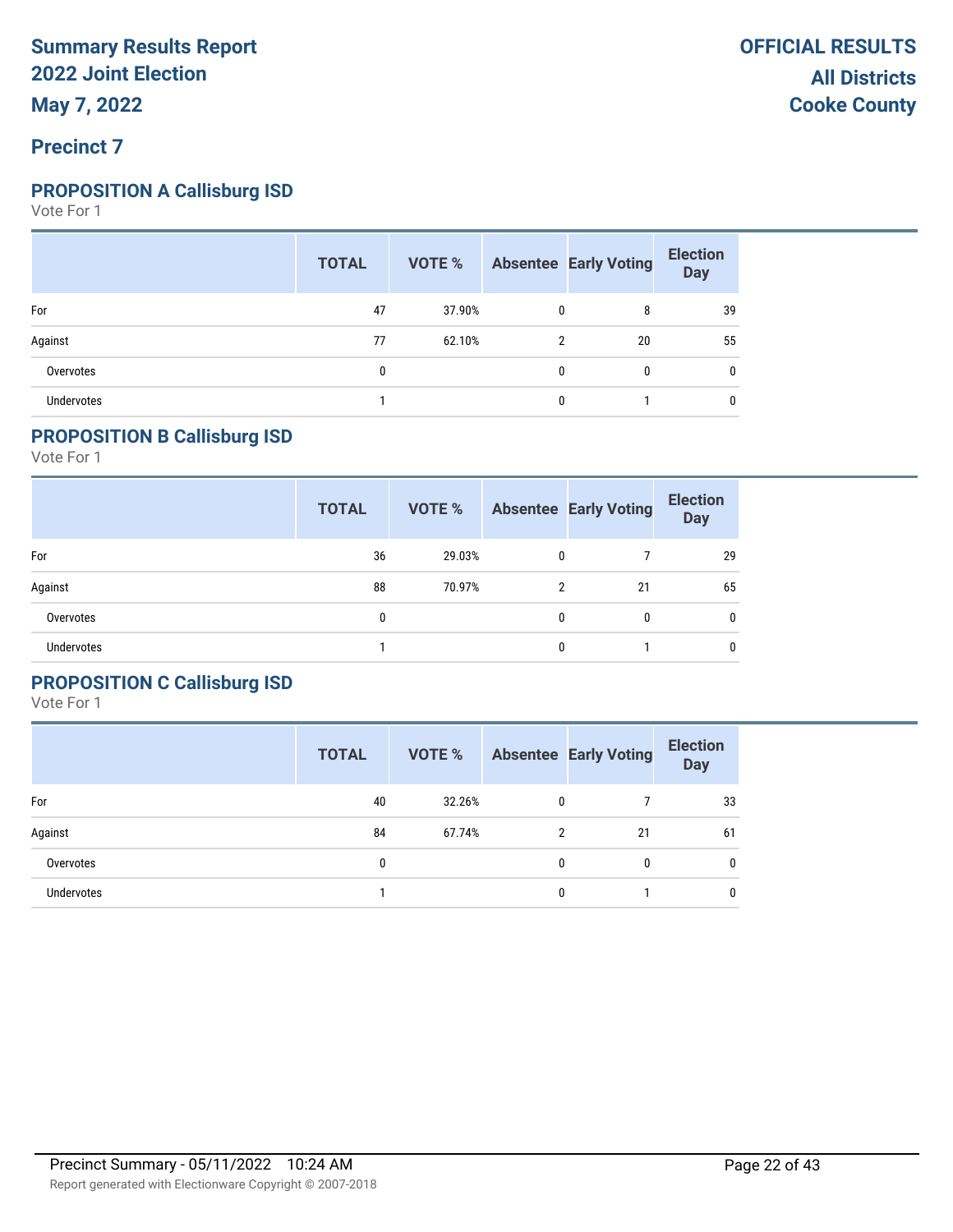## **Precinct 8 STATISTICS**

|                              | <b>TOTAL</b> | <b>Absentee</b> |    | <b>Early Voting Election Day</b> |
|------------------------------|--------------|-----------------|----|----------------------------------|
| Registered Voters - Total    | 1,073        |                 |    |                                  |
| <b>Ballots Cast - Total</b>  | 149          | 5               | 46 | 98                               |
| <b>Ballots Cast - Blank</b>  | 0            | 0               | 0  | 0                                |
| <b>Voter Turnout - Total</b> | 13.89%       |                 |    |                                  |

#### **STATE PROP 1**

Vote For 1

|            | <b>TOTAL</b> | VOTE % |   | <b>Absentee Early Voting</b> | <b>Election</b><br><b>Day</b> |
|------------|--------------|--------|---|------------------------------|-------------------------------|
| For        | 120          | 81.63% | 3 | 40                           | 77                            |
| Against    | 27           | 18.37% |   | 6                            | 20                            |
| Overvotes  | 0            |        | 0 | 0                            |                               |
| Undervotes | 2            |        |   | 0                            |                               |

## **STATE PROP 2**

|                   | <b>TOTAL</b> | <b>VOTE %</b> |   | <b>Absentee Early Voting</b> | <b>Election</b><br><b>Day</b> |
|-------------------|--------------|---------------|---|------------------------------|-------------------------------|
| For               | 130          | 87.84%        | 3 | 42                           | 85                            |
| Against           | 18           | 12.16%        |   | 4                            | 13                            |
| Overvotes         | 0            |               | 0 | 0                            | 0                             |
| <b>Undervotes</b> |              |               |   | 0                            | 0                             |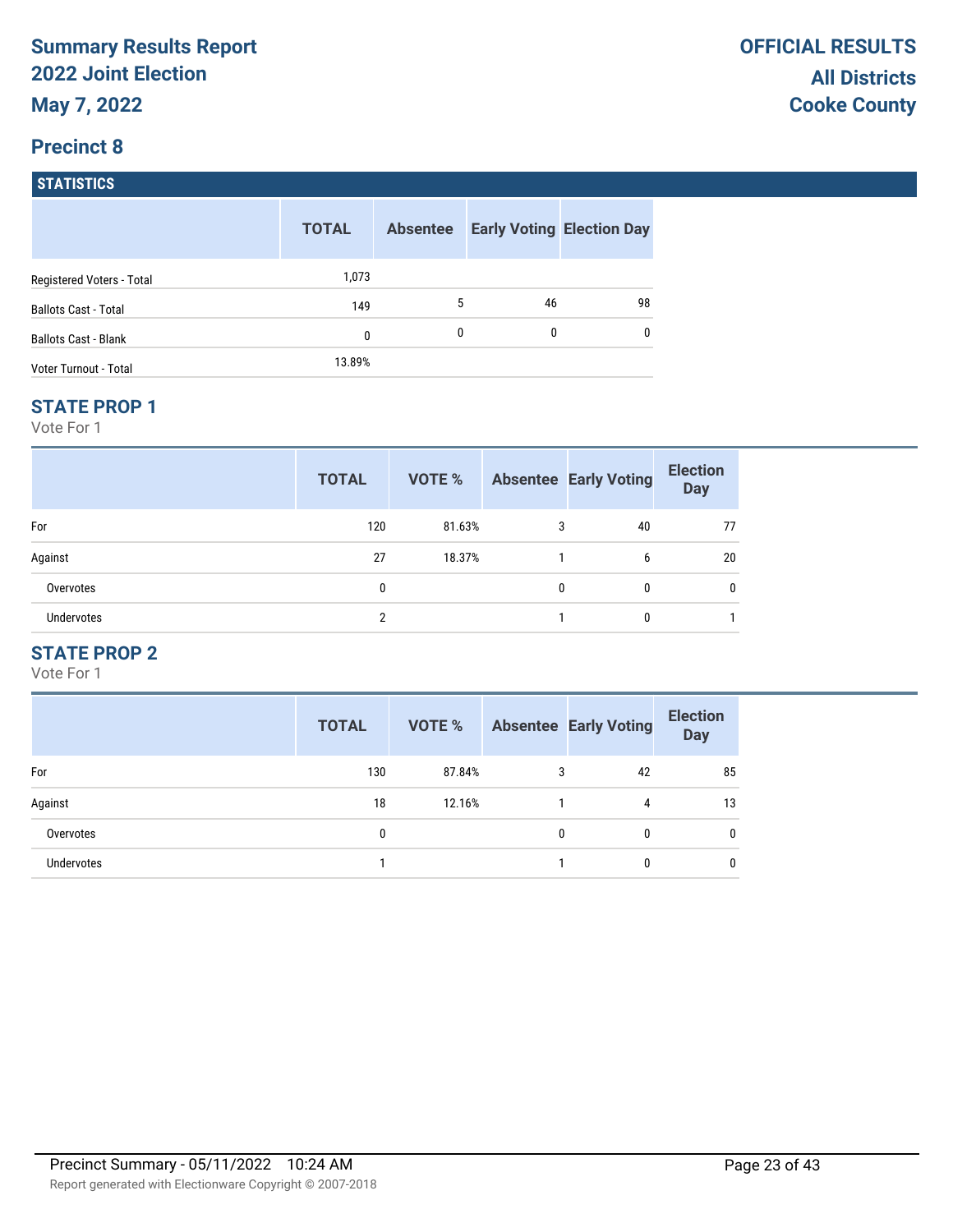### **Precinct 8**

#### **TRUSTEE, PL 5 Unexpired Gainesville ISD**

Vote For 1

|                        | <b>TOTAL</b> | VOTE % |              | <b>Absentee Early Voting</b> | <b>Election</b><br><b>Day</b> |
|------------------------|--------------|--------|--------------|------------------------------|-------------------------------|
| Laura Otts             | 14           | 93.33% | 2            | 8                            | 4                             |
| Jesse Victorio         | 0            | 0.00%  | 0            | 0                            | 0                             |
| Pablo De Santiago, Jr. |              | 6.67%  | 0            | 0                            |                               |
| Elsa Young             | $\mathbf{0}$ | 0.00%  | $\mathbf{0}$ | 0                            | 0                             |
| Overvotes              | $\mathbf{0}$ |        | 0            | 0                            | 0                             |
| Undervotes             | 0            |        | 0            | 0                            | 0                             |

## **TRUSTEE, PL 6 Gainesville ISD**

Vote For 1

|                     | <b>TOTAL</b> | VOTE % |              | <b>Absentee Early Voting</b> | <b>Election</b><br><b>Day</b> |
|---------------------|--------------|--------|--------------|------------------------------|-------------------------------|
| Karen Denise Manuel | 2            | 13.33% | $\mathbf{0}$ |                              |                               |
| <b>Phil Neelley</b> | 13           | 86.67% | 2            |                              | 4                             |
| Overvotes           | 0            |        |              | 0                            | $\mathbf{0}$                  |
| <b>Undervotes</b>   | 0            |        |              | 0                            | $\mathbf{0}$                  |

## **TRUSTEE, PL 7 Gainesville ISD**

|                   | <b>TOTAL</b> | <b>VOTE %</b> |   | <b>Absentee Early Voting</b> | <b>Election</b><br><b>Day</b> |
|-------------------|--------------|---------------|---|------------------------------|-------------------------------|
| Corey Hardin      | 14           | 100.00%       |   |                              |                               |
| Overvotes         |              |               | 0 |                              | 0                             |
| <b>Undervotes</b> |              |               | 0 |                              |                               |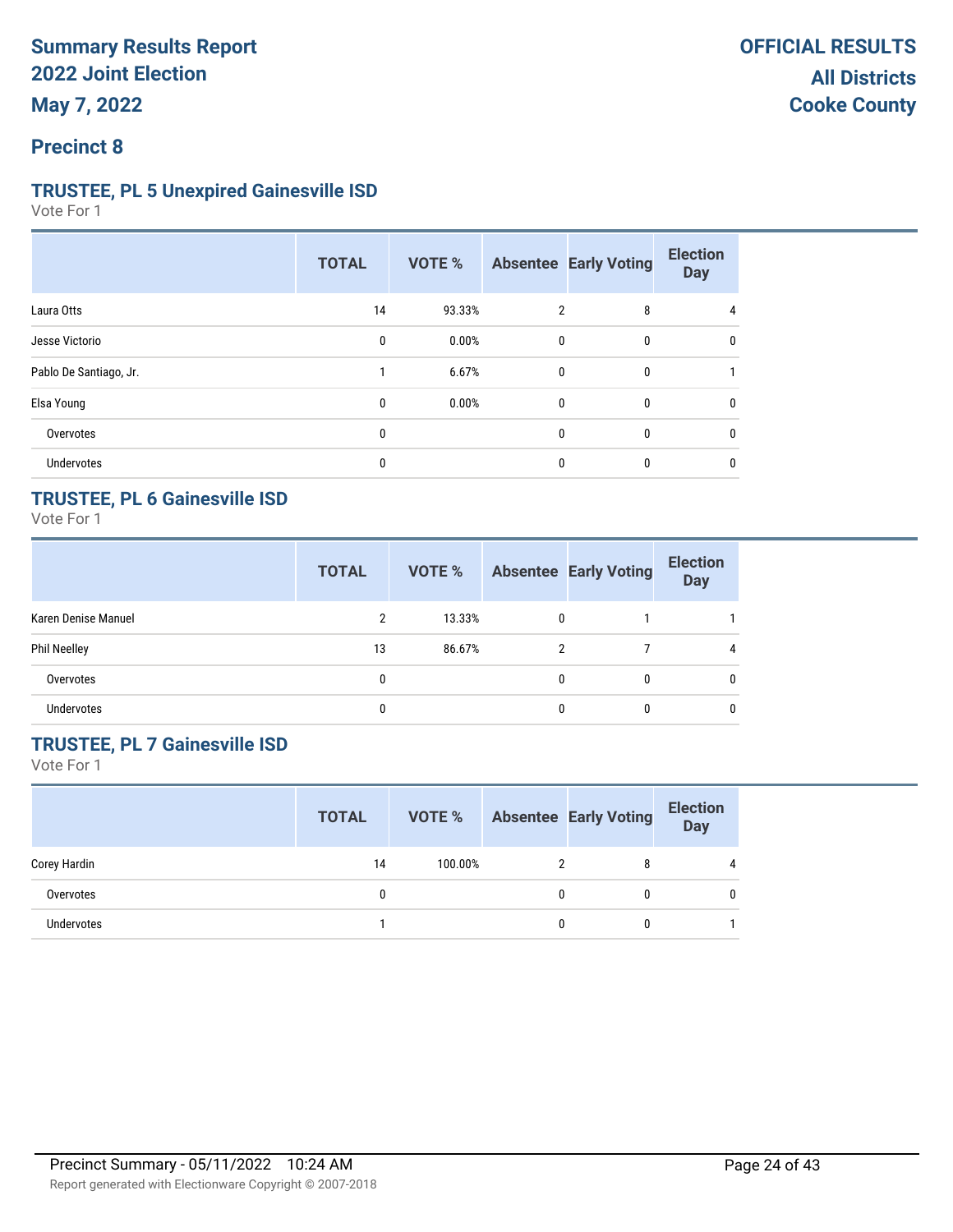#### **Precinct 8**

#### **PROPOSITION A Callisburg ISD**

Vote For 1

|                   | <b>TOTAL</b> | <b>VOTE %</b> Absentee Early Voting |              |              | <b>Election</b><br>Day |
|-------------------|--------------|-------------------------------------|--------------|--------------|------------------------|
| For               | 24           | 18.75%                              | $\mathbf{0}$ | 11           | 13                     |
| Against           | 104          | 81.25%                              |              | 26           | 77                     |
| Overvotes         | 0            |                                     | $\mathbf{0}$ | $\mathbf{0}$ | $\mathbf{0}$           |
| <b>Undervotes</b> | 0            |                                     | 0            | $\mathbf{0}$ | 0                      |

### **PROPOSITION B Callisburg ISD**

Vote For 1

|                   | <b>TOTAL</b> | <b>VOTE %</b> |              | <b>Absentee Early Voting</b> | <b>Election</b><br><b>Day</b> |
|-------------------|--------------|---------------|--------------|------------------------------|-------------------------------|
| For               | 16           | 12.50%        | 0            | 6                            | 10                            |
| Against           | 112          | 87.50%        |              | 31                           | 80                            |
| Overvotes         | 0            |               | $\mathbf{0}$ | 0                            | $\mathbf{0}$                  |
| <b>Undervotes</b> |              |               | 0            | $\mathbf{0}$                 | 0                             |

### **PROPOSITION C Callisburg ISD**

|            | <b>TOTAL</b> | VOTE % |   | <b>Absentee Early Voting</b> | <b>Election</b><br><b>Day</b> |
|------------|--------------|--------|---|------------------------------|-------------------------------|
| For        | 15           | 11.72% | 0 | 6                            | 9                             |
| Against    | 113          | 88.28% |   | 31                           | 81                            |
| Overvotes  | 0            |        | 0 | 0                            | 0                             |
| Undervotes | 0            |        | O |                              | 0                             |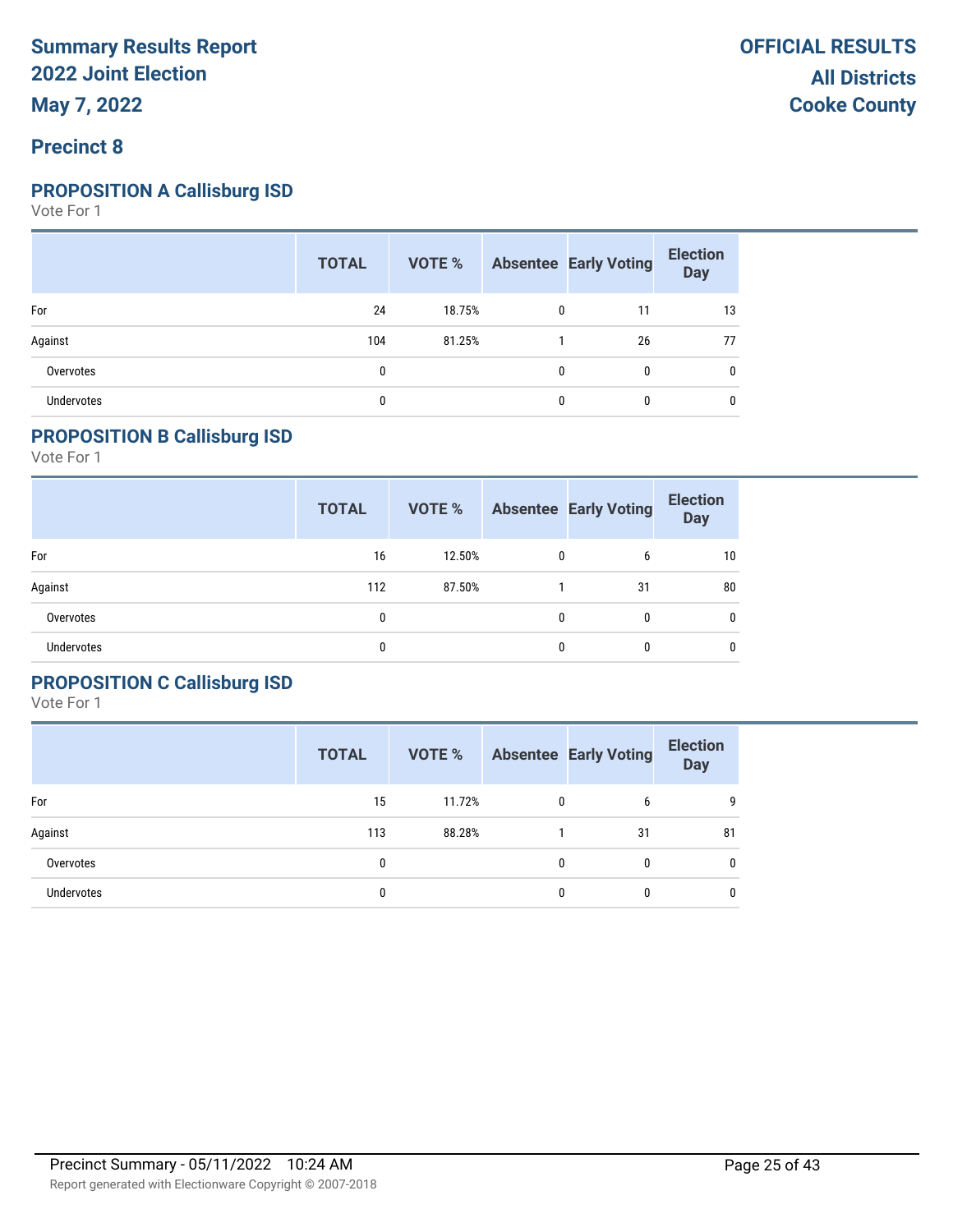### **Precinct 10**

| <b>STATISTICS</b>           |              |                 |     |                                  |
|-----------------------------|--------------|-----------------|-----|----------------------------------|
|                             | <b>TOTAL</b> | <b>Absentee</b> |     | <b>Early Voting Election Day</b> |
| Registered Voters - Total   | 2,204        |                 |     |                                  |
| <b>Ballots Cast - Total</b> | 298          | 15              | 119 | 164                              |
| <b>Ballots Cast - Blank</b> | $\mathbf{0}$ | 0               | 0   | 0                                |
| Voter Turnout - Total       | 13.52%       |                 |     |                                  |

#### **STATE PROP 1**

Vote For 1

|                   | <b>TOTAL</b> | VOTE % |    | <b>Absentee Early Voting</b> | <b>Election</b><br><b>Day</b> |
|-------------------|--------------|--------|----|------------------------------|-------------------------------|
| For               | 254          | 86.39% | 11 | 104                          | 139                           |
| Against           | 40           | 13.61% | 3  | 14                           | 23                            |
| Overvotes         | 0            |        | 0  | $\mathbf{0}$                 | 0                             |
| <b>Undervotes</b> | 4            |        |    |                              | ∩                             |

## **STATE PROP 2**

|                   | <b>TOTAL</b> | <b>VOTE %</b> |    | <b>Absentee Early Voting</b> | <b>Election</b><br><b>Day</b> |
|-------------------|--------------|---------------|----|------------------------------|-------------------------------|
| For               | 249          | 84.41%        | 11 | 102                          | 136                           |
| Against           | 46           | 15.59%        | 4  | 16                           | 26                            |
| Overvotes         | 0            |               | 0  | 0                            | 0                             |
| <b>Undervotes</b> | 3            |               | 0  |                              | 2                             |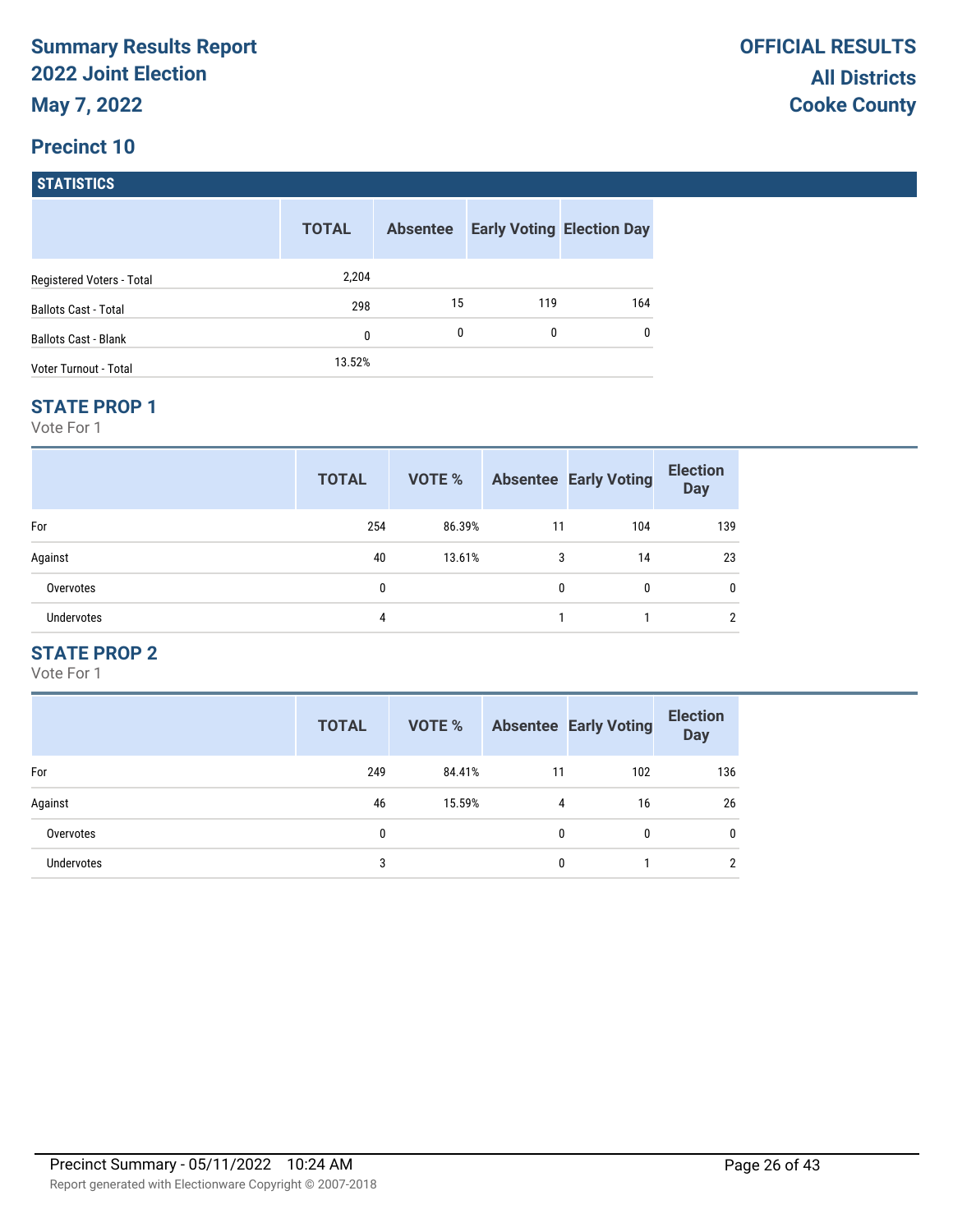#### **Precinct 10**

#### **TRUSTEE, PL 5 Unexpired Gainesville ISD**

Vote For 1

|                        | <b>TOTAL</b> | VOTE % |              | <b>Absentee Early Voting</b> | <b>Election</b><br><b>Day</b> |
|------------------------|--------------|--------|--------------|------------------------------|-------------------------------|
| Laura Otts             | 7            | 87.50% | 0            |                              | 0                             |
| Jesse Victorio         | 0            | 0.00%  | 0            | 0                            | 0                             |
| Pablo De Santiago, Jr. | $\mathbf{0}$ | 0.00%  | $\mathbf{0}$ | $\mathbf{0}$                 | $\mathbf{0}$                  |
| Elsa Young             |              | 12.50% | $\mathbf{0}$ |                              | 0                             |
| Overvotes              | 0            |        | $\mathbf{0}$ | 0                            | 0                             |
| <b>Undervotes</b>      | 0            |        | $\Omega$     | 0                            | 0                             |

### **TRUSTEE, PL 6 Gainesville ISD**

Vote For 1

|                     | <b>TOTAL</b> | VOTE %   |          | <b>Absentee Early Voting</b> | <b>Election</b><br><b>Day</b> |
|---------------------|--------------|----------|----------|------------------------------|-------------------------------|
| Karen Denise Manuel | 0            | $0.00\%$ | 0        | 0                            | $\mathbf{0}$                  |
| <b>Phil Neelley</b> | 8            | 100.00%  | $\Omega$ | 8                            | $\mathbf{0}$                  |
| Overvotes           | 0            |          |          | $\mathbf{0}$                 | $\mathbf{0}$                  |
| <b>Undervotes</b>   | 0            |          |          | 0                            | $\mathbf{0}$                  |

## **TRUSTEE, PL 7 Gainesville ISD**

|              | <b>TOTAL</b> | VOTE %  |   | <b>Absentee Early Voting</b> | <b>Election</b><br><b>Day</b> |
|--------------|--------------|---------|---|------------------------------|-------------------------------|
| Corey Hardin | 6            | 100.00% | 0 |                              | 0                             |
| Overvotes    |              |         | 0 |                              | 0                             |
| Undervotes   |              |         | 0 |                              | 0                             |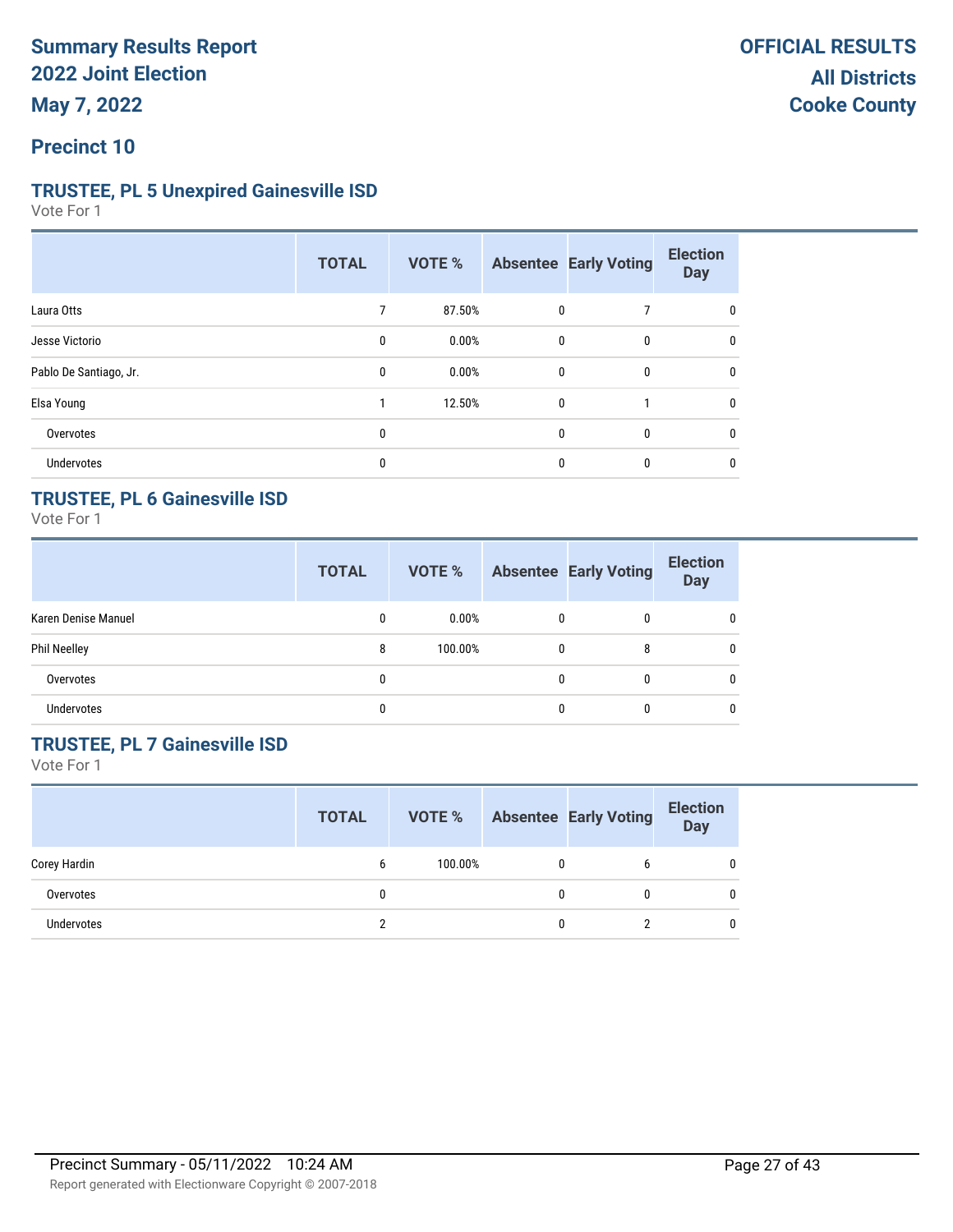# **Trustee Seat 1 Valley View ISD**

Vote For 1

|                        | <b>TOTAL</b> |        |              | <b>VOTE %</b> Absentee Early Voting | <b>Election</b><br><b>Day</b> |
|------------------------|--------------|--------|--------------|-------------------------------------|-------------------------------|
| Corinne French         | 43           | 29.86% | 2            | 14                                  | 27                            |
| <b>Charlie Pickett</b> | 101          | 70.14% | 1            | 49                                  | 51                            |
| Overvotes              | 0            |        | $\mathbf{0}$ | $\mathbf{0}$                        | 0                             |
| <b>Undervotes</b>      | 8            |        |              | 3                                   | 4                             |

### **Trustee, Seat 6 Valley View ISD**

Vote For 1

|                   | <b>TOTAL</b> | <b>VOTE %</b> |   | <b>Absentee Early Voting</b> | <b>Election</b><br><b>Day</b> |
|-------------------|--------------|---------------|---|------------------------------|-------------------------------|
| Eric Vann         | 103          | 71.03%        | 2 | 49                           | 52                            |
| Jeannie Alexander | 42           | 28.97%        |   | 14                           | 27                            |
| Overvotes         | 0            |               | 0 | 0                            | $\mathbf{0}$                  |
| <b>Undervotes</b> |              |               |   | 3                            | 3                             |

### **PROPOSITION A Callisburg ISD**

Vote For 1

|            | <b>TOTAL</b> | VOTE % |   | <b>Absentee Early Voting</b> | <b>Election</b><br><b>Day</b> |
|------------|--------------|--------|---|------------------------------|-------------------------------|
| For        | 25           | 27.17% | 4 | 13                           | 8                             |
| Against    | 67           | 72.83% | 3 | 17                           | 47                            |
| Overvotes  |              |        |   | $\Omega$                     | $\mathbf{0}$                  |
| Undervotes | 0            |        |   |                              | $\mathbf{0}$                  |

## **PROPOSITION B Callisburg ISD**

|            | <b>TOTAL</b> | VOTE % |              | <b>Absentee Early Voting</b> | <b>Election</b><br>Day |
|------------|--------------|--------|--------------|------------------------------|------------------------|
| For        | 17           | 18.48% | 5            |                              |                        |
| Against    | 75           | 81.52% | 3            | 23                           | 49                     |
| Overvotes  | 0            |        | $\mathbf{0}$ | 0                            | 0                      |
| Undervotes |              |        | 0            |                              |                        |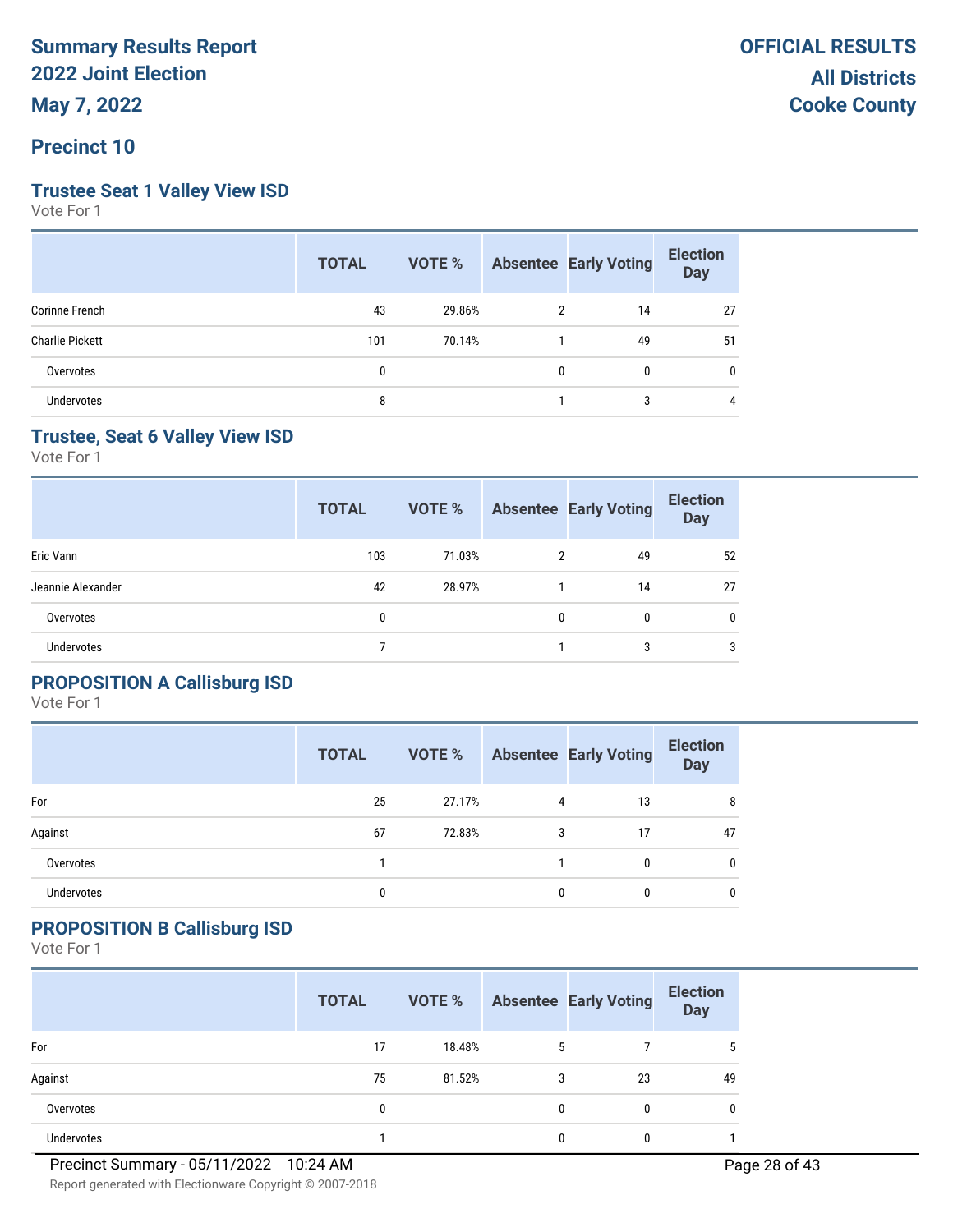### **PROPOSITION C Callisburg ISD**

|            | <b>TOTAL</b> | VOTE % |   | <b>Absentee Early Voting</b> | <b>Election</b><br>Day |
|------------|--------------|--------|---|------------------------------|------------------------|
| For        | 17           | 18.28% | 5 |                              |                        |
| Against    | 76           | 81.72% | 3 | 23                           | 50                     |
| Overvotes  | 0            |        | 0 | 0                            |                        |
| Undervotes | 0            |        | 0 | 0                            |                        |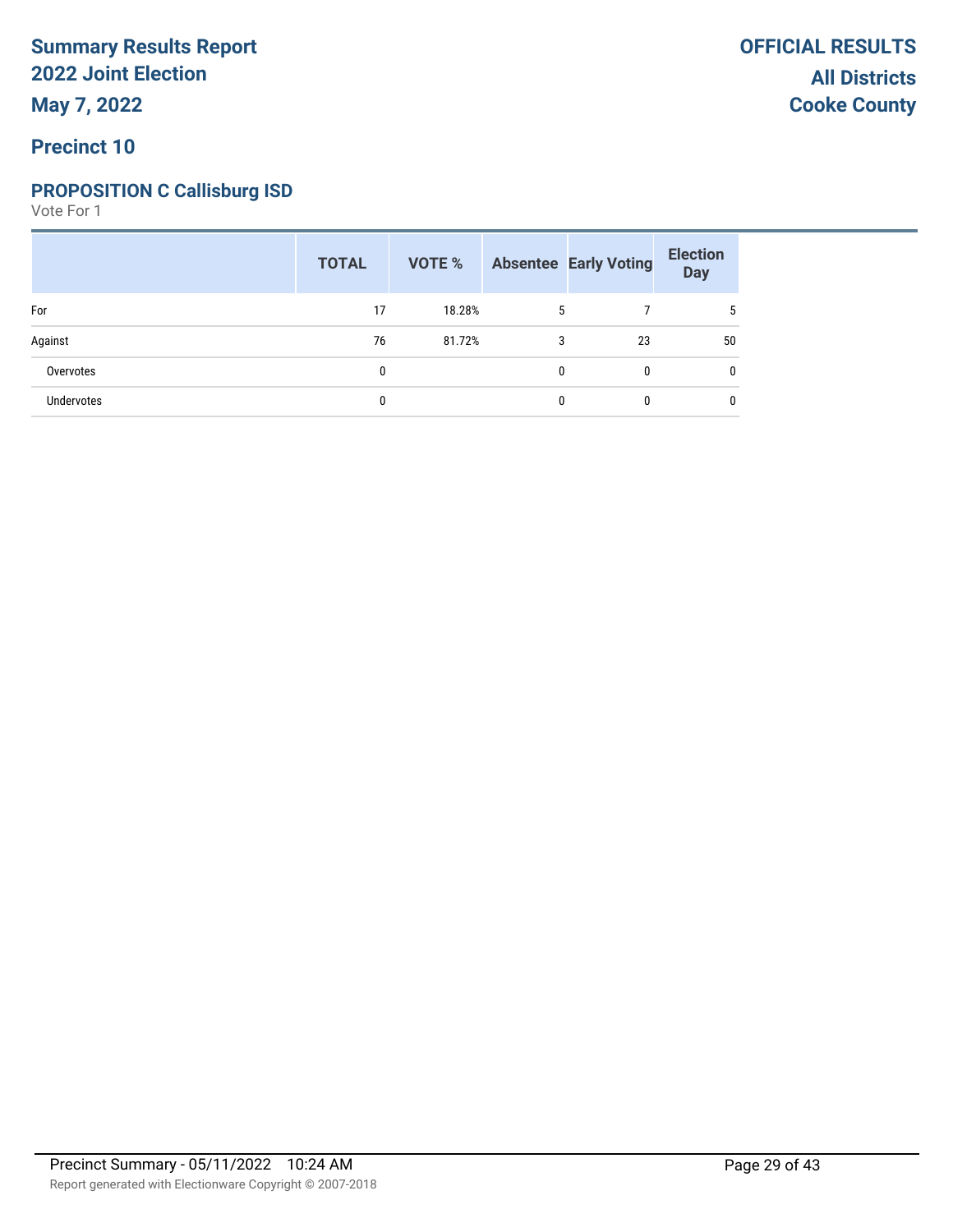## **Precinct 11**

**STATISTICS**

|                              | <b>TOTAL</b> | <b>Absentee</b> |     | <b>Early Voting Election Day</b> |
|------------------------------|--------------|-----------------|-----|----------------------------------|
| Registered Voters - Total    | 2,750        |                 |     |                                  |
| <b>Ballots Cast - Total</b>  | 472          | 21              | 145 | 306                              |
| <b>Ballots Cast - Blank</b>  | 0            | 0               | 0   | 0                                |
| <b>Voter Turnout - Total</b> | 17.16%       |                 |     |                                  |

#### **STATE PROP 1**

Vote For 1

|                   | <b>TOTAL</b> | VOTE % |          | <b>Absentee Early Voting</b> | <b>Election</b><br><b>Day</b> |
|-------------------|--------------|--------|----------|------------------------------|-------------------------------|
| For               | 401          | 87.55% | 16       | 123                          | 262                           |
| Against           | 57           | 12.45% | 4        | 17                           | 36                            |
| Overvotes         | 0            |        | $\Omega$ | 0                            | 0                             |
| <b>Undervotes</b> | 14           |        |          | 5                            | 8                             |

## **STATE PROP 2**

|                   | <b>TOTAL</b> | <b>VOTE %</b> |    | <b>Absentee Early Voting</b> | <b>Election</b><br><b>Day</b> |
|-------------------|--------------|---------------|----|------------------------------|-------------------------------|
| For               | 405          | 88.04%        | 20 | 119                          | 266                           |
| Against           | 55           | 11.96%        |    | 20                           | 34                            |
| Overvotes         | 0            |               | 0  | 0                            | 0                             |
| <b>Undervotes</b> | 12           |               | 0  | 6                            | 6                             |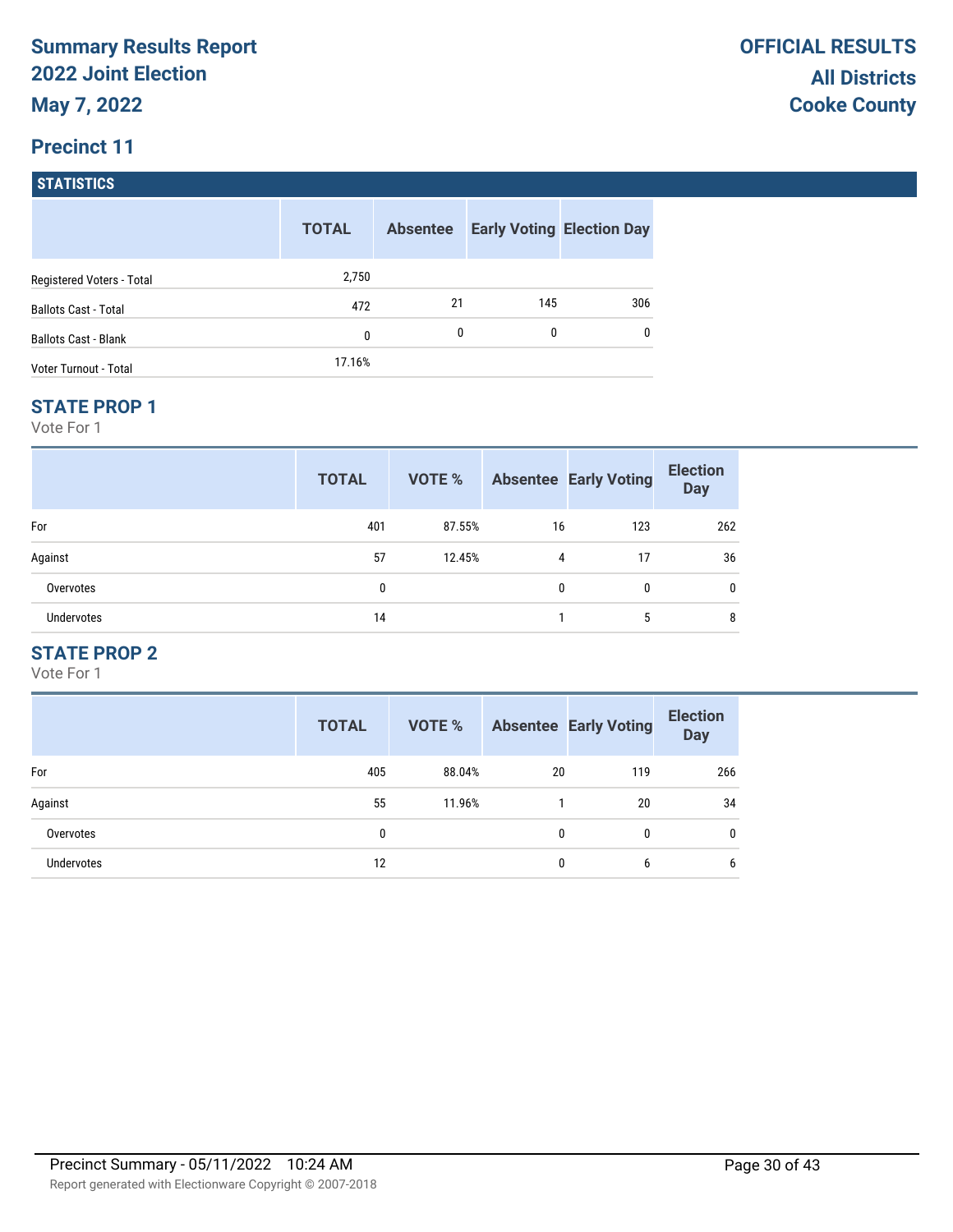### **Precinct 11**

#### **TRUSTEE, PL 5 Unexpired Gainesville ISD**

Vote For 1

|                        | <b>TOTAL</b> | VOTE % |              | <b>Absentee Early Voting</b> | <b>Election</b><br><b>Day</b> |
|------------------------|--------------|--------|--------------|------------------------------|-------------------------------|
| Laura Otts             | 15           | 88.24% |              | 6                            | 8                             |
| Jesse Victorio         | 0            | 0.00%  | $\mathbf{0}$ | 0                            | 0                             |
| Pablo De Santiago, Jr. |              | 5.88%  | $\mathbf{0}$ |                              | $\mathbf{0}$                  |
| Elsa Young             |              | 5.88%  | $\mathbf{0}$ | 0                            |                               |
| Overvotes              | 0            |        | $\mathbf{0}$ | 0                            | 0                             |
| Undervotes             | 0            |        | $\mathbf{0}$ | 0                            | 0                             |

### **TRUSTEE, PL 6 Gainesville ISD**

Vote For 1

|                     | <b>TOTAL</b> | VOTE % |              | <b>Absentee Early Voting</b> | <b>Election</b><br><b>Day</b> |
|---------------------|--------------|--------|--------------|------------------------------|-------------------------------|
| Karen Denise Manuel | 4            | 23.53% | $\mathbf{0}$ | 2                            |                               |
| <b>Phil Neelley</b> | 13           | 76.47% |              | 5                            |                               |
| Overvotes           | 0            |        |              | $\mathbf{0}$                 | $\mathbf{0}$                  |
| <b>Undervotes</b>   | 0            |        |              | 0                            | $\mathbf{0}$                  |

## **TRUSTEE, PL 7 Gainesville ISD**

|              | <b>TOTAL</b> | VOTE %  |   | <b>Absentee Early Voting</b> | <b>Election</b><br><b>Day</b> |
|--------------|--------------|---------|---|------------------------------|-------------------------------|
| Corey Hardin | 16           | 100.00% | 0 |                              | 9                             |
| Overvotes    | 0            |         | 0 |                              | 0                             |
| Undervotes   |              |         |   |                              | $\Omega$                      |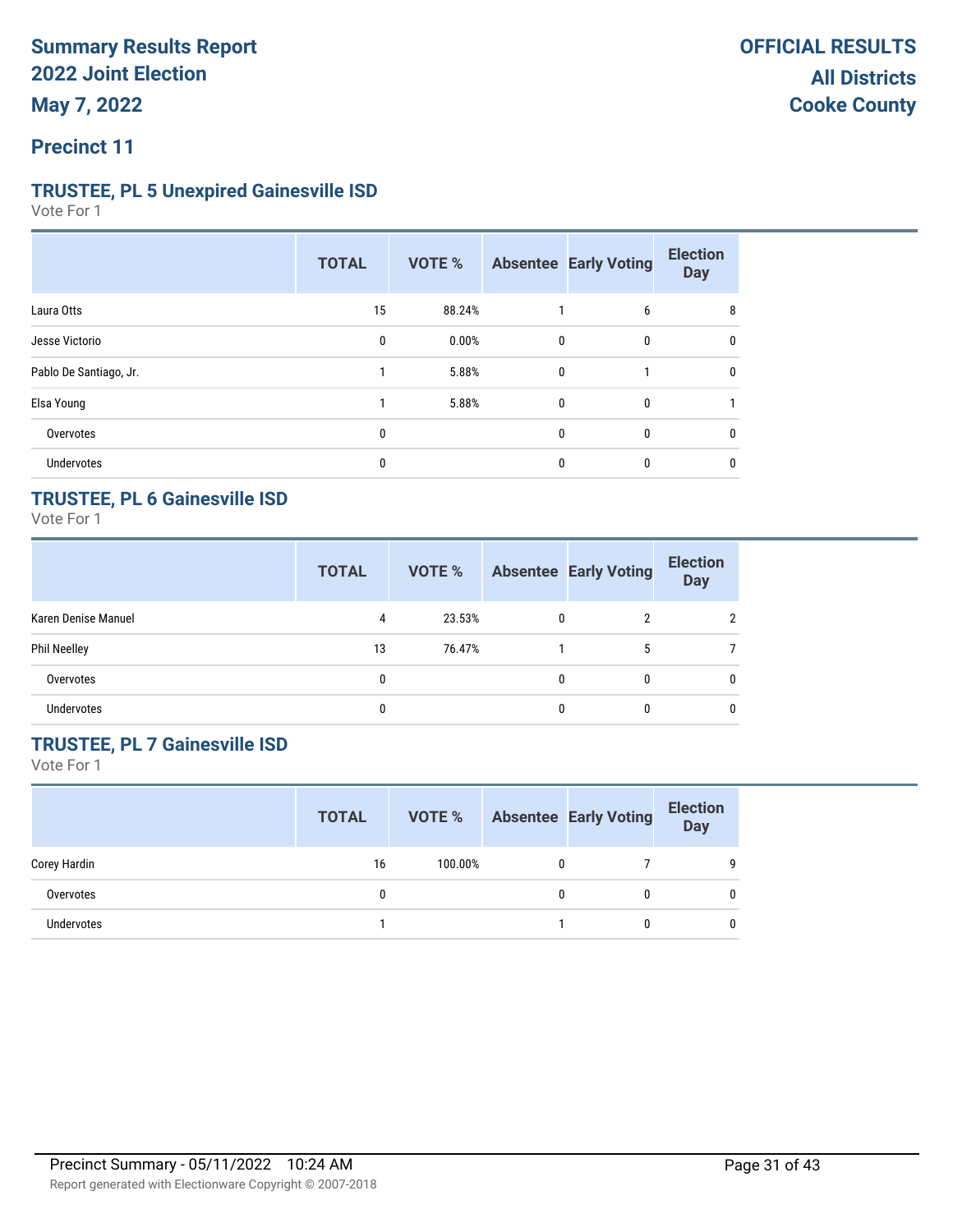### **Precinct 11**

### **Trustee Seat 1 Valley View ISD**

Vote For 1

|                        | <b>TOTAL</b> |        |              | <b>VOTE %</b> Absentee Early Voting | <b>Election</b><br>Day |
|------------------------|--------------|--------|--------------|-------------------------------------|------------------------|
| Corinne French         | 126          | 31.66% | 4            | 33                                  | 89                     |
| <b>Charlie Pickett</b> | 272          | 68.34% | 6            | 83                                  | 183                    |
| Overvotes              | 0            |        | $\mathbf{0}$ | $\mathbf{0}$                        | 0                      |
| <b>Undervotes</b>      | 12           |        |              | 4                                   |                        |

### **Trustee, Seat 6 Valley View ISD**

Vote For 1

|                   | <b>TOTAL</b> | <b>VOTE %</b> |   | <b>Absentee Early Voting</b> | <b>Election</b><br><b>Day</b> |
|-------------------|--------------|---------------|---|------------------------------|-------------------------------|
| Eric Vann         | 303          | 75.56%        | 5 | 86                           | 212                           |
| Jeannie Alexander | 98           | 24.44%        | 5 | 31                           | 62                            |
| Overvotes         | 0            |               | 0 | 0                            | $\mathbf{0}$                  |
| <b>Undervotes</b> | 9            |               |   | 3                            | 5                             |

#### **Proposition A Era ISD**

|                | <b>TOTAL</b> | VOTE %   |   | <b>Absentee Early Voting</b> | <b>Election</b><br><b>Day</b> |
|----------------|--------------|----------|---|------------------------------|-------------------------------|
| <b>FOR</b>     | 0            | $0.00\%$ | 0 | 0                            | 0                             |
| <b>AGAINST</b> | 4            | 100.00%  | 0 | າ                            | $\mathfrak{p}$                |
| Overvotes      | 0            |          | 0 | 0                            | 0                             |
| Undervotes     | 0            |          |   |                              | 0                             |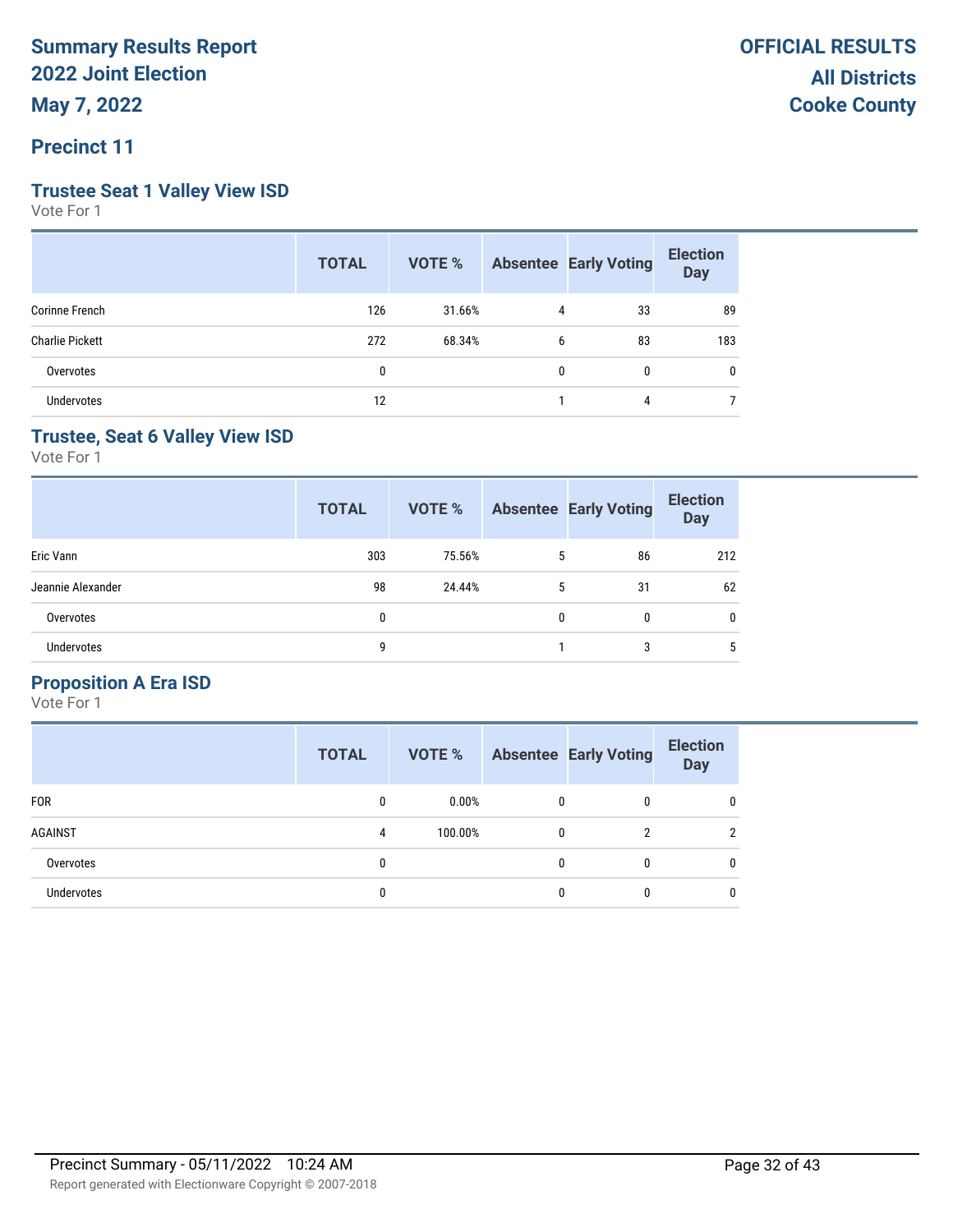#### **Precinct 12**

**STATISTICS**

|                             | <b>TOTAL</b> | <b>Absentee</b> |    | <b>Early Voting Election Day</b> |
|-----------------------------|--------------|-----------------|----|----------------------------------|
| Registered Voters - Total   | 1,106        |                 |    |                                  |
| <b>Ballots Cast - Total</b> | 272          |                 | 55 | 210                              |
| <b>Ballots Cast - Blank</b> | 0            | 0               | 0  | $\mathbf{0}$                     |
| Voter Turnout - Total       | 24.59%       |                 |    |                                  |

#### **STATE PROP 1**

Vote For 1

|            | <b>TOTAL</b> | <b>VOTE %</b> |               | <b>Absentee Early Voting</b> | <b>Election</b><br><b>Day</b> |
|------------|--------------|---------------|---------------|------------------------------|-------------------------------|
| For        | 217          | 80.97%        | 4             | 47                           | 166                           |
| Against    | 51           | 19.03%        | $\mathcal{P}$ | 6                            | 43                            |
| Overvotes  | 0            |               | <sup>0</sup>  | 0                            | 0                             |
| Undervotes | 4            |               |               | റ                            |                               |

## **STATE PROP 2**

Vote For 1

|                   | <b>TOTAL</b> | VOTE % |   | <b>Absentee Early Voting</b> | <b>Election</b><br><b>Day</b> |
|-------------------|--------------|--------|---|------------------------------|-------------------------------|
| For               | 235          | 86.40% |   | 49                           | 179                           |
| Against           | 37           | 13.60% | 0 | 6                            | 31                            |
| Overvotes         | 0            |        | 0 | 0                            | 0                             |
| <b>Undervotes</b> | 0            |        | 0 | 0                            | 0                             |

## **Trustee Seat 1 Valley View ISD**

|                        | <b>TOTAL</b> | VOTE % |   | <b>Absentee Early Voting</b> | <b>Election</b><br><b>Day</b> |
|------------------------|--------------|--------|---|------------------------------|-------------------------------|
| Corinne French         | 5            | 22.73% | 4 |                              | 0                             |
| <b>Charlie Pickett</b> | 17           | 77.27% | 0 | 9                            | 8                             |
| Overvotes              |              |        | 0 | 0                            | 0                             |
| <b>Undervotes</b>      |              |        | 0 | 3                            | 0                             |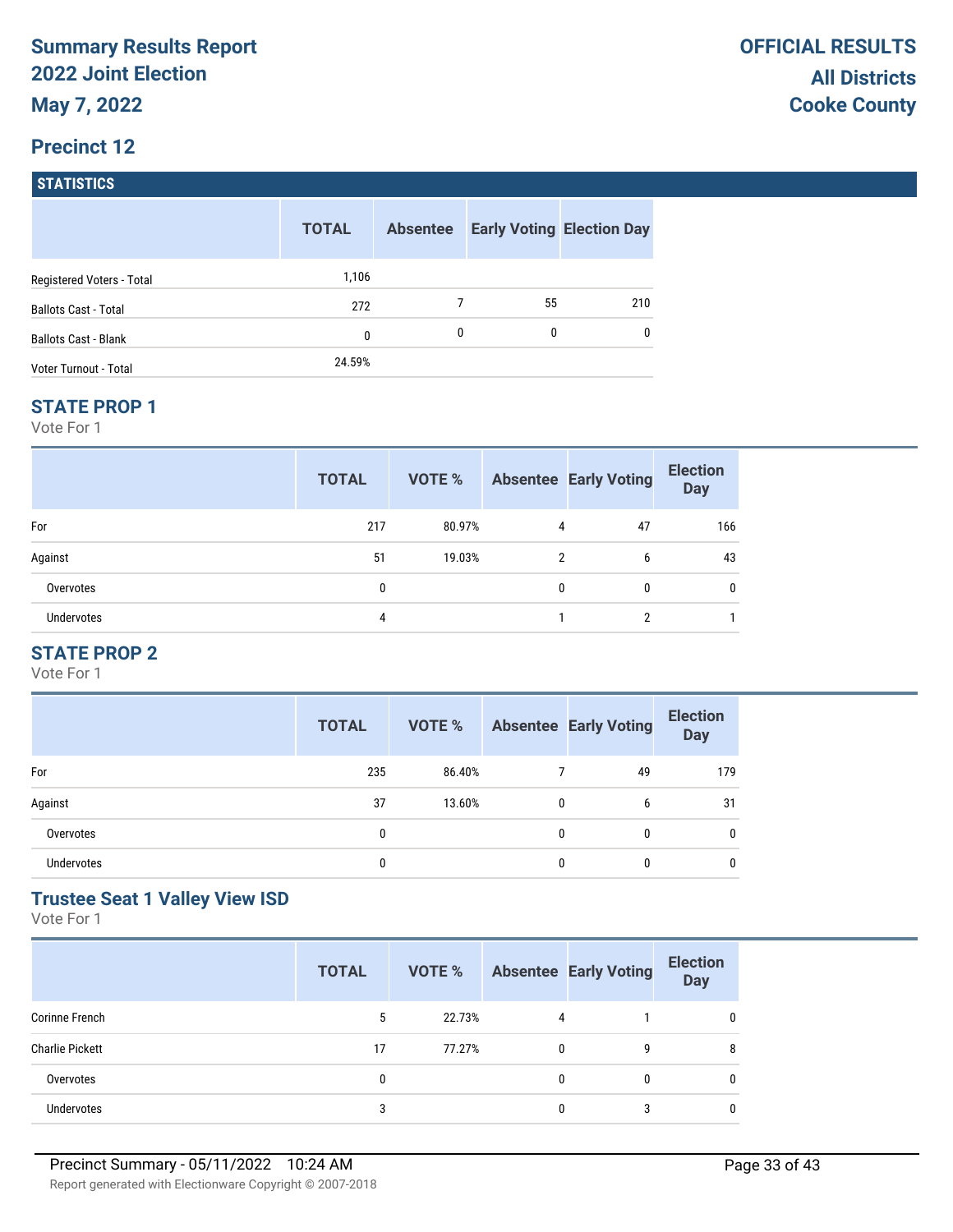#### **Precinct 12**

#### **Trustee, Seat 6 Valley View ISD**

Vote For 1

|                   | <b>TOTAL</b> |        |   | <b>VOTE %</b> Absentee Early Voting | <b>Election</b><br><b>Day</b> |
|-------------------|--------------|--------|---|-------------------------------------|-------------------------------|
| Eric Vann         | 15           | 65.22% | 2 | 8                                   | 5                             |
| Jeannie Alexander | 8            | 34.78% | 2 | 3                                   | 3                             |
| Overvotes         | 0            |        |   | $\mathbf{0}$                        | 0                             |
| Undervotes        | ∩            |        |   |                                     | 0                             |

### **Proposition A Era ISD**

|                   | <b>TOTAL</b> | VOTE % |   | <b>Absentee Early Voting</b> | <b>Election</b><br><b>Day</b> |
|-------------------|--------------|--------|---|------------------------------|-------------------------------|
| <b>FOR</b>        | 118          | 48.16% | 0 | 18                           | 100                           |
| <b>AGAINST</b>    | 127          | 51.84% | 3 | 24                           | 100                           |
| Overvotes         | 0            |        | 0 | 0                            | $\mathbf{0}$                  |
| <b>Undervotes</b> | າ            |        | 0 | 0                            | $\overline{2}$                |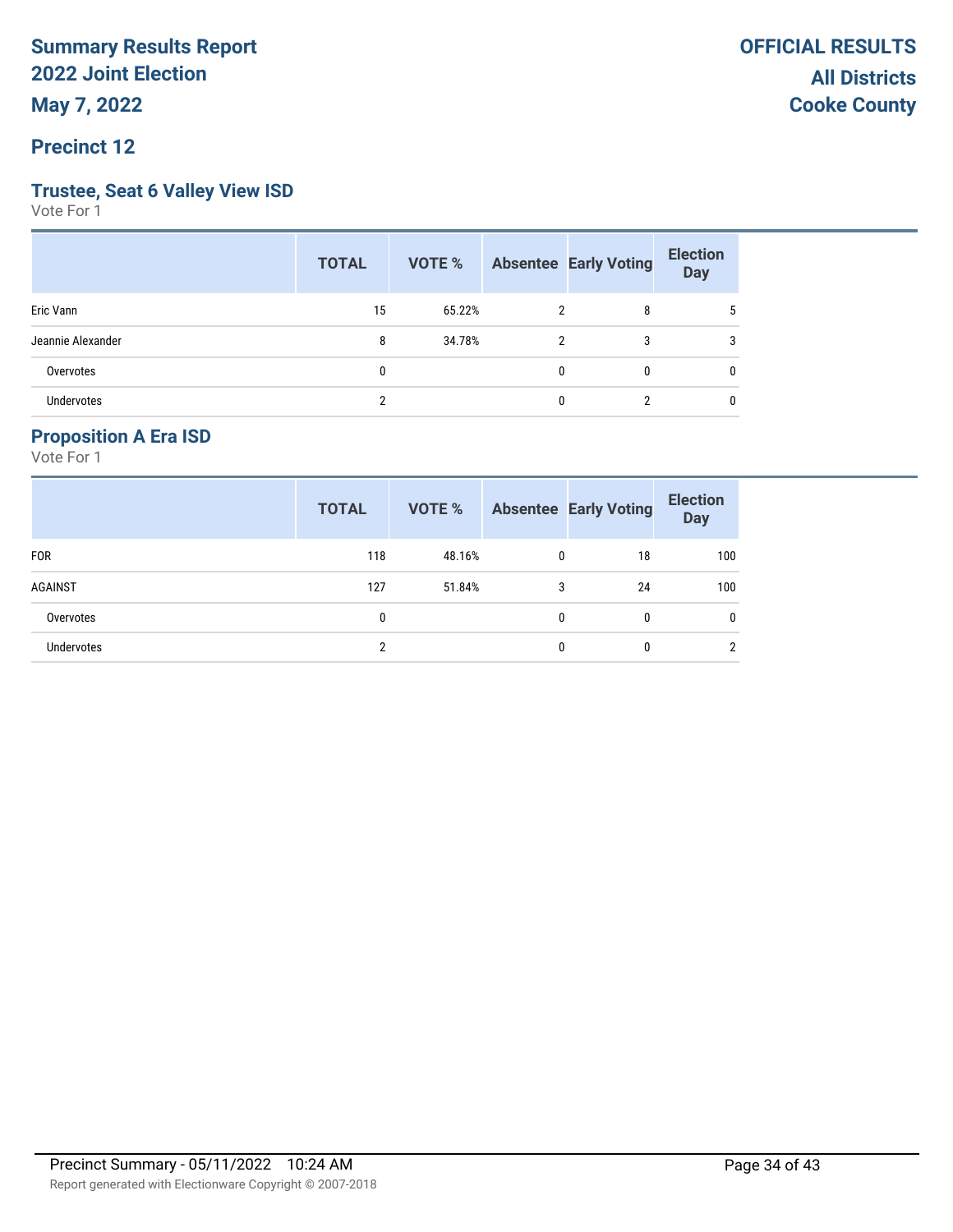#### **Precinct 17**

**STATISTICS**

|                             | <b>TOTAL</b> | <b>Absentee</b> |          | <b>Early Voting Election Day</b> |
|-----------------------------|--------------|-----------------|----------|----------------------------------|
| Registered Voters - Total   | 487          |                 |          |                                  |
| <b>Ballots Cast - Total</b> | 25           | 4               | 3        | 18                               |
| <b>Ballots Cast - Blank</b> | 0            | 0               | $\Omega$ | 0                                |
| Voter Turnout - Total       | 5.13%        |                 |          |                                  |

#### **STATE PROP 1**

Vote For 1

|                   | <b>TOTAL</b> | VOTE % |              | <b>Absentee Early Voting</b> | <b>Election</b><br><b>Day</b> |
|-------------------|--------------|--------|--------------|------------------------------|-------------------------------|
| For               | 19           | 76.00% | 4            | 2                            | 13                            |
| Against           | 6            | 24.00% | $\mathbf{0}$ |                              |                               |
| Overvotes         | 0            |        | 0            | 0                            |                               |
| <b>Undervotes</b> |              |        | 0            |                              |                               |

## **STATE PROP 2**

|                   | <b>TOTAL</b> | <b>VOTE %</b> |   | <b>Absentee Early Voting</b> | <b>Election</b><br><b>Day</b> |
|-------------------|--------------|---------------|---|------------------------------|-------------------------------|
| For               | 21           | 84.00%        | 4 | 3                            | 14                            |
| Against           | 4            | 16.00%        | 0 | 0                            | 4                             |
| Overvotes         | 0            |               | 0 | 0                            | 0                             |
| <b>Undervotes</b> | 0            |               | 0 | 0                            |                               |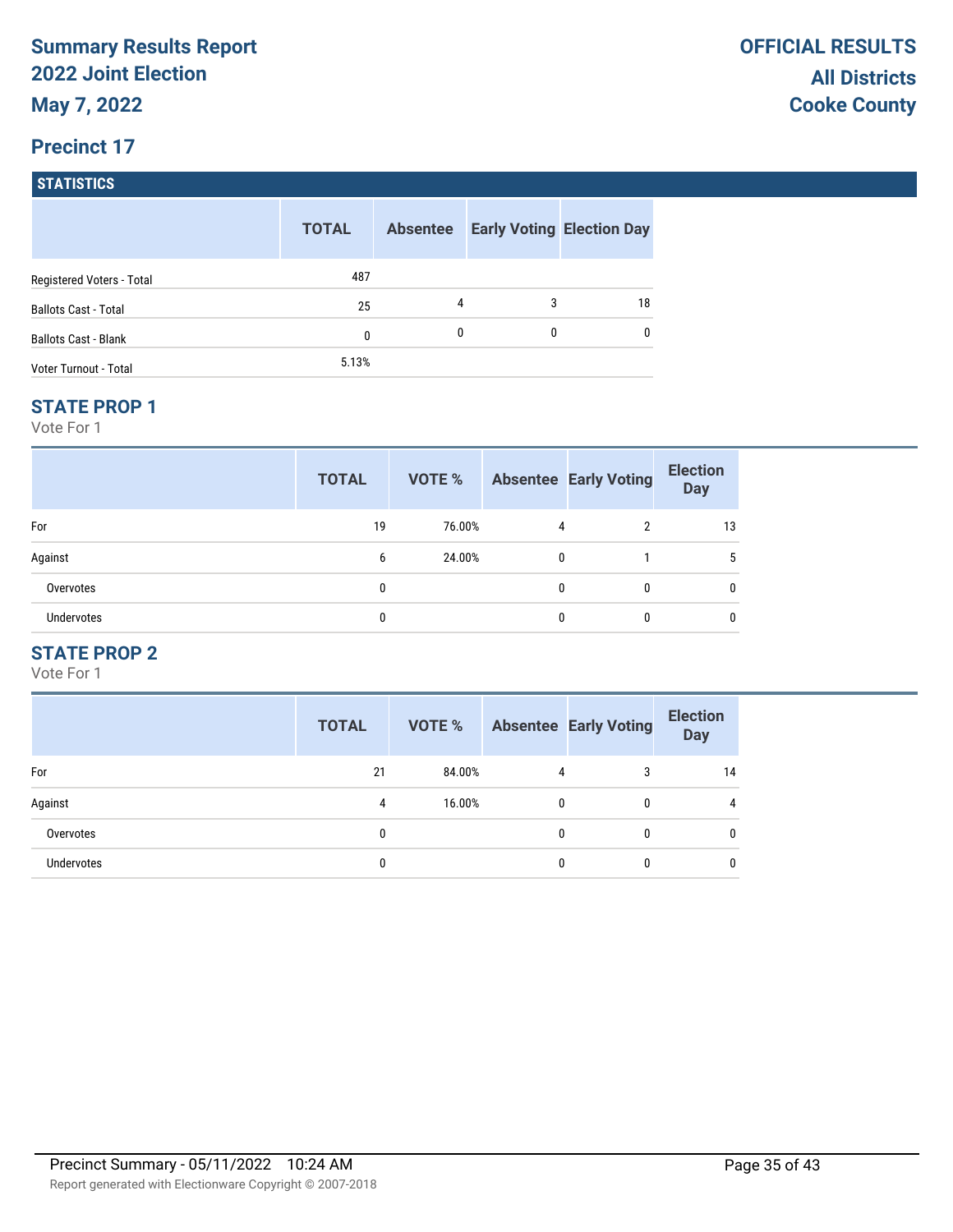### **Precinct 18**

**STATISTICS**

|                             | <b>TOTAL</b> | <b>Absentee</b> |    | <b>Early Voting Election Day</b> |
|-----------------------------|--------------|-----------------|----|----------------------------------|
| Registered Voters - Total   | 1,897        |                 |    |                                  |
| <b>Ballots Cast - Total</b> | 165          | 11              | 31 | 123                              |
| <b>Ballots Cast - Blank</b> | 0            | 0               | 0  | 0                                |
| Voter Turnout - Total       | 8.70%        |                 |    |                                  |

#### **STATE PROP 1**

Vote For 1

|                   | <b>TOTAL</b> | VOTE % |          | <b>Absentee Early Voting</b> | <b>Election</b><br><b>Day</b> |
|-------------------|--------------|--------|----------|------------------------------|-------------------------------|
| For               | 142          | 86.59% | 9        | 27                           | 106                           |
| Against           | 22           | 13.41% | 2        | 4                            | 16                            |
| Overvotes         | 0            |        | $\Omega$ | 0                            | 0                             |
| <b>Undervotes</b> |              |        | $\Omega$ | 0                            |                               |

## **STATE PROP 2**

Vote For 1

|                   | <b>TOTAL</b> | <b>VOTE %</b> |    | <b>Absentee Early Voting</b> | <b>Election</b><br><b>Day</b> |
|-------------------|--------------|---------------|----|------------------------------|-------------------------------|
| For               | 142          | 86.59%        | 11 | 26                           | 105                           |
| Against           | 22           | 13.41%        | 0  | 5                            | 17                            |
| Overvotes         | 0            |               | 0  | 0                            | 0                             |
| <b>Undervotes</b> |              |               | 0  | 0                            |                               |

#### **Proposition A Era ISD**

|                   | <b>TOTAL</b> | VOTE %   |   | <b>Absentee Early Voting</b> | <b>Election</b><br><b>Day</b> |
|-------------------|--------------|----------|---|------------------------------|-------------------------------|
| <b>FOR</b>        | 0            | $0.00\%$ | 0 | 0                            | 0                             |
| <b>AGAINST</b>    | 3            | 100.00%  | 0 | 3                            | 0                             |
| Overvotes         |              |          | 0 | 0                            | 0                             |
| <b>Undervotes</b> |              |          | 0 | 0                            | 0                             |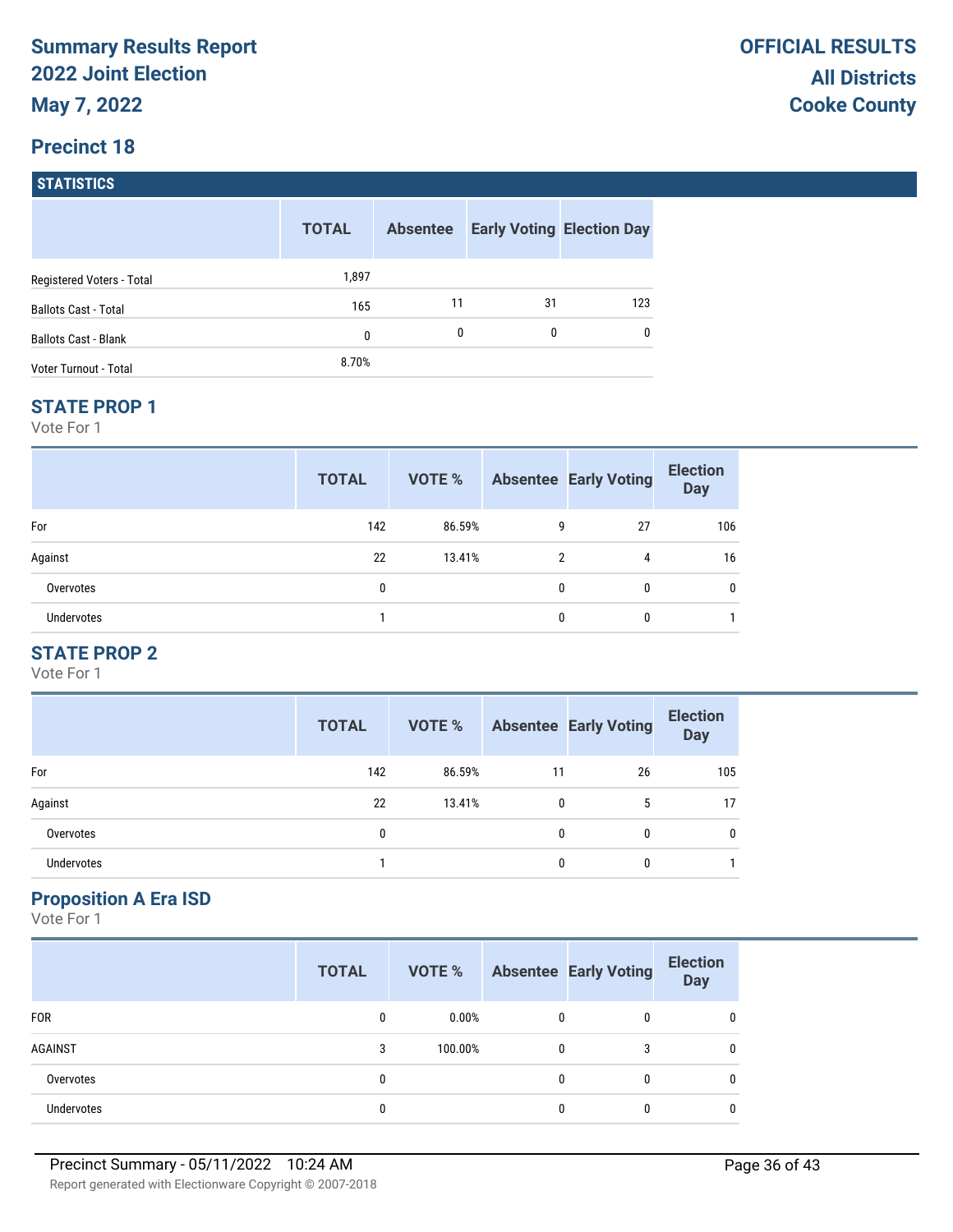#### **Precinct 22**

**STATISTICS**

|                             | <b>TOTAL</b> | <b>Absentee</b> |     | <b>Early Voting Election Day</b> |
|-----------------------------|--------------|-----------------|-----|----------------------------------|
| Registered Voters - Total   | 2,179        |                 |     |                                  |
| <b>Ballots Cast - Total</b> | 535          | 23              | 127 | 385                              |
| <b>Ballots Cast - Blank</b> | 0            | $\mathbf{0}$    | 0   | 0                                |
| Voter Turnout - Total       | 24.55%       |                 |     |                                  |

#### **STATE PROP 1**

Vote For 1

|                   | <b>TOTAL</b> | VOTE % |    | <b>Absentee Early Voting</b> | <b>Election</b><br><b>Day</b> |
|-------------------|--------------|--------|----|------------------------------|-------------------------------|
| For               | 455          | 87.00% | 19 | 113                          | 323                           |
| Against           | 68           | 13.00% | 3  | 14                           | 51                            |
| Overvotes         | 0            |        | 0  | 0                            | 0                             |
| <b>Undervotes</b> | 12           |        |    | 0                            | 11                            |

## **STATE PROP 2**

Vote For 1

|                   | <b>TOTAL</b> | VOTE % |    | <b>Absentee Early Voting</b> | <b>Election</b><br><b>Day</b> |
|-------------------|--------------|--------|----|------------------------------|-------------------------------|
| For               | 483          | 91.48% | 19 | 123                          | 341                           |
| Against           | 45           | 8.52%  | 4  | 4                            | 37                            |
| Overvotes         | 0            |        | 0  | 0                            | 0                             |
| <b>Undervotes</b> |              |        | 0  | 0                            |                               |

### **PROPOSITION A Callisburg ISD**

|            | <b>TOTAL</b> | VOTE % |    | <b>Absentee Early Voting</b> | <b>Election</b><br><b>Day</b> |
|------------|--------------|--------|----|------------------------------|-------------------------------|
| For        | 367          | 69.25% | 13 | 87                           | 267                           |
| Against    | 163          | 30.75% | 9  | 40                           | 114                           |
| Overvotes  |              |        | 0  | 0                            | 0                             |
| Undervotes | 5            |        |    | 0                            | 4                             |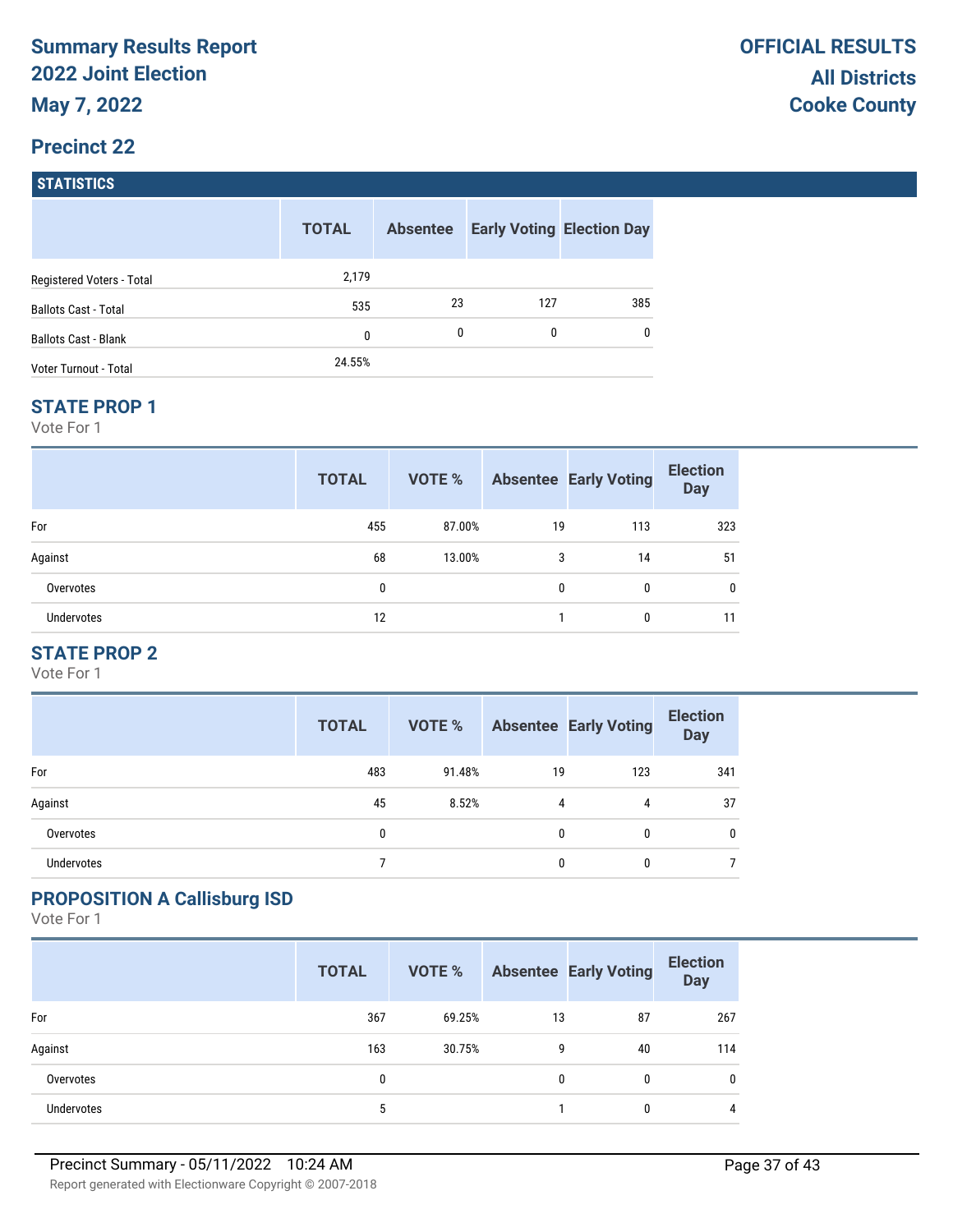#### **Precinct 22**

#### **PROPOSITION B Callisburg ISD**

Vote For 1

|            | <b>TOTAL</b> |        |    | <b>VOTE %</b> Absentee Early Voting | <b>Election</b><br>Day |
|------------|--------------|--------|----|-------------------------------------|------------------------|
| For        | 320          | 60.26% | 8  | 72                                  | 240                    |
| Against    | 211          | 39.74% | 14 | 55                                  | 142                    |
| Overvotes  | 0            |        | 0  | $\mathbf{0}$                        | 0                      |
| Undervotes | 4            |        |    | $\mathbf{0}$                        | 3                      |

#### **PROPOSITION C Callisburg ISD**

|                   | <b>TOTAL</b> | VOTE % |    | <b>Absentee Early Voting</b> | <b>Election</b><br><b>Day</b> |
|-------------------|--------------|--------|----|------------------------------|-------------------------------|
| For               | 320          | 60.15% | 11 | 69                           | 240                           |
| Against           | 212          | 39.85% | 11 | 58                           | 143                           |
| Overvotes         | 0            |        | 0  | 0                            | $\mathbf{0}$                  |
| <b>Undervotes</b> | 3            |        |    | 0                            | $\overline{2}$                |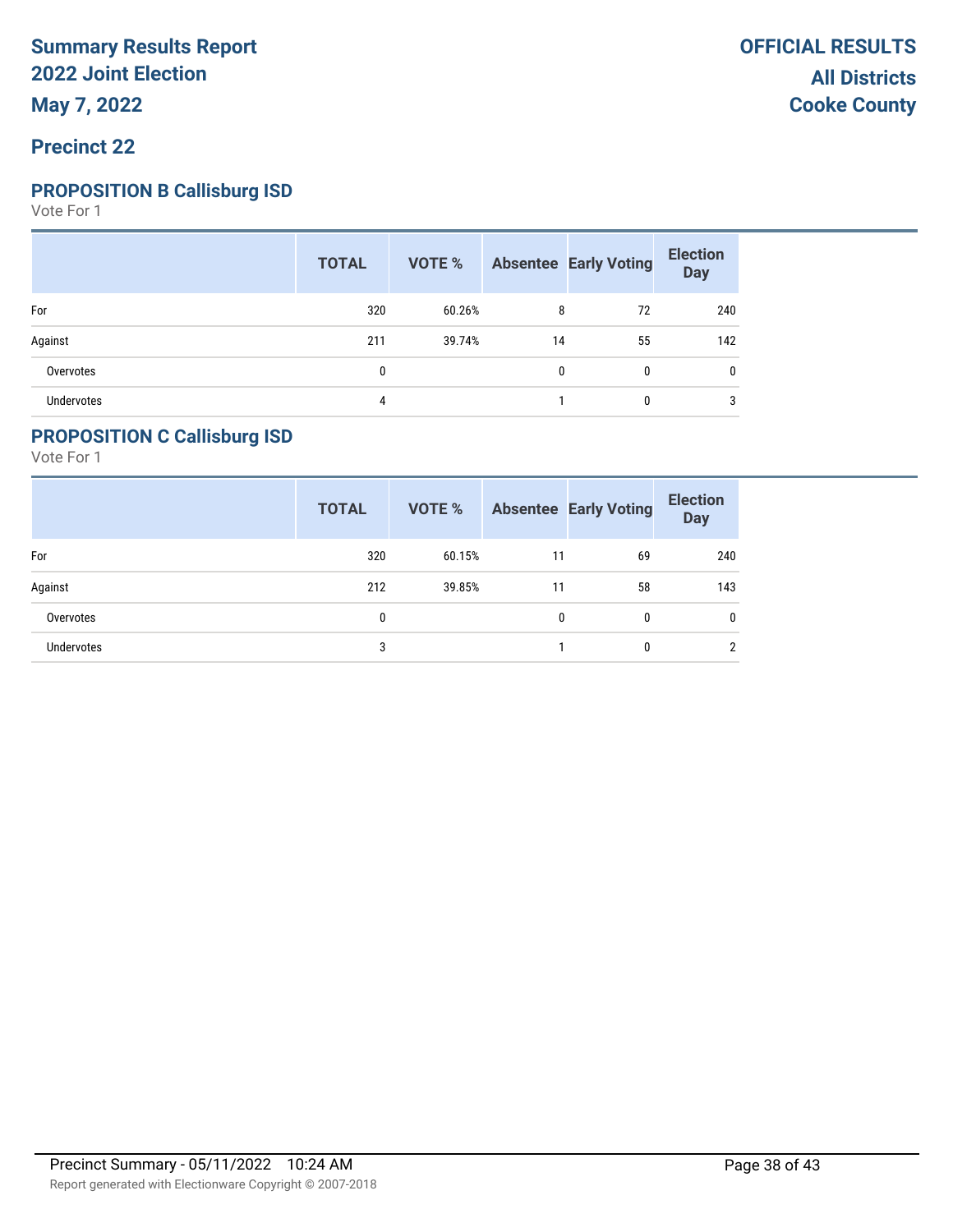## **Precinct 21**

**STATISTICS**

|                             | <b>TOTAL</b> | <b>Absentee</b> |    | <b>Early Voting Election Day</b> |
|-----------------------------|--------------|-----------------|----|----------------------------------|
| Registered Voters - Total   | 1,385        |                 |    |                                  |
| <b>Ballots Cast - Total</b> | 266          | 9               | 43 | 214                              |
| <b>Ballots Cast - Blank</b> | 0            | 0               | 0  | 0                                |
| Voter Turnout - Total       | 19.21%       |                 |    |                                  |

#### **STATE PROP 1**

Vote For 1

|            | <b>TOTAL</b> | VOTE % |              | <b>Absentee Early Voting</b> | <b>Election</b><br><b>Day</b> |
|------------|--------------|--------|--------------|------------------------------|-------------------------------|
| For        | 228          | 87.36% | 9            | 35                           | 184                           |
| Against    | 33           | 12.64% | 0            | 6                            | 27                            |
| Overvotes  | 0            |        | $\mathbf{0}$ | 0                            |                               |
| Undervotes | 5            |        | $\Omega$     | າ                            |                               |

## **STATE PROP 2**

|                   | <b>TOTAL</b> | <b>VOTE %</b> |   | <b>Absentee Early Voting</b> | <b>Election</b><br><b>Day</b> |
|-------------------|--------------|---------------|---|------------------------------|-------------------------------|
| For               | 240          | 90.91%        | 8 | 36                           | 196                           |
| Against           | 24           | 9.09%         |   | 6                            | 17                            |
| Overvotes         | 0            |               | 0 | 0                            | 0                             |
| <b>Undervotes</b> | 2            |               | 0 |                              |                               |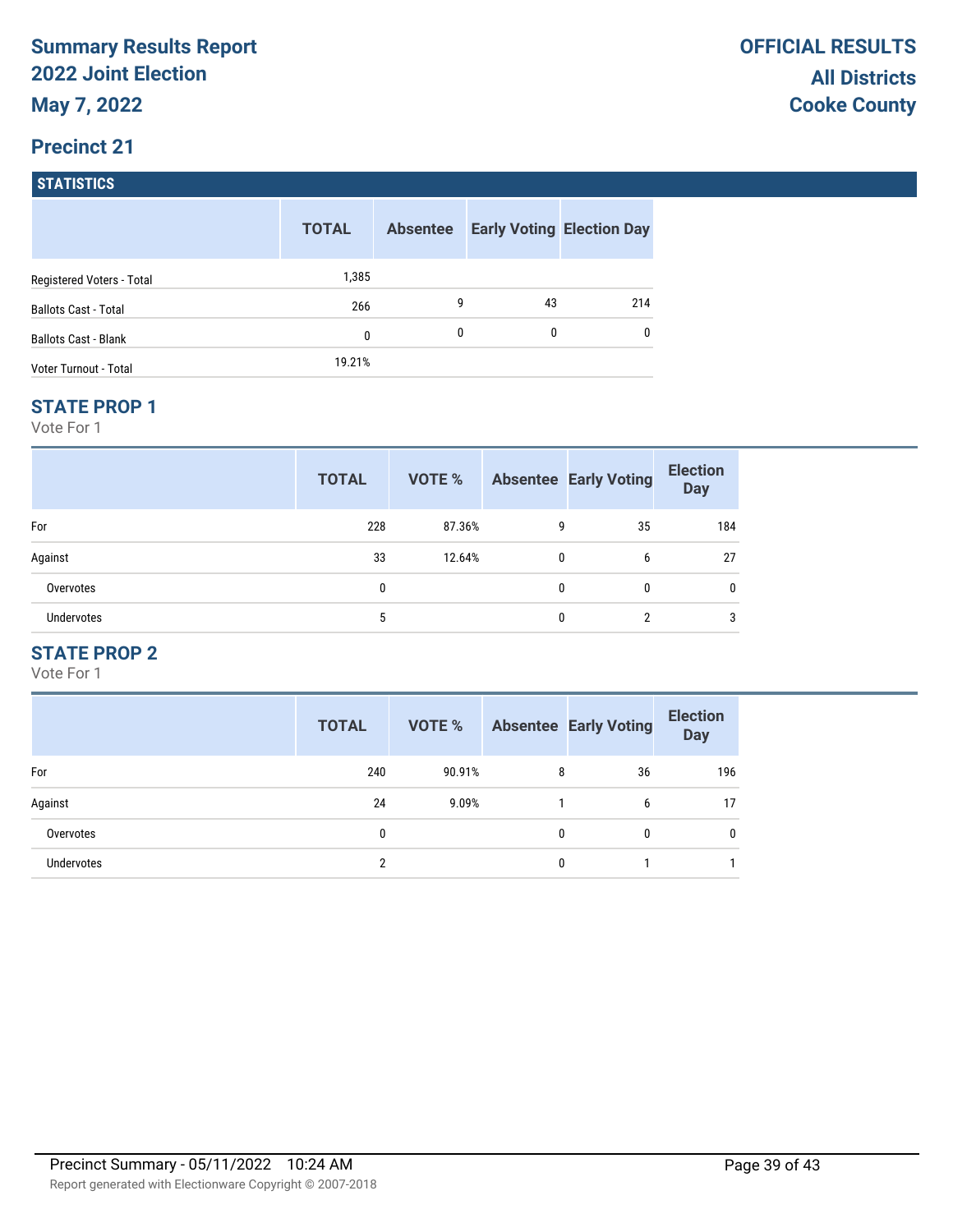### **Precinct 21**

### **Trustee Lindsay ISD**

Vote For 2

|                    | <b>TOTAL</b> | VOTE % |   | <b>Absentee Early Voting</b> | <b>Election</b><br><b>Day</b> |
|--------------------|--------------|--------|---|------------------------------|-------------------------------|
| <b>Brian Neu</b>   | 178          | 38.70% | 7 | 21                           | 150                           |
| Chad Fleitman      | 209          | 45.43% | 5 | 28                           | 176                           |
| <b>Bradley Ice</b> | 73           | 15.87% | 2 | 17                           | 54                            |
| Overvotes          | 0            |        | 0 | 0                            | 0                             |
| <b>Undervotes</b>  | 50           |        | 2 | 10                           | 38                            |

## **Proposition A Era ISD**

|                   | <b>TOTAL</b> | VOTE % |              | <b>Absentee Early Voting</b> | <b>Election</b><br><b>Day</b> |
|-------------------|--------------|--------|--------------|------------------------------|-------------------------------|
| <b>FOR</b>        | 2            | 28.57% | $\mathbf{0}$ |                              |                               |
| AGAINST           | 5            | 71.43% |              |                              |                               |
| Overvotes         | 0            |        | 0            |                              | $\mathbf{0}$                  |
| <b>Undervotes</b> | 0            |        |              |                              | $\mathbf{0}$                  |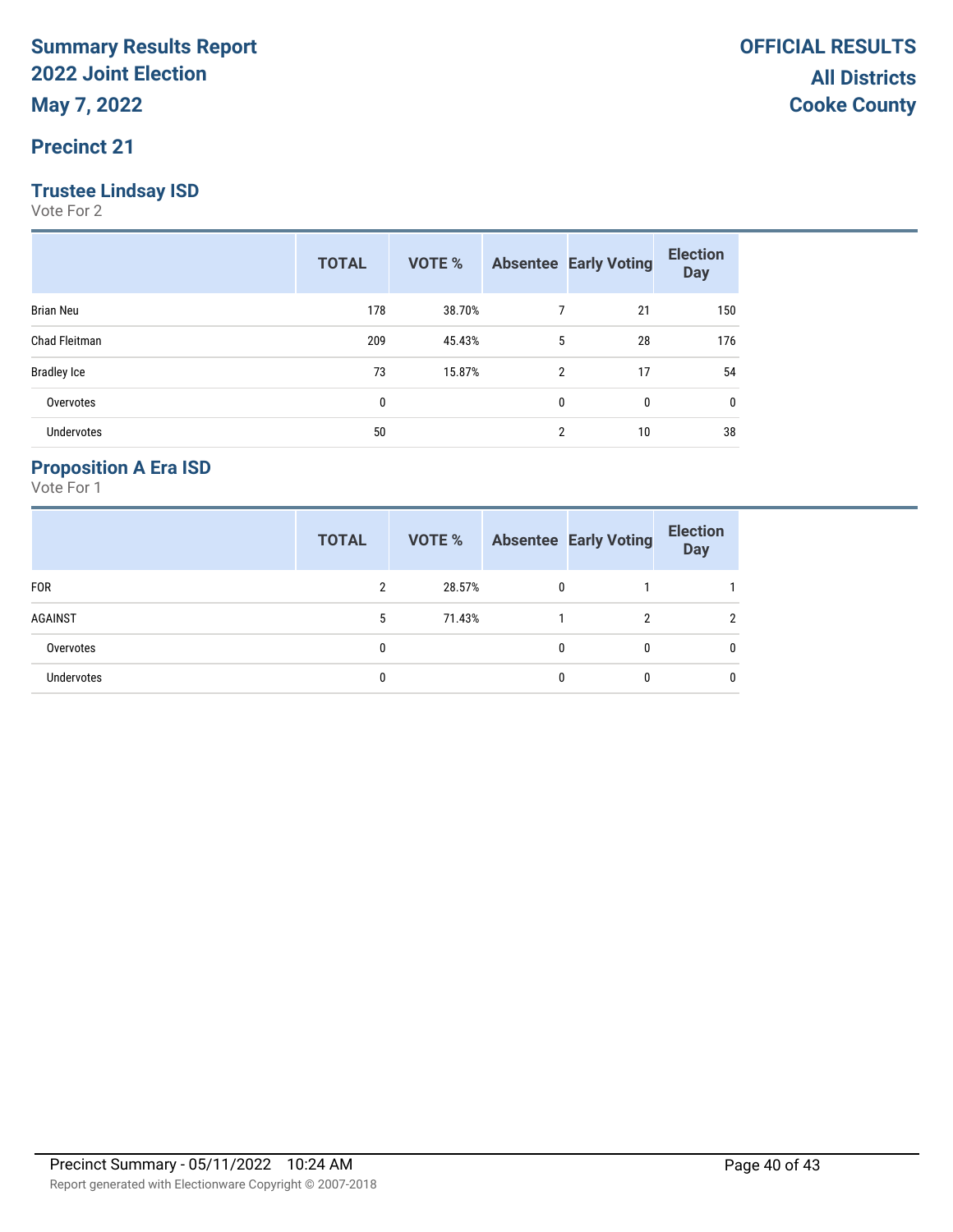#### **Precinct 33**

**STATISTICS**

|                             | <b>TOTAL</b> | <b>Absentee</b> |    | <b>Early Voting Election Day</b> |
|-----------------------------|--------------|-----------------|----|----------------------------------|
| Registered Voters - Total   | 529          |                 |    |                                  |
| <b>Ballots Cast - Total</b> | 35           | 2               | 17 | 16                               |
| <b>Ballots Cast - Blank</b> | 0            | 0               | 0  | 0                                |
| Voter Turnout - Total       | 6.62%        |                 |    |                                  |

#### **STATE PROP 1**

Vote For 1

|                   | <b>TOTAL</b>   | VOTE % |                | <b>Absentee Early Voting</b> | <b>Election</b><br><b>Day</b> |
|-------------------|----------------|--------|----------------|------------------------------|-------------------------------|
| For               | 33             | 94.29% | $\overline{2}$ | 16                           | 15                            |
| Against           | $\mathfrak{p}$ | 5.71%  | $\mathbf{0}$   |                              |                               |
| Overvotes         | 0              |        | $\theta$       |                              |                               |
| <b>Undervotes</b> |                |        | 0              |                              |                               |

## **STATE PROP 2**

|                   | <b>TOTAL</b> | VOTE % |   | <b>Absentee Early Voting</b> | <b>Election</b><br><b>Day</b> |
|-------------------|--------------|--------|---|------------------------------|-------------------------------|
| For               | 33           | 94.29% | 2 | 16                           | 15                            |
| Against           | 2            | 5.71%  | 0 |                              |                               |
| Overvotes         | 0            |        | 0 | 0                            | 0                             |
| <b>Undervotes</b> |              |        | 0 | 0                            |                               |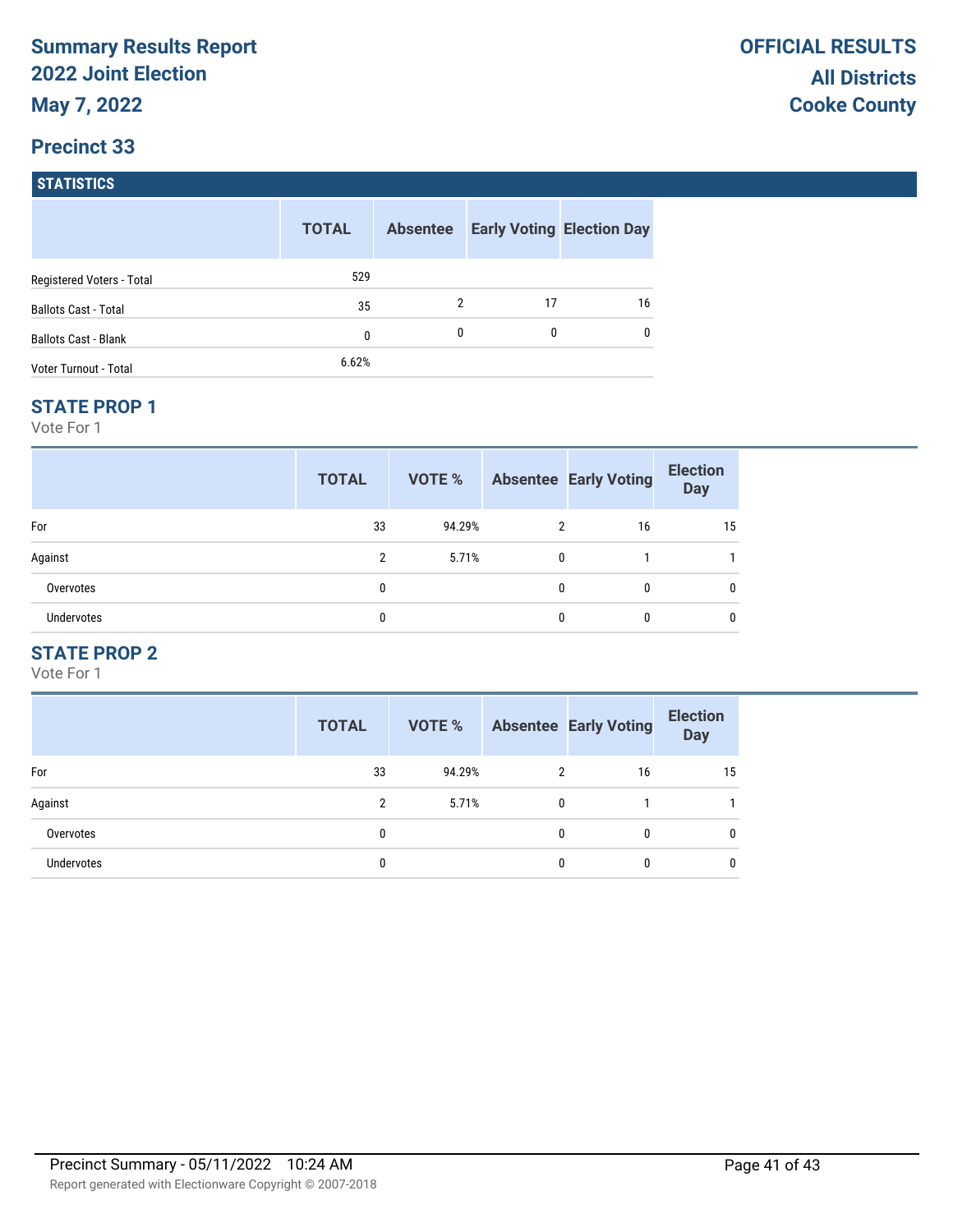### **Precinct 33**

### **Trustee Lindsay ISD**

Vote For 2

|                    | <b>TOTAL</b> | VOTE % |   | <b>Absentee Early Voting</b> | <b>Election</b><br><b>Day</b> |
|--------------------|--------------|--------|---|------------------------------|-------------------------------|
| <b>Brian Neu</b>   | 5            | 22.73% | 0 | 4                            |                               |
| Chad Fleitman      | 11           | 50.00% | 0 |                              | 4                             |
| <b>Bradley Ice</b> | 6            | 27.27% | 0 | 3                            | 3                             |
| Overvotes          | 0            |        | 0 | 0                            | 0                             |
| <b>Undervotes</b>  | 0            |        | 0 | 0                            | 0                             |

### **TRUSTEE, PL 5 Unexpired Gainesville ISD**

Vote For 1

|                        | <b>TOTAL</b> | VOTE %  |              | <b>Absentee Early Voting</b> | <b>Election</b><br><b>Day</b> |
|------------------------|--------------|---------|--------------|------------------------------|-------------------------------|
| Laura Otts             | 6            | 100.00% | $\mathbf 0$  | $\overline{2}$               | 4                             |
| Jesse Victorio         | 0            | 0.00%   | $\mathbf 0$  | 0                            | 0                             |
| Pablo De Santiago, Jr. | 0            | 0.00%   | $\mathbf{0}$ | 0                            | $\mathbf{0}$                  |
| Elsa Young             | 0            | 0.00%   | $\mathbf{0}$ | $\bf{0}$                     | $\mathbf{0}$                  |
| Overvotes              | 0            |         | $\mathbf{0}$ | 0                            | 0                             |
| Undervotes             | 0            |         | $\mathbf{0}$ | 0                            | 0                             |

## **TRUSTEE, PL 6 Gainesville ISD**

|                     | <b>TOTAL</b> | VOTE %   |          | <b>Absentee Early Voting</b> | <b>Election</b><br><b>Day</b> |
|---------------------|--------------|----------|----------|------------------------------|-------------------------------|
| Karen Denise Manuel | 0            | $0.00\%$ | $\Omega$ | $\Omega$                     | 0                             |
| <b>Phil Neelley</b> | 6            | 100.00%  | $\Omega$ |                              | 4                             |
| Overvotes           | 0            |          |          |                              | $\Omega$                      |
| <b>Undervotes</b>   | 0            |          |          |                              | $\Omega$                      |